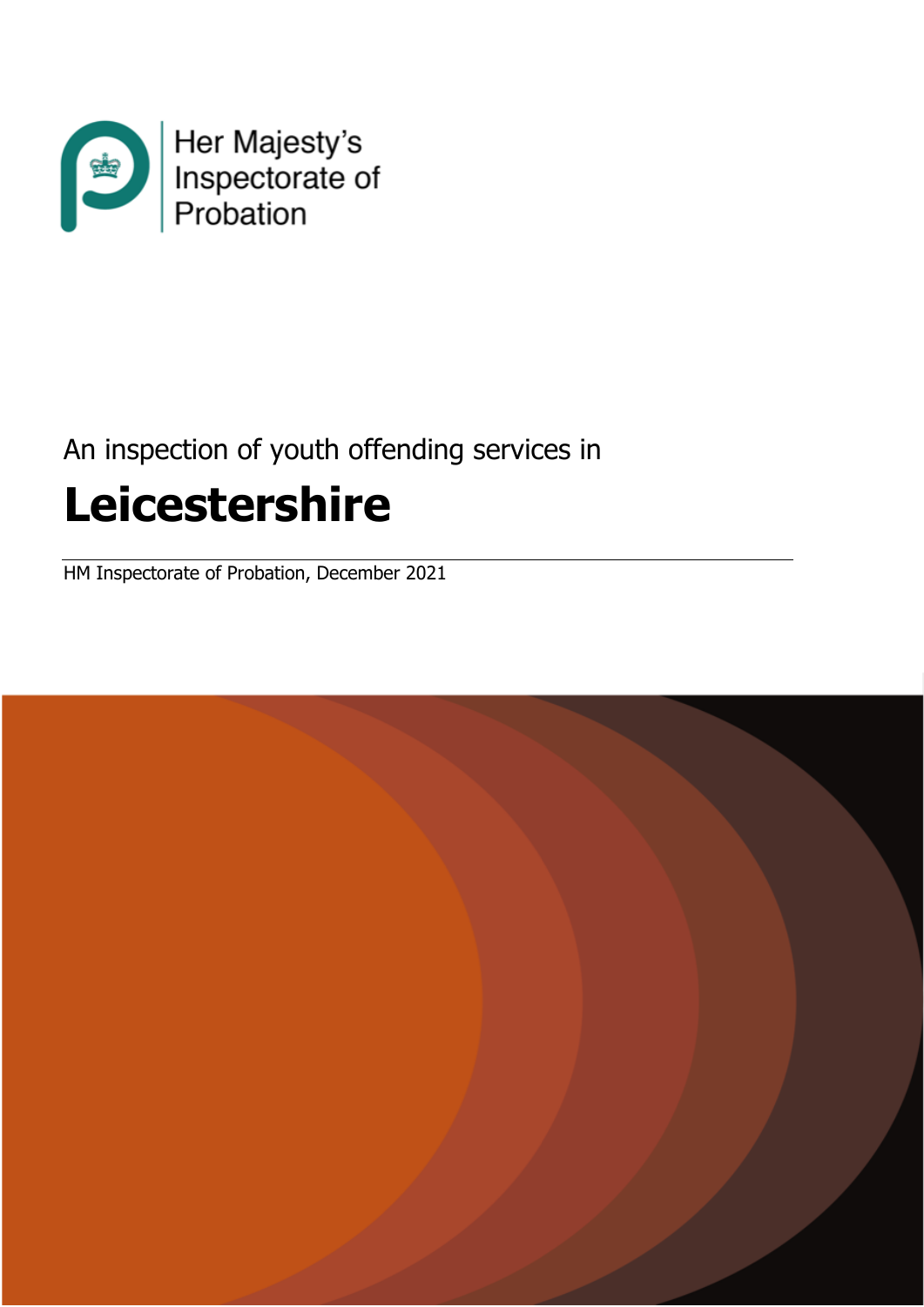## **Contents**

#### **Acknowledgements**

This inspection was led by HM Inspector David Miners, supported by a team of inspectors and colleagues from across the Inspectorate. We would like to thank all those who helped plan and took part in the inspection; without their help and cooperation, the inspection would not have been possible.

#### **The role of HM Inspectorate of Probation**

Her Majesty's Inspectorate of Probation is the independent inspector of youth offending and probation services in England and Wales. We report on the effectiveness of probation and youth offending service work with adults and children.

We inspect these services and publish inspection reports. We highlight good and poor practice and use our data and information to encourage high-quality services. We are independent of government and speak independently.

Please note that throughout the report the names in the practice examples have been changed to protect the individual's identity.

#### © Crown copyright 2021

You may re-use this information (excluding logos) free of charge in any format or medium, under the terms of the Open Government Licence. To view this licence, visit [www.nationalarchives.gov.uk/doc/open-government-licence](http://www.nationalarchives.gov.uk/doc/open-government-licence) or

email [psi@nationalarchives.gsi.gov.uk.](mailto:psi@nationalarchives.gsi.gov.uk)

This publication is available for download at: [www.justiceinspectorates.gov.uk/hmiprobation](http://www.justiceinspectorates.gov.uk/hmiprobation) Published by:

HM Inspectorate of Probation 1st Floor Civil Justice Centre 1 Bridge Street West Manchester M3 3FX

Follow us on Twitter [@hmiprobation](https://twitter.com/HMIProbation)

ISBN: 978-1-914478-37-6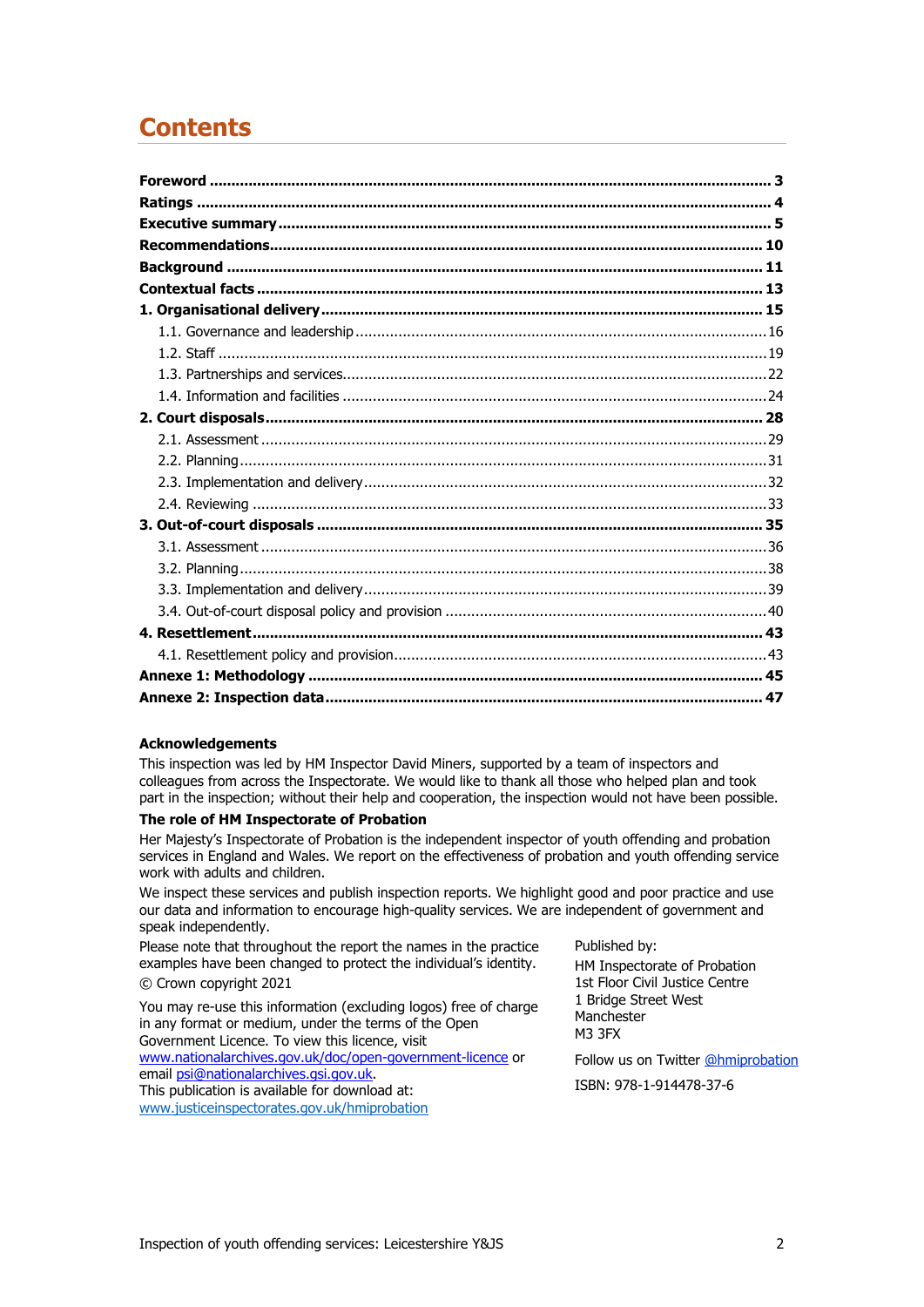## <span id="page-2-0"></span>**Foreword**

This inspection is part of our programme of youth offending service (YOS) inspections. We have inspected and rated Leicestershire Youth and Justice Service (Y&JS) across three broad areas: the arrangements for organisational delivery of the service, the quality of work done with children sentenced by the courts, and the quality of out-of-court disposal work. Overall, Leicestershire Y&JS was rated as 'Requires improvement'. We also inspected the quality of resettlement policy and provision, which was rated separately as 'Requires improvement'.

In 2019, the youth justice and youth services amalgamated in Leicestershire to form the Y&JS. We found that this amalgamation has largely been a success. Service provision and accessibility for children have expanded and there has been a positive cross-fertilisation of knowledge and skills within the combined services. Staff and managers are positive about the transformation and, generally, morale is high. This is an impressive achievement, especially as the change took place against the background of the Covid-19 pandemic which had a significant impact in Leicestershire.

The management board has strong strategic links to partnership arrangements across Leicester, Leicestershire and Rutland, and there is positive work being done to ensure that Y&JS children remain in education and have opportunities for training. Attendance at the board, however, has been inconsistent in the last 12 months and the lack of speech and language provision for Y&JS children is a significant gap in service provision. This needs to be resolved at board level.

The inspection also found that the board's strategic oversight had failed to identify shortcomings in the out-of-court-disposal process, which we judged to be inadequate. The failure of this process to assess systematically the safety and wellbeing of children, and the risk they pose to other people, is of concern. A revised process should ensure that a more thorough assessment is undertaken; that children and carers are interviewed before the panel meets to inform their decision; and that contact with the victims is a central part of the process.

The inspection of children subject to court orders and of those being resettled after custody, produced a more positive picture, although, overall, these areas still require improvement. The assessment and planning of cases require focus in relation to the safety and wellbeing of children and the risk of harm they pose to others. This should be supported by improved management oversight.

The services and interventions available for the most complex children are impressive. These include the Adverse Childhood Experiences project, which supports mental health, and Project Responsive, which provides a high level of support and intervention. We were pleased to see that both of these services are integral to the recently implemented resettlement policy. Leicestershire Y&JS builds positive relationships with the children it manages and there are good arrangements in place to enable the continuity of these relationships.

In this report, we make a number of recommendations, which, if implemented, we hope will enable Leicestershire to make the improvements needed to deliver a high-quality service for children.

**Justin Russell** Chief Inspector of Probation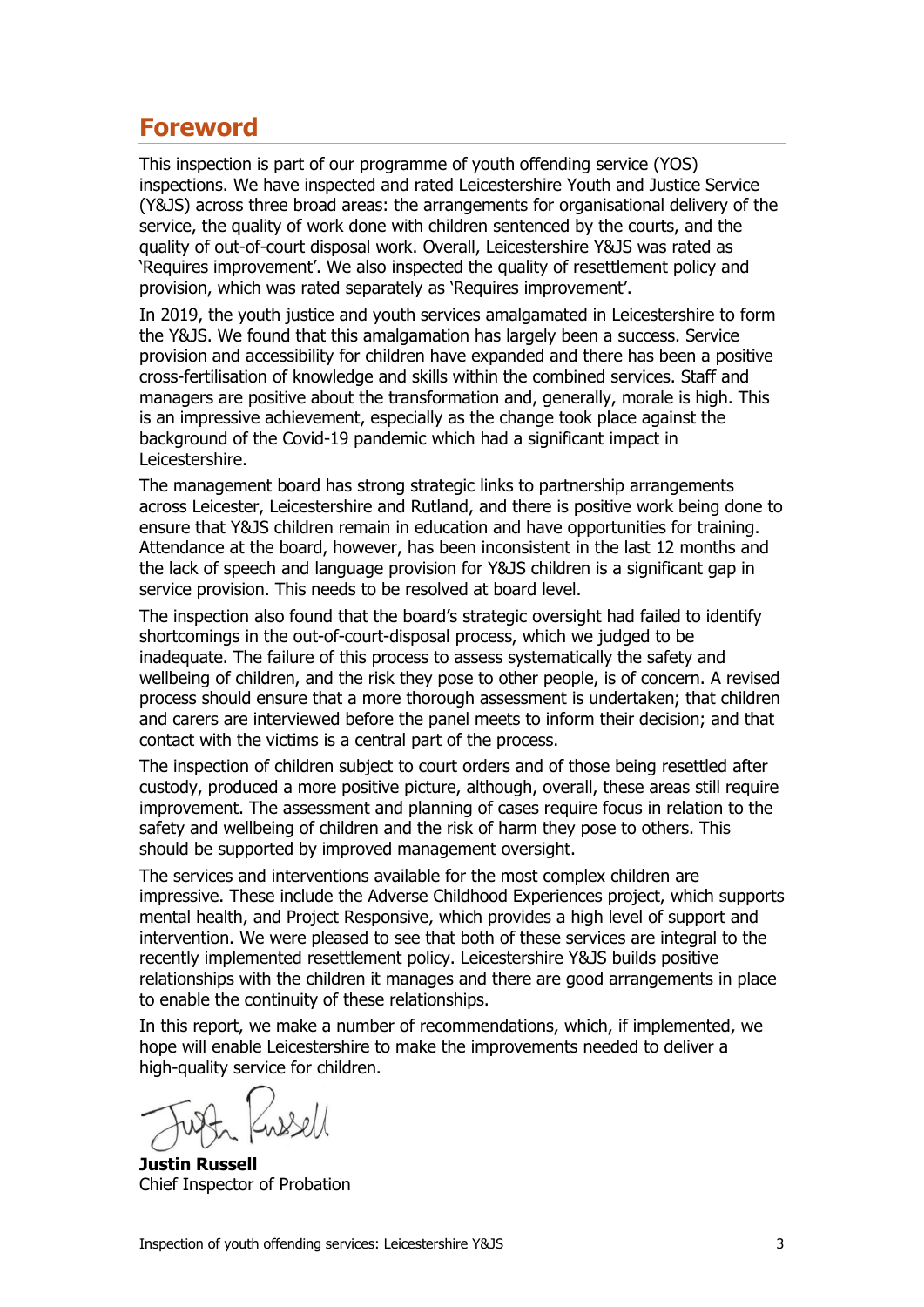## <span id="page-3-0"></span>**Ratings**

|     | <b>Leicestershire Youth and Justice Service</b> | <b>Score</b>                | 11/36 |
|-----|-------------------------------------------------|-----------------------------|-------|
|     | <b>Overall rating</b>                           | <b>Requires improvement</b> |       |
| 1.  | <b>Organisational delivery</b>                  |                             |       |
| 1.1 | Governance and leadership                       | <b>Requires improvement</b> |       |
| 1.2 | <b>Staff</b>                                    | Good                        |       |
| 1.3 | Partnerships and services                       | Good                        |       |
| 1.4 | Information and facilities                      | Good                        |       |
| 2.  | <b>Court disposals</b>                          |                             |       |
| 2.1 | Assessment                                      | <b>Requires improvement</b> |       |
| 2.2 | Planning                                        | <b>Requires improvement</b> |       |
| 2.3 | Implementation and delivery                     | <b>Requires improvement</b> |       |
| 2.4 | Reviewing                                       | <b>Requires improvement</b> |       |
| 3.  | <b>Out-of-court disposals</b>                   |                             |       |
| 3.1 | Assessment                                      | <b>Inadequate</b>           |       |
| 3.2 | Planning                                        | <b>Inadequate</b>           |       |
| 3.3 | Implementation and delivery                     | <b>Inadequate</b>           |       |
| 3.4 | Out-of-court disposal policy and provision      | <b>Inadequate</b>           |       |
| 4.  | <b>Resettlement</b>                             |                             |       |
| 4.1 | Resettlement policy and provision               | <b>Requires improvement</b> |       |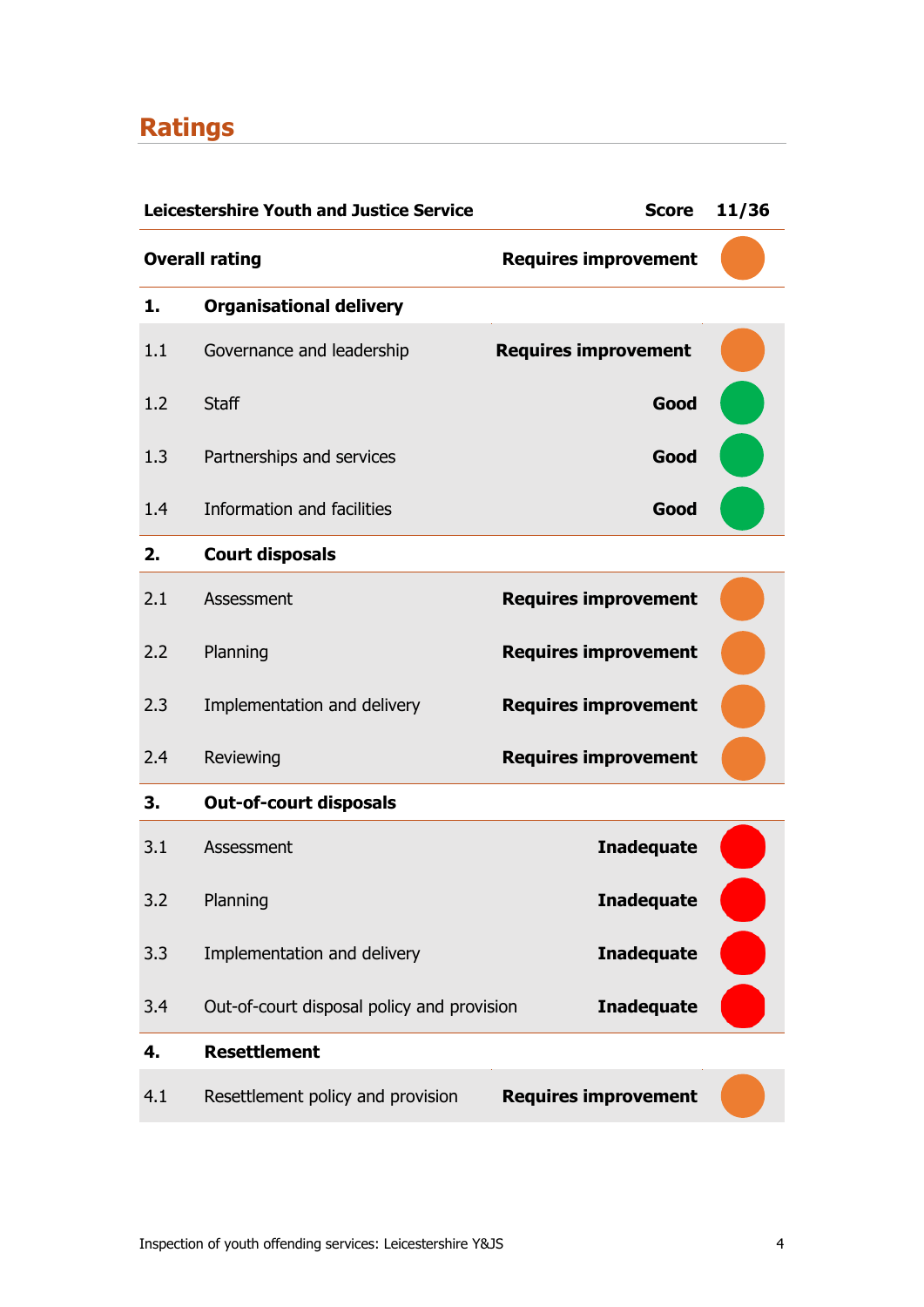<span id="page-4-0"></span>Overall, Leicestershire Youth and Justice Service (Y&JS) is rated as 'Requires improvement'. This rating has been determined by inspecting the service in three areas of their work, referred to as 'domains'. We inspect against 12 core 'standards', shared between the domains. The standards are based on established models and frameworks, which are grounded in evidence, learning and experience. They are designed to drive improvements in the quality of work with children who have offended.[1](#page-4-1) Published scoring rules generate the overall youth offending service (YOS) rating.<sup>[2](#page-4-2)</sup> We inspected the quality of resettlement policy and provision separately and rated this work as 'Requires improvement'. The findings and subsequent ratings in those domains are described below:

## **Organisational delivery**

The arrangements for governance and leadership are rated as 'Requires improvement'. The arrangements for staffing, partnership and services, and information and facilities are rated as 'Good'.

The successful amalgamation of the youth justice and youth services in 2019 has resulted in improved services for children. The management board has a three-year youth justice plan (2020–2023), which has a strategic focus on the educational needs of Y&JS children and reducing the use of custody. The board has strong strategic partnerships and, despite some inconsistency in attendance, youth justice work is prioritised in Leicestershire County Council. However, there has been a lack of strategic focus on the out-of-court disposal process, which has significant shortcomings in relation to assessment and safeguarding. Similarly, there remains a gap in speech and language provision for Y&JS children more than 12 months after a joint Ofsted and Care Quality Commission report raised concerns.

Workloads are well managed, and the team includes seconded police officers, community psychiatric nurses and probation officers. Staff receive regular supervision. However, management oversight needs to be more focused on the assessment of safety and wellbeing, and risk of harm.

The good partnership arrangements ensure that there is extensive service provision for children managed by the Y&JS. This includes excellent access to mental health and substance misuse services.

The work of the board and the management of the team are underpinned by comprehensive performance and quality assurance information. Following the board's direction, disproportionate service delivery and outcomes will be monitored routinely from September 2021. Leicestershire was particularly affected by the Covid-19 pandemic and was one of the first local authorities to be the subject of additional restrictions imposed by the government. There was a comprehensive Y&JS response to the pandemic, characterised by effective communication between management

<span id="page-4-1"></span> $1$  HM Inspectorate of Probation's standards can be found here: <https://www.justiceinspectorates.gov.uk/hmiprobation/about-our-work/our-standards-and-ratings/>

<span id="page-4-2"></span><sup>&</sup>lt;sup>2</sup> Each of the 12 standards is scored on a 0–3 scale in which 'Inadequate' = 0; 'Requires improvement'  $= 1$ ; 'Good' = 2; 'Outstanding' = 3. Adding these scores produces a total score ranging from 0 to 36, which is banded to produce the overall rating, as follows:  $0-6 =$  'Inadequate',  $7-18 =$  'Requires improvement',  $19-30 = 'Good'$ ,  $31-36 = 'Outstanding'.$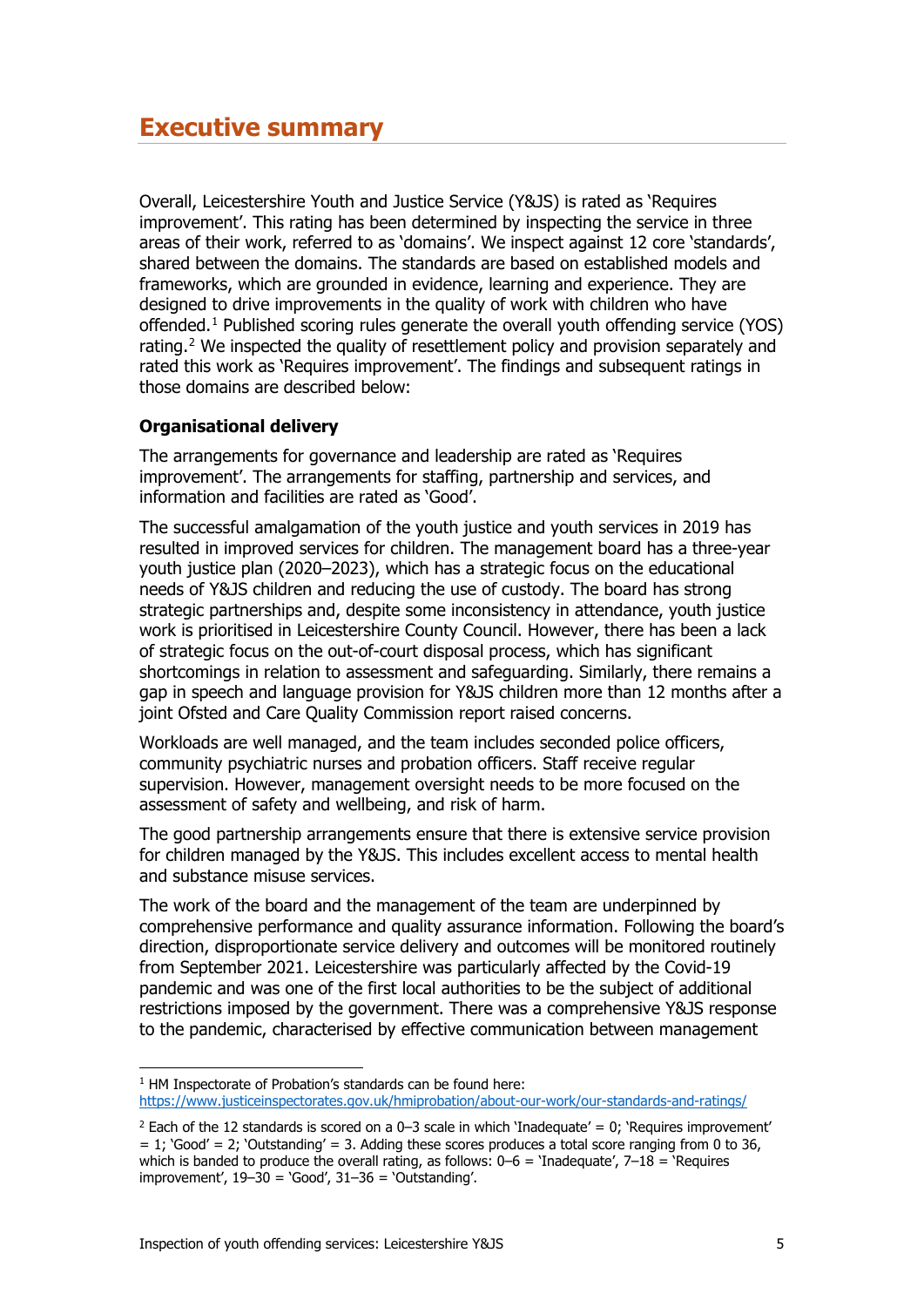and staff. These coordinated arrangements prioritised the safe supervision of children and staff wellbeing.

Our key findings about organisational delivery were as follows:

- The amalgamation of the youth justice team with the youth service to form the Y&JS has improved the prevention services and interventions delivered to complex children.
- The partnership arrangements at a strategic level are good and the three-year youth justice plan prioritises appropriately improving education, training and employment (ETE) and reducing custody alongside the national performance indicators.
- The workloads are manageable and there is flexibility within the allocation arrangements to allow equitable workloads.
- Forty per cent of staff are from a black, Asian and minority ethnic background. This increases the ability of the Y&JS to match children from minority backgrounds with officers from similar backgrounds.
- The Y&JS has developed comprehensive Tableau data to analyse its caseload.
- There are a wide range of services available, including projects that target the most vulnerable and complex children.

#### But:

- There has been inconsistent attendance by statutory agencies at the board meetings in the last 12 months.
- The communication of board priorities and activities to the operational team is inconsistent.
- There is no speech and language provision for Y&JS children, despite the recommendations of an Ofsted inspection of Leicestershire special educational needs and/or disabilities provision.
- There has been insufficient strategic and management oversight of out-of-court disposals. The current process requires urgent review and revision.
- The use of a screening tool, rather than an assessment process, for the out-of-court-disposal process may prevent safeguarding concerns from being identified.
- The Y&JS performance data does not monitor disproportionate outcomes or service uptake routinely.
- There is inconsistent management oversight of cases in respect of the safety and wellbeing of children and the risk of serious harm to other people.

## **Court disposals**

We took a detailed look at 13 community sentences managed by the Y&JS. We also conducted 10 interviews with the relevant case managers. We examined the quality of assessment; planning; implementation and delivery of services; and reviewing.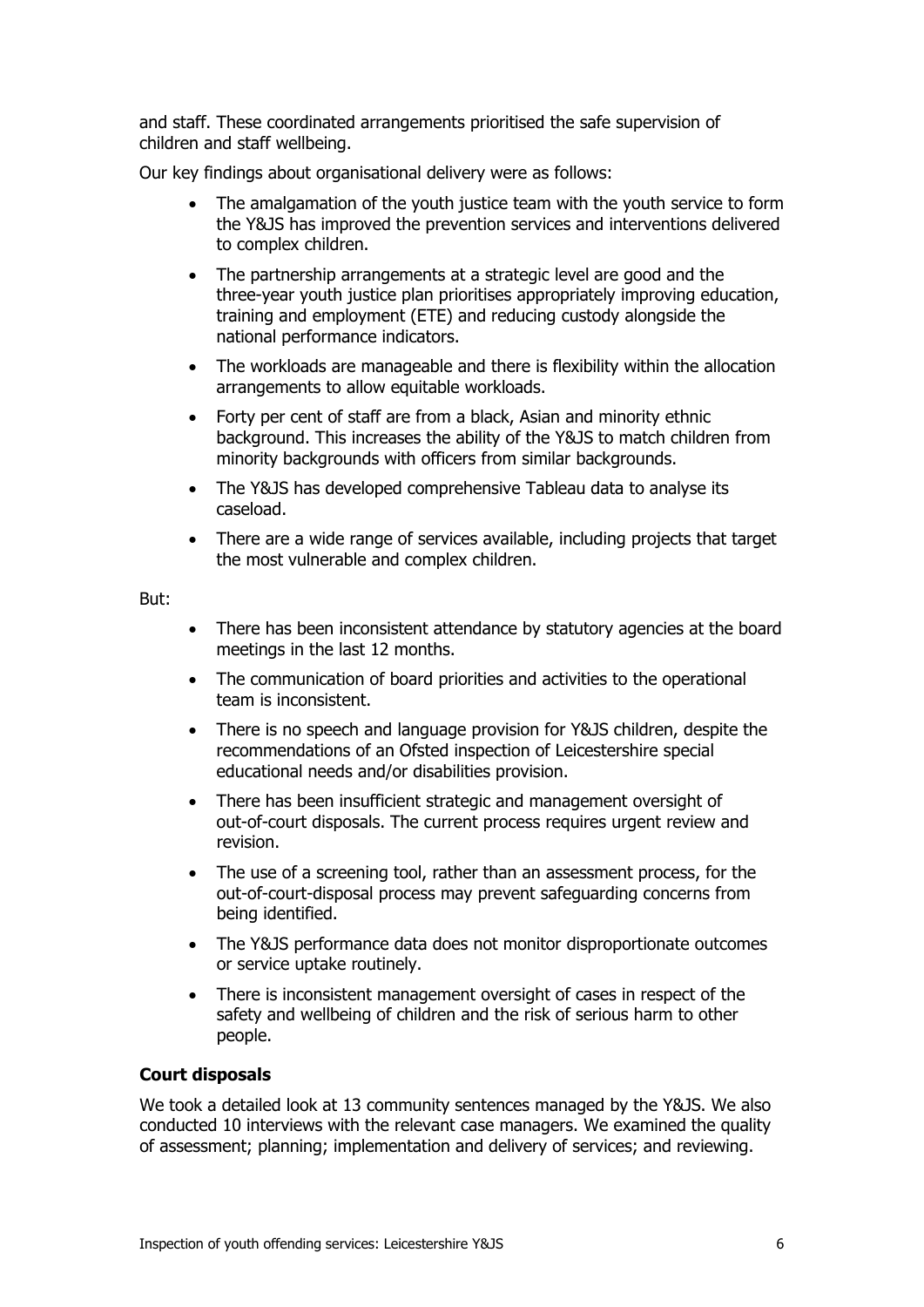Each of these elements was inspected in respect of work done to address desistance, keeping the child safe and keeping other people safe.

For assessment, 77 per cent of cases met all our requirements for desistence but the scores for the assessment of safety and wellbeing, and risk of harm were 54 per cent and 46 per cent, respectively. As the lowest score was less than 50 per cent, this falls within our 'Inadequate' range, but the judgement of our internal ratings panel is that this is not representative of the overall work being done. We have therefore rated assessment as 'Requires improvement'. For planning, the scores were similar. For desistence, we rated 77 per cent of cases as sufficient, but this fell to 54 per cent and 46 per cent, respectively, for safety and wellbeing, and risk of harm. Again, professional judgement was used by the internal ratings panel to give an overall rating for planning of 'Requires improvement'.

For implementation and delivery, 77 per cent of cases met our requirements for desistance, with the scores for safety and wellbeing, and risk of harm being 62 per cent and 54 per cent, respectively. The overall rating for implementation and delivery is therefore 'Requires improvement'.

We also rated the court disposals we inspected as 'Requires improvement' for reviewing. The score for desistance in this area of work was 69 per cent, and for safety and wellbeing, and risk of harm was 62 per cent for both.

The Y&JS's 'child first' approach was demonstrated in the consistent building of positive relationships in the court disposal cases. There was also good evidence of services, such as the Adverse Childhood Experience (ACE) project, which is being used to help move children away from crime and into constructive activities. These factors helped contribute to the positive work identified in the area of desistance.

However, there were weaknesses in assessing risk, in the coordination of the work of other agencies and in contingency planning for changes in circumstances. There was also an inconsistent analysis of controls and interventions to manage risk in relation to both the child and other people.

Our key findings about court disposals are as follows:

- Assessment, planning, implementation and delivery, and reviewing were strong for work undertaken on desistence.
- Case managers built effective working relationships with the children they managed.
- Effective and accessible services were deployed to aid the management of complex children.
- Carers and children were involved actively in planning.
- Diversity considerations were considered in the delivery of services.
- Planning incorporated a consideration of a child's maturity and motivation to change.

But:

- Assessments of a child's safety and wellbeing, and their risk to others needs to be improved.
- Planning did not address routinely the concerns of victims and potential victims.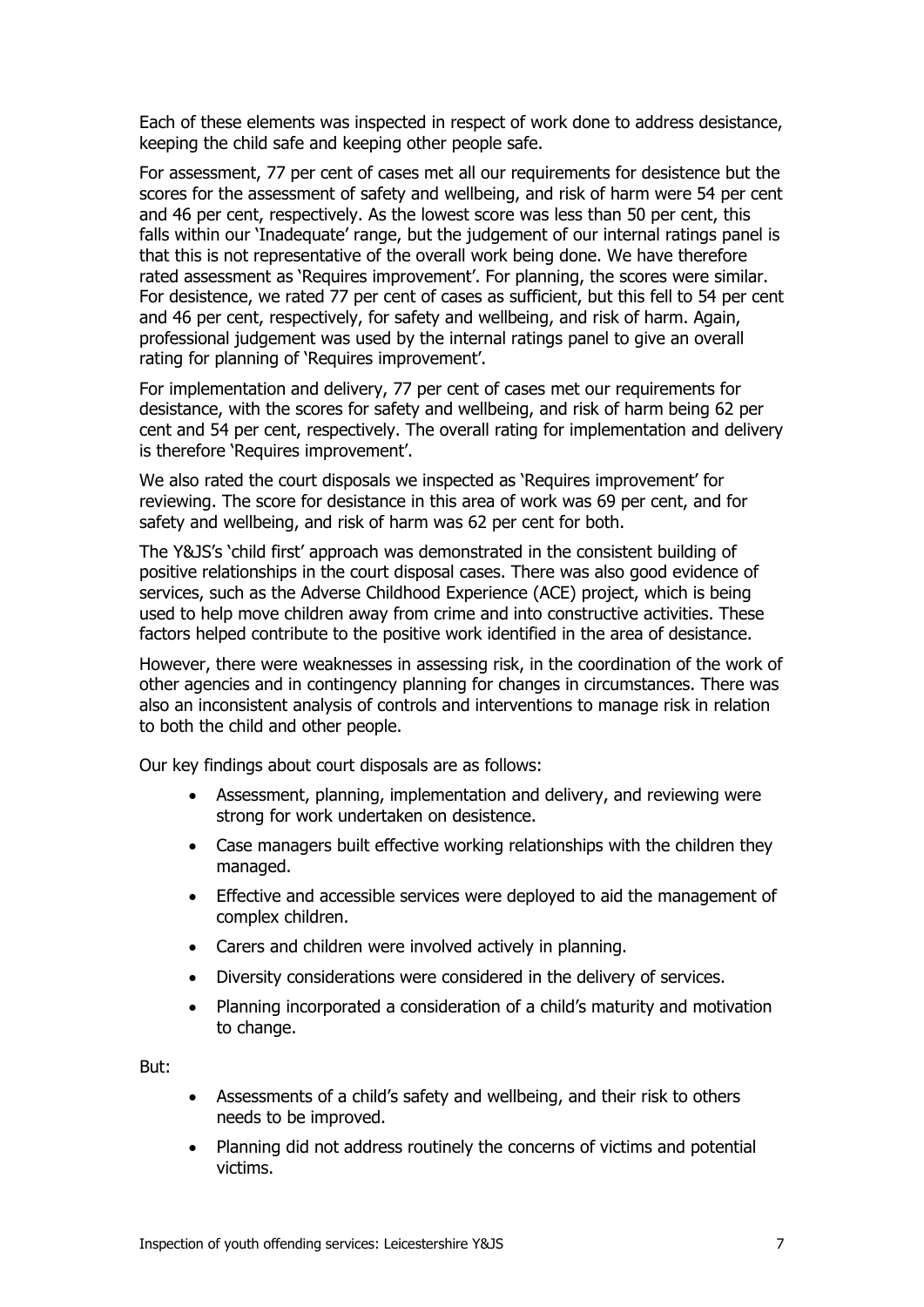- Contingency planning to manage a child's safety and wellbeing, and their risk of harm to others, should detail the necessary actions to address the identified risks
- Risk management planning did not sufficiently involve relevant agencies or consider the necessary controls and interventions to improve or restrict behaviour.
- Reviews were not undertaken routinely, in response both to significant events in a child's life and concerns raised by other agencies.
- The analysis of the risk to a child's safety and wellbeing was not ongoing and responsive to changes in behaviour and information from other agencies.

## **Out-of-court disposals**

We inspected 17 cases managed by the Y&JS that had received an out-of-court disposal. These consisted of three youth conditional cautions, seven youth cautions and seven community resolutions. We interviewed the case managers in 15 cases.

We examined the quality of assessment; planning; and implementation and delivery of services, in respect of work done to address desistance, work to keep the child safe and work to keep other people safe. The quality of the work undertaken needs to be above a specified threshold to be rated as satisfactory.

We also inspected the quality of policy and provision for out-of-court disposals, using evidence from documents, meetings and interviews. The new inspections standards introduced in July 2021, for out-of-court disposal cases, continues to focus on the areas of assessment, planning and implementation and delivery, but there is now an enhanced focus on policy and provision rather than joint working arrangements. These new standards were applied for the inspection of Leicestershire Youth Justice Service.

Our inspection of the out-of-court disposal cases resulted in an 'Inadequate' rating for the work undertaken across assessment, planning, and implementation and delivery. For assessment, the cases were rated as 'Inadequate' for desistence (with only 47 per cent meeting our requirements), safety and wellbeing (29 per cent), and risk of harm (six per cent). For planning, the desistance score was 53 per cent, which is within the 'Requires improvement' range, but the safety and wellbeing, and risk of harm scores were 35 per cent and 18 per cent, respectively, which meant that the overall rating for planning was 'Inadequate'. Similarly, for implementation and delivery the desistance score was 53 per cent, but the scores for safety and wellbeing (41 per cent) and risk of harm (24 per cent) made the overall rating 'Inadequate'.

The principal reason for the poor quality of work that we found was the absence of a comprehensive assessment process in the Y&JS out-of-court disposal procedures. There is no consistent process to assess the information provided by agencies to inform the out-of-court disposal panel decision-making. In addition, input to the panel from parents or carers and the children themselves is not sought or made available routinely. As a result, inspectors identified concerns in relation to the safety and wellbeing of children and the potential risk of serious harm. Some positive practice was identified by inspectors in youth caution and youth conditional caution cases, but, generally, the deficiencies in this area of work were across all out-of-court disposals.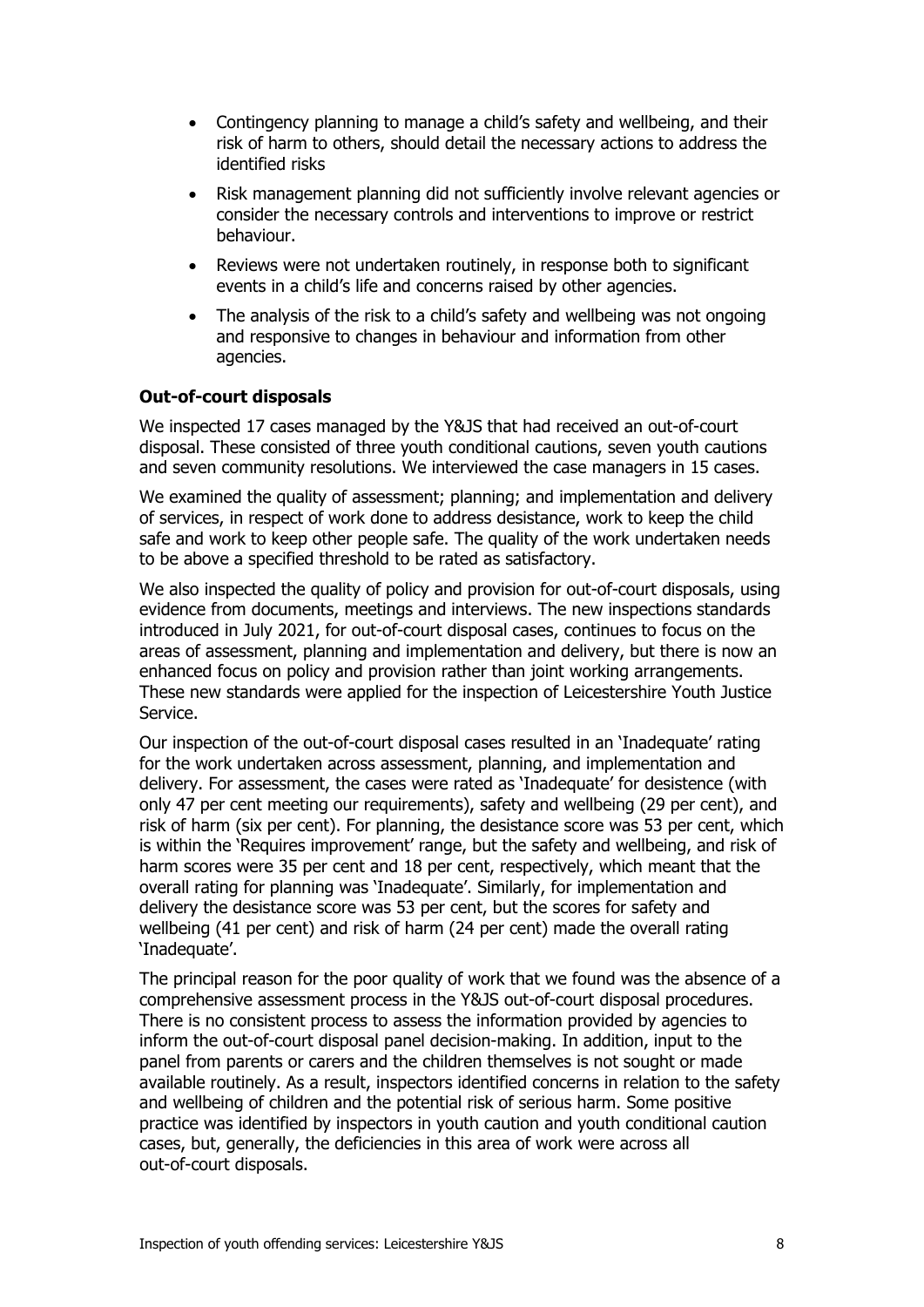Our key findings about out-of-court disposals are as follows:

- Partnership services, including substance misuse and mental health, participated actively in the out-of-court process. This includes the Liaison and Diversion project that supports the out-of-court disposal work.
- The panel was held jointly with the police and was prompt in its decision-making.

But:

- There was not an effective assessment process in place to consider the safety and wellbeing of a child, and risk of harm, to inform panel decision-making.
- Neither the child nor their parents or carers were contacted consistently before the panel, so their views did not inform decision-making routinely.
- Victim information was not available to the panel routinely and there was not a consistent process to obtain it.
- The quality of the assessments for youth cautions and youth conditional cautions was poor. Safeguarding and risk of harm issues were overlooked.
- The response to previous out-of-court disposals was not analysed and did not inform decision-making.
- There is conflicting evidence as to whether the panel always considers information on ethnicity, the absence of which would limit its understanding of the child's experience and circumstances.

## **Resettlement**

We inspected the quality of policy and provision in place for resettlement work, using evidence from documents, meetings and interviews. To illustrate this work, we inspected four cases managed by the Y&JS that had received a custodial sentence.

Our key findings about resettlement work are as follows:

- There was a resettlement policy in place which detailed practice expectations in relation to resettlement, safety and wellbeing, and management of the risk of serious harm.
- There were good links between the Y&JS staff and case workers in the custodial establishments.
- The policy linked directly to the involvement of services to provide interventions and practical support in areas such as mental health, ETE and accommodation.

But:

- The transition arrangements with the Probation Service were applied inconsistently, both in terms of timescales and handover arrangements.
- <span id="page-8-0"></span>• The formal resettlement policy had been introduced only recently and had not yet been embedded into Y&JS procedure and practice.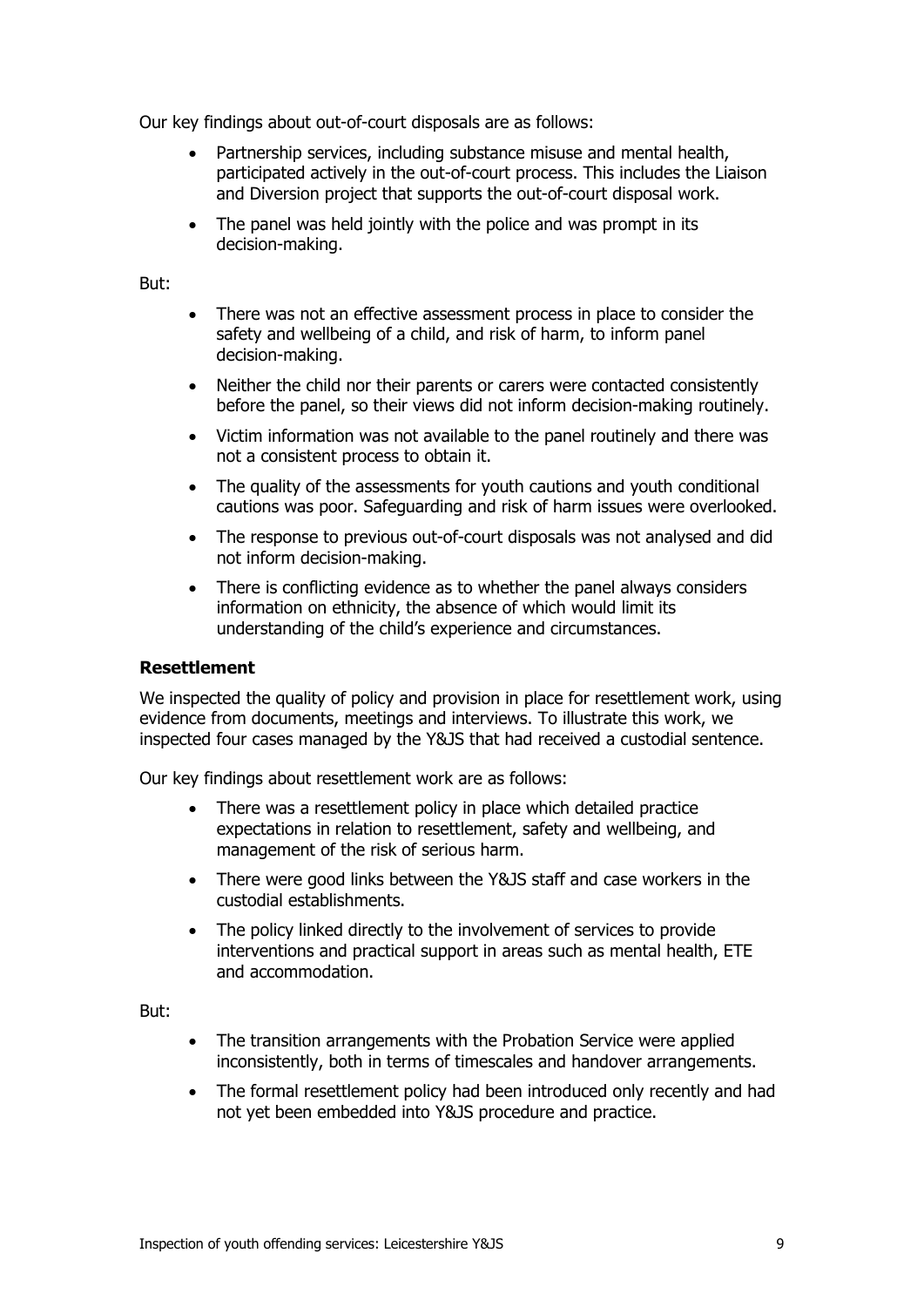## **Recommendations**

As a result of our inspection findings, we have made six recommendations that we believe, if implemented, will have a positive impact on the quality of youth offending services in Leicestershire. This will improve the lives of the children in contact with youth offending services, and better protect the public.

## **The Leicestershire Youth and Justice Service management board should:**

- 1. work with Leicestershire Police to ensure that the out-of-court disposal procedures:
	- include an effective process to assess the safety and wellbeing, and the risk of serious harm that children pose to others
	- enable the views of children and their parents or carers to be considered, to inform the panel in its decision-making
	- enable the views of victims to be considered, to inform the panel in its decision-making
- 2. work with the health authorities to ensure that provision is in place to identify the speech, language and communication needs of children known to the Y&JS
- 3. work with Leicestershire Police to ensure that service delivery, referrals to services, statutory orders and out-of-court-disposals are monitored and analysed, for disproportionate access and outcomes.

## **The Leicestershire Youth and Justice Service manager should:**

- 4. improve the quality of management oversight in out-of-court disposal work
- 5. improve the quality of management oversight of the assessment and planning of safety and wellbeing, and the risk of serious harm, in both statutory and out-court-disposal cases
- 6. ensure that the decision-making in relation to out-of-court disposals takes into account the ethnicity of children from a black, Asian and minority ethnic background.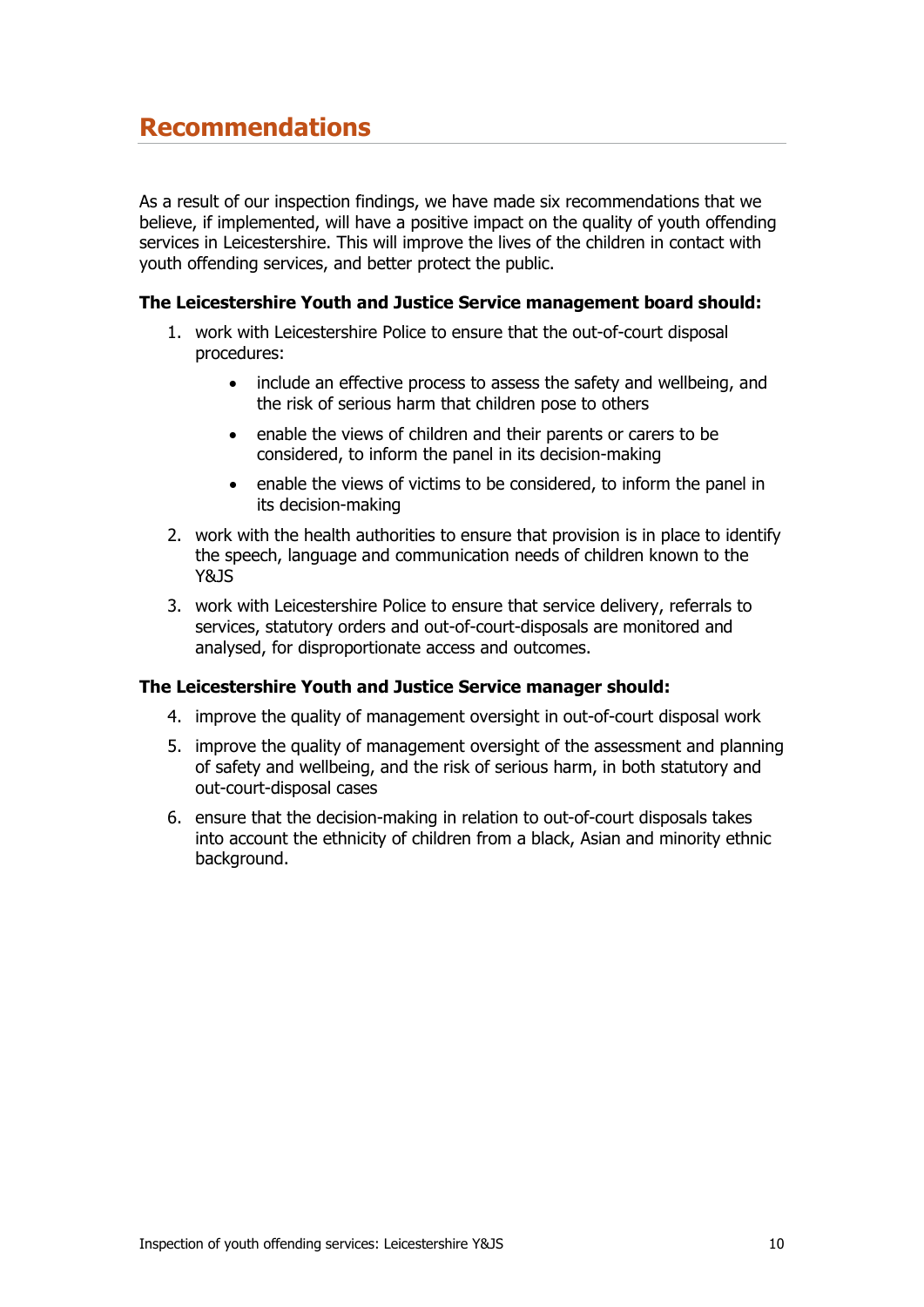## <span id="page-10-0"></span>**Background**

Youth offending teams (YOTs) work with children aged 10 to 18 who have been sentenced by a court, or who have come to the attention of the police because of their offending behaviour, but have not been charged – instead, they were dealt with out of court. HM Inspectorate of Probation inspects both these aspects of youth offending services.

YOTs are statutory partnerships, and they are multidisciplinary, to deal with the needs of the whole child. They are required to have staff from local authority social care and education services, the police, the Probation Service and local health services. $3$  Most YOTs are based within local authorities, although this can vary.

YOT work is governed and shaped by a range of legislation and guidance specific to the youth justice sector (such as the National Standards for Youth Justice) or else applicable across the criminal justice sector (for example, Multi-Agency Public Protection Arrangements guidance). The Youth Justice Board for England and Wales (YJB) provides some funding to YOTs. It also monitors their performance and issues guidance to them about how things are to be done.

The standards against which we inspect youth offending services are based on established models and frameworks, which are grounded in evidence, learning and experience. These standards are designed to drive improvements in the quality of work with children who have offended.<sup>[4](#page-10-2)</sup> In July 2021 HM Inspectorate of Probation introduced revised standards for the inspection of youth services. The new standards include a new resettlement standard and a revised approach to out-of-court disposals. The inspection of out-of-court disposal cases continues to focus on the areas of assessment, planning and implementation and delivery, but there is now an enhanced focus on policy and provision rather than joint working arrangements. These new standards were applied for the inspection of Leicestershire Youth Justice Service.

Leicestershire is a two-tier local authority, with a county council and seven district councils. It has a population of 753,561. Its youth population (aged 10–17 years) is 69,517 which is 9.2 per cent of the population. This is in line with the national demographic for this age group.<sup>[5](#page-10-3)</sup> Twelve per cent of children in Leicestershire live in low-income families, which is below the national average of 18.6 per cent. Twelve per cent of the population is from a black, Asian and minority ethnic background.

Following a restructure of Leicestershire County Council in 2019, the youth justice and youth services were amalgamated to form the youth and youth justice service (Y&JS), which sits within the children and family wellbeing service (CFWS). This involved a reconfiguration of the management team, although youth justice in Leicestershire continues to have designated staff and managers. The Y&JS has a dedicated service manager, who reports to the CFWS head of service.

Leicestershire YOT is commissioned by Rutland County Council, a small rural authority, to deliver statutory and prevention services. It also works closely with

<span id="page-10-1"></span><sup>&</sup>lt;sup>3</sup> The *Crime and Disorder Act 1998* set out the arrangements for local YOTs and partnership working.

<span id="page-10-2"></span><sup>4</sup> HM Inspectorate's standards are available here: <https://www.justiceinspectorates.gov.uk/hmiprobation/about-our-work/our-standards-and-ratings/>

<span id="page-10-3"></span><sup>&</sup>lt;sup>5</sup> Office for National Statistics. (June 2021). UK population estimates, mid-2020.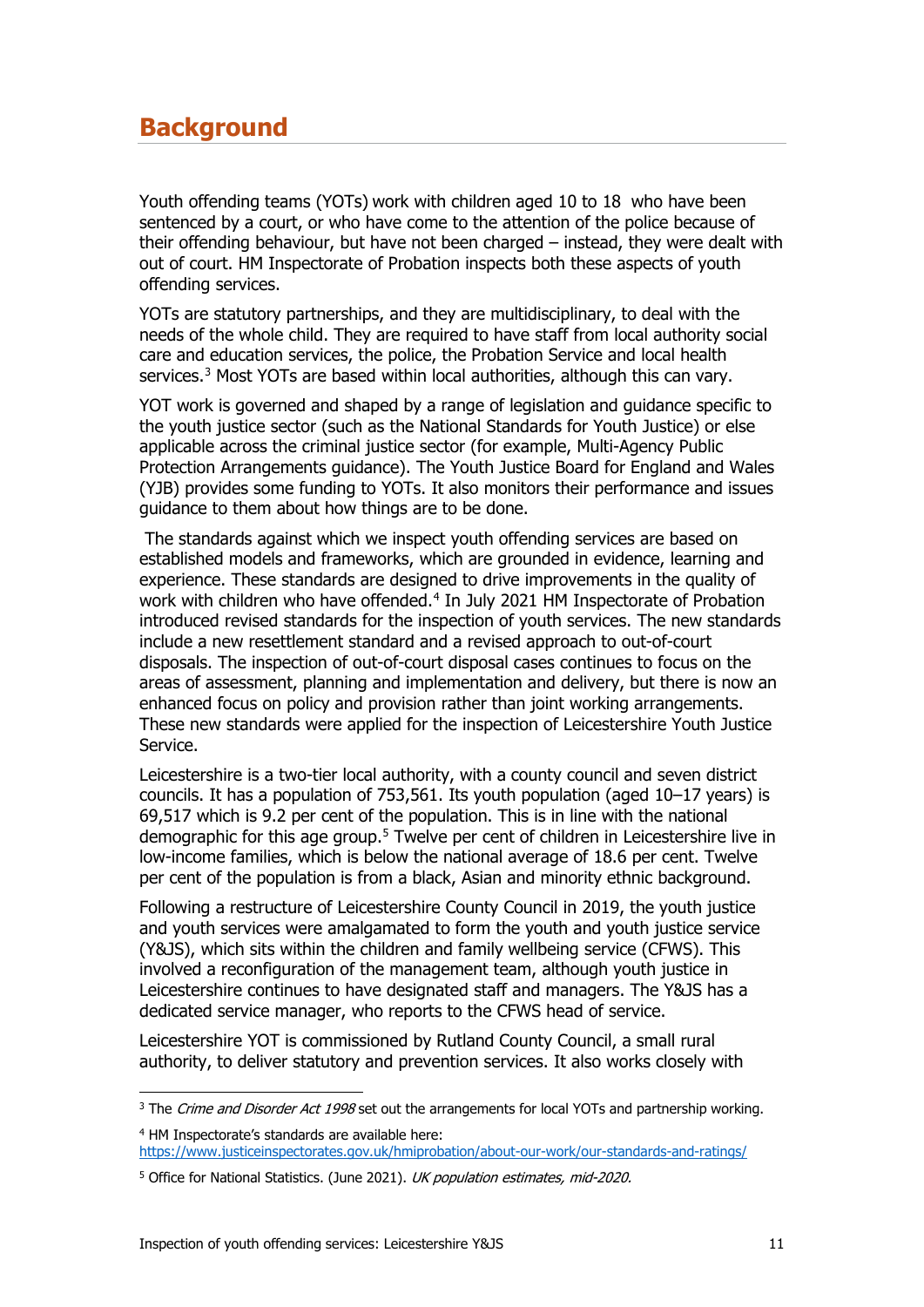Leicester City Youth Justice Service and strategic partnerships across Leicester and Rutland. Alongside the police and social care services, it is part of a child exploitation prevention hub, which undertakes joint assessments and daily information sharing.

Leicestershire was particularly affected by the Covid-19 epidemic. As well as experiencing the national lockdowns, it was for significant periods, the subject of additional restrictions imposed by the government. The work of Y&JS inspected in this report, was undertaken within this context. This inevitably had an impact on the nature of the service delivery and the development of relationships with children, young people, parents and carers.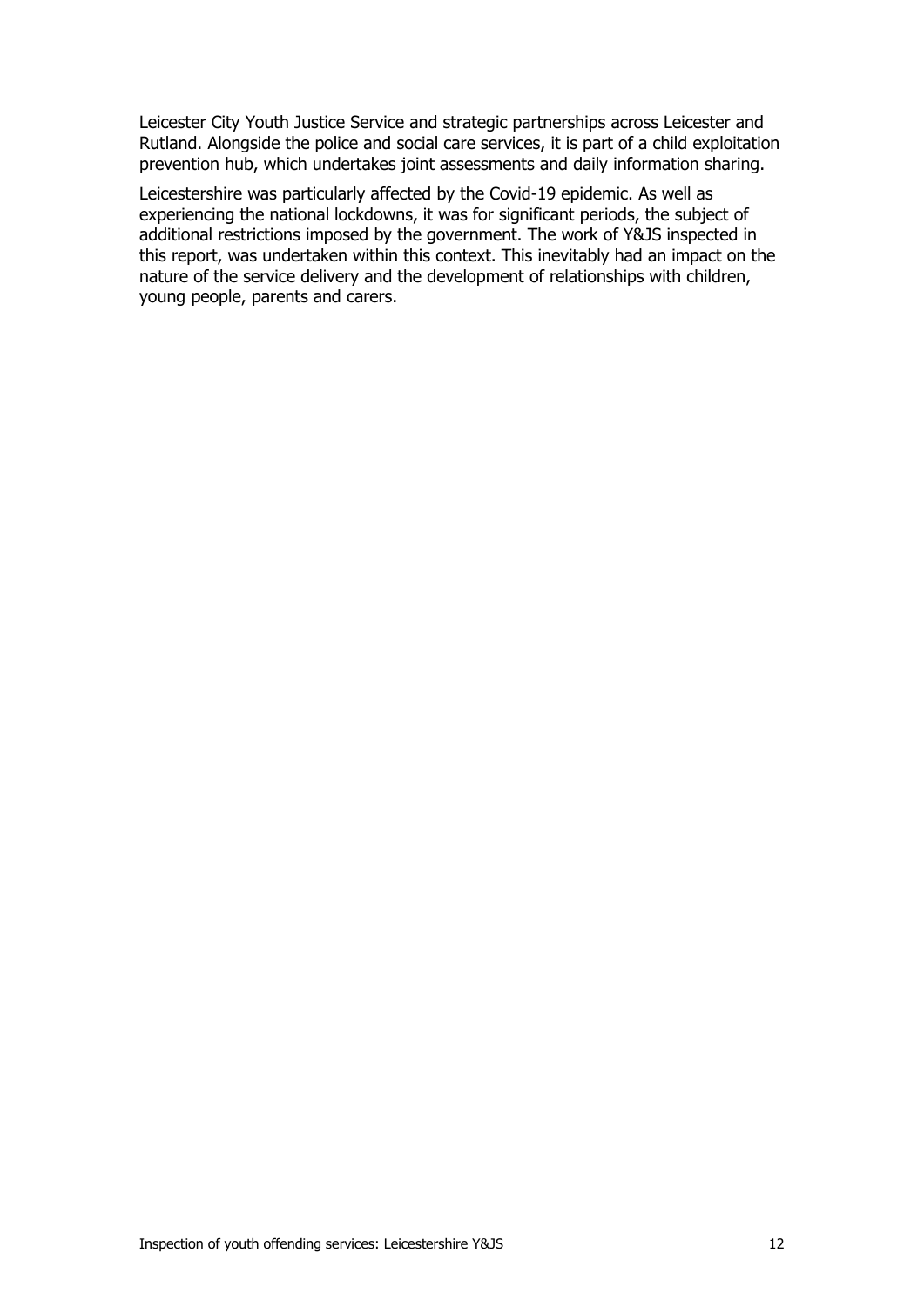## <span id="page-12-0"></span>**Contextual facts**

## **Youth justice information**

| 135        | First-time entrant rate per 100,000 in Leicestershire <sup>6</sup> |
|------------|--------------------------------------------------------------------|
| 207        | First-time entrant rate per 100,000 in England and Wales           |
| 30%        | Reoffending rate for Leicestershire <sup>7</sup>                   |
| <b>38%</b> | Reoffending rate in England and Wales                              |

## **Population information**

| 753,561 | Total population Leicestershire <sup>8</sup>           |  |
|---------|--------------------------------------------------------|--|
| 69,517  | Total youth population (10-17 years) in Leicestershire |  |

## **Caseload information[9](#page-12-4)**

| <b>Age</b>          | $10 - 14$  | $15 - 17$  |
|---------------------|------------|------------|
| Leicestershire Y&JS | <b>22%</b> | 78%        |
| National average    | 22%        | <b>78%</b> |

| <b>Race/ethnicity</b> | <b>White</b> | <b>Black and</b><br>minority<br>ethnic | <b>Unknown</b> |
|-----------------------|--------------|----------------------------------------|----------------|
| Leicestershire Y&JS   | 89%          | 11%                                    | 0%             |
| Leicestershire        | 88%          | 12%                                    | $0\%$          |

| <b>Gender</b>       | <b>Male</b> | <b>Female</b> |
|---------------------|-------------|---------------|
| Leicestershire Y&JS | 89%         | 11%           |
| National average    | 85%         | 15%           |

## **Additional caseload data[10](#page-12-5)**

| 68           | Total current caseload: community sentences |
|--------------|---------------------------------------------|
| $\mathbf{A}$ | Total current caseload in custody           |

<span id="page-12-1"></span><sup>&</sup>lt;sup>6</sup> Youth Justice Board. (2021). First-time entrants, January to December 2019.

<span id="page-12-2"></span><sup>&</sup>lt;sup>7</sup> Ministry of Justice. (2021). Proven reoffending statistics, October to September 2019.

<span id="page-12-3"></span><sup>&</sup>lt;sup>8</sup> Office for National Statistics. (2021). UK population estimates, mid-2020.

<span id="page-12-4"></span><sup>&</sup>lt;sup>9</sup> Information provided by Leicestershire Youth and Justice Service during the inspection.

<span id="page-12-5"></span><sup>&</sup>lt;sup>10</sup> Data supplied by the YOS, reflecting the caseload at the time of the inspection announcement.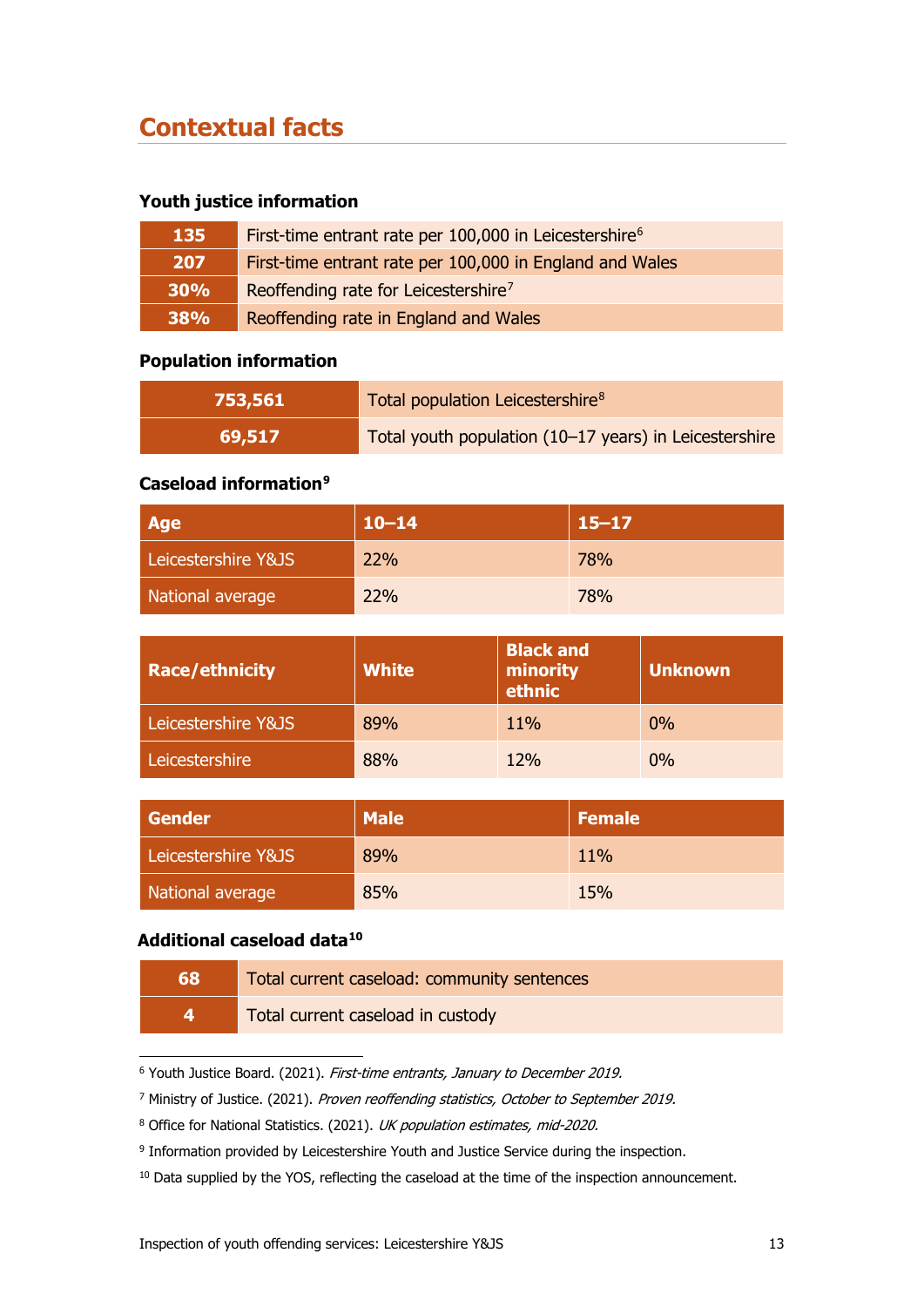| 6          | Total current caseload on licence                                                                           |
|------------|-------------------------------------------------------------------------------------------------------------|
| 48         | Total current caseload: community resolution or other out-of-court<br>disposal                              |
| 68%        | Proportion of current caseload subject to court disposal                                                    |
| 38%        | Proportion of current caseload subject to out-of-court disposal                                             |
| 26%        | Proportion of current caseload 'Looked After Children' resident in the<br>YOS area                          |
| 3%         | Percentage of current caseload with child protection plan                                                   |
| 6%         | Percentage of current caseload with child-in-need plan                                                      |
| 36%        | Percentage of current caseload aged 16 and under not in school/pupil<br>referral unit/alternative education |
| <b>50%</b> | Percentage of children aged over 16 not in education, training or<br>employment                             |

## **For children subject to court disposals:**

| Offence types <sup>11</sup> | $\frac{0}{0}$ |
|-----------------------------|---------------|
| Violence against the person | 54%           |
| Sexual offence              | 8%            |
| <b>Robbery</b>              | 15%           |
| Arson                       | 8%            |
| Drug offences               | 8%            |
| Other summary offences      | 8%            |

<span id="page-13-0"></span><sup>&</sup>lt;sup>11</sup> Data from the cases assessed during this inspection.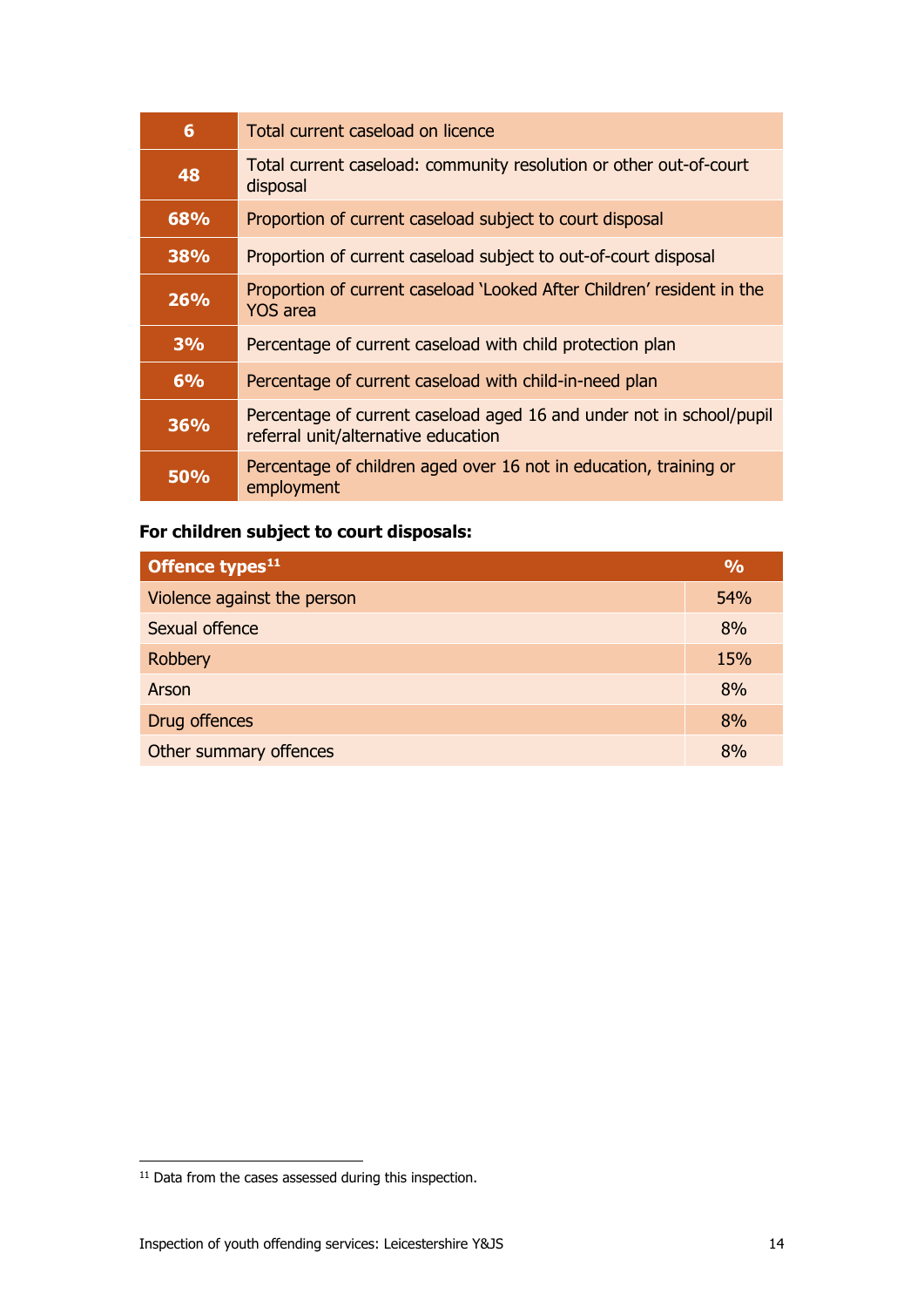## <span id="page-14-0"></span>**1. Organisational delivery**

The youth and youth justice service (Y&JS) arrangements for governance and leadership are rated as 'Requires improvement'. The arrangements for staffing, partnership and services, and information and facilities are rated as 'Good'.

The amalgamation of youth and youth justice services in 2019 has resulted in improved services for children. The management board has a three-year youth justice plan (2020–2023), which has a strategic focus on the educational needs of Y&JS children and reducing the use of custody. The board has strong strategic partnerships and despite some inconsistency in attendance, youth justice work is prioritised in Leicestershire County Council. However, there has been a lack of strategic focus on the out-of-court disposal process, which has significant deficiencies in relation to assessment and safeguarding. Similarly, there remains a gap in speech and language provision for Y&JS children more than 12 months after a joint Ofsted and Care Quality Commission report raised concerns.

Workloads are well managed, and the Y&JS team includes seconded police officers, community psychiatric nurses and probation officers. Staff receive regular supervision. However, management oversight needs to be more focused on the assessment of safety and wellbeing, and risk of harm.

The good partnership arrangements ensure that there is extensive service provision for children managed by the Y&JS. This includes excellent access to mental health and substance misuse services.

The work of the board and the service are underpinned by detailed performance and quality assurance information. Following the board's direction, disproportionate service delivery and outcomes will be monitored routinely from September 2021. Leicestershire was particularly affected by the Covid-19 pandemic and was one of the first local authorities to be the subject of additional restrictions imposed by the government. There was a comprehensive Y&JS response to the pandemic, characterised by effective communication between management and staff. These coordinated arrangements prioritised the safe supervision of children and staff wellbeing.

## **Strengths:**

- The amalgamation of the youth justice and youth services to form the Y&JS has improved the prevention and support services delivered to complex children.
- The partnership arrangements at a strategic level are good and the three-year youth justice plan prioritises appropriately improving education, training and employment (ETE) and reducing custody alongside the national performance indicators.
- Workloads are manageable and there is flexibility within the allocation arrangements to allow equitable workloads.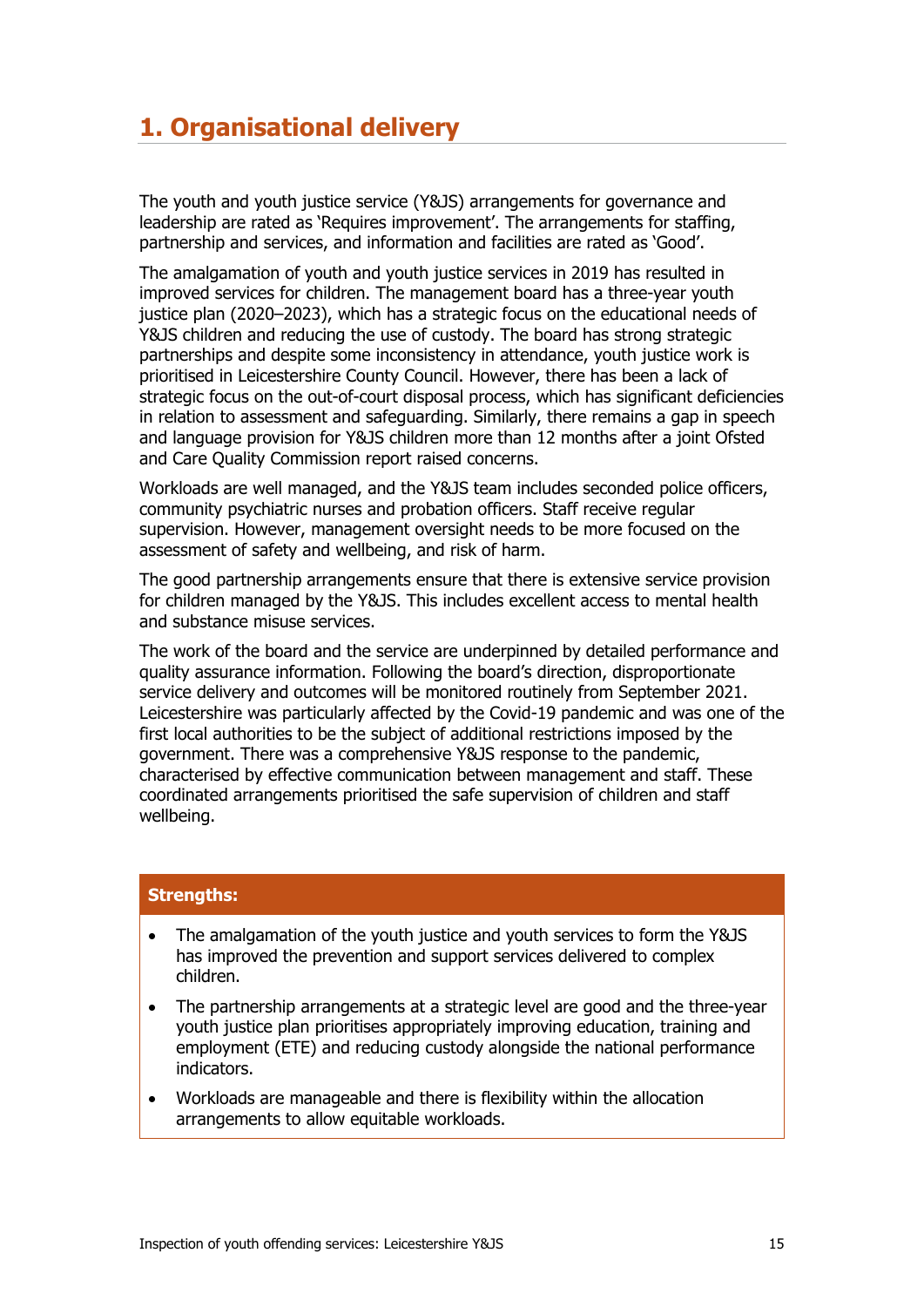- Forty per cent of staff are from a black, Asian and minority ethnic background. This increases the ability of the Y&JS to match children from minority backgrounds with officers from similar backgrounds.
- The Y&JS has developed comprehensive Tableau data to analyse its caseload.
- There are a wide range of services available, including projects that target the most vulnerable and complex children.
- The Y&JS plays a central role in the operation of the Leicestershire child exploitation hub.

## **Areas for improvement:**

- There has been inconsistent attendance by statutory agencies at board meetings in the last 12 months.
- The communication of board priorities and activities to the operational team is inconsistent.
- There is no speech and language provision for Y&JS children despite the recommendations of an Ofsted inspection of Leicestershire special educational needs and/or disabilities (SEND) provision.
- There has been insufficient strategic and management oversight of out-of-court disposals. The current process requires urgent review and revision.
- The use of a screening tool rather than an assessment process for the out-of-court disposal process may prevent safeguarding concerns from being identified.
- The Y&JS performance data does not monitor disproportionate outcomes or service uptake routinely.
- There is inconsistent management oversight of cases in respect of the safety and wellbeing of children and the risk of serious harm to other people.

Organisations that are well led and well managed are more likely to achieve their aims. We inspect against four standards.

## <span id="page-15-0"></span>**1.1. Governance and leadership** The governance and leadership of the YOT supports and promotes the delivery of a high-quality, personalised and responsive service for all children. Requires improvement

## **Key data**

| Total spend in previous financial year                | £2,080,252 |
|-------------------------------------------------------|------------|
| Total projected budget for the current financial year | £2,234,500 |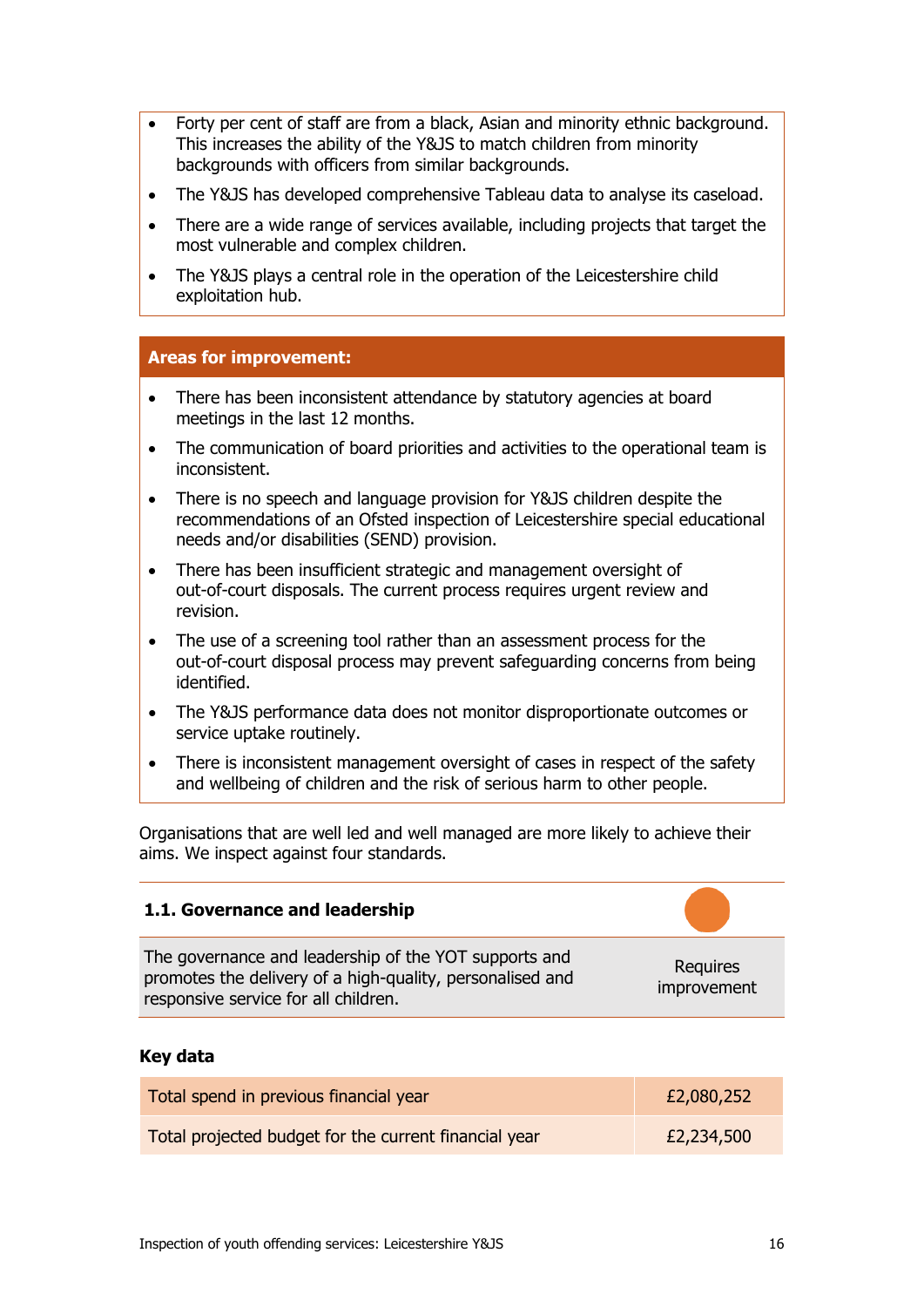In making a judgement about governance and leadership, we take into account the answers to the following three questions:

## **Is there an effective local vision and strategy for the delivery of a high-quality, personalised and responsive service for all children?**

The chair of the Leicestershire Y&JS management board is the Chief Executive of Leicestershire County Council, which demonstrates the council's prioritisation of the work of the Y&JS. However, there has been inconsistent attendance across the board, including by the chair, who has been represented by the Director of Children and Family Services. In the last 12 months, statutory representatives have missed 25 per cent of meetings, with a replacement representative present in 34 per cent of them. Despite this variable pattern of attendance, board representatives have demonstrated that they are active in contributing to the Y&JS strategy. Education providers, police and the Probation Service have all made positive contributions to the strategy and the work of the Y&JS.

Leicestershire Y&JS has a three-year youth justice plan (2020–2023). The core principles underlying the plan include a 'child first' strategy; ensuring that services are inclusive and promote equality; and the building of positive and trusted relationships with children. The board has included ETE and reducing the use of custody as priority areas for improvement, alongside the national key performance areas. The Y&JS has key operational policies in place which include the management of risk and resettlement. The board receives comprehensive performance reports to review its effectiveness and implementation. This includes in-depth information from the dip-sampling of cases, and detailed case examples. In June 2021, a child who had been managed by the YOT attended the board and made a presentation on their experiences of the service provided.

The board has also considered over-represented children in relation to its responsibilities under the *Equality Act 2010*. Following board review in March 2021, Y&JS performance data and outcomes will be more granular in relation to gender and ethnicity from September. A 'task and finish' group, to consider how the needs of over-represented children can best be addressed, has been established, although this has yet to make recommendations.

The first-time entry rate is lower in Leicestershire than the national average. This has resulted in a sustained reduction in the number of out-of-court disposals. The use of youth cautions and youth conditional cautions has reduced by 23 per cent and 16 per cent, respectively, compared with national figures of 19 per cent and nine per cent. This positive performance, however, has not precipitated an effective review or monitoring of the operating process, to analyse the reasons for this reduction. The current process has significant weaknesses in relation to assessment and safeguarding, and there is insufficient monitoring of the outcomes of the disposals. These deficiencies are acknowledged by managers in the service, who have stated their intention to revise the arrangements.

## **Do the partnership arrangements actively support effective service delivery?**

The Y&JS has strong links to other strategic boards which sit under the strategic partnership board that covers Leicester City, Leicestershire and Rutland. These include the Leicestershire safer communities strategy board, the strategic offender management and the Multi Agency Public Protection Arrangements (MAPPA) board. It is also a key member of the Violence Reduction Network (VRN). The focus of the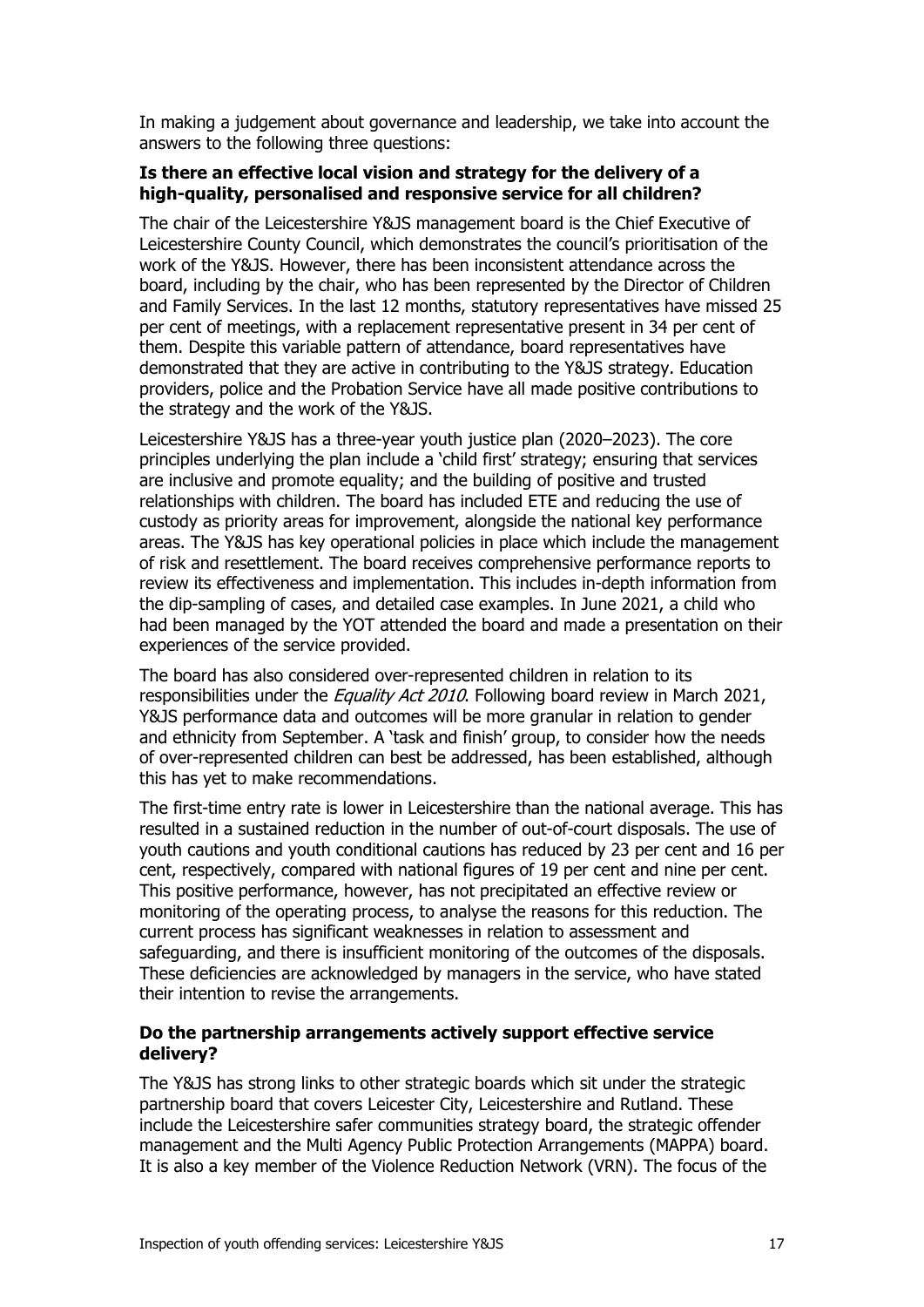VRN is on prevention, where Y&JS is an active participant and has contributed to a joint needs assessment for children identified to be at risk of offending.

Alongside the police and the children's social care service, the Y&JS has two staff linked to the child exploitation hub. This allows information from the hub to be disseminated daily. This ensures a bespoke response to vulnerable children's needs by making sure that engagement is with the most appropriate professional.

The Y&JS has access to a good range of preventative and diversion services. The amalgamation of the youth justice and youth teams in 2019 has helped to develop these services and improved the access for children attending via the youth justice route. For example, Project Responsive, which provides high-level support and services to children with complex needs, has expanded from three to five workers.

A joint Ofsted and Care Quality Commission report into children with special educational needs in Leicestershire was published in March 2020[.12](#page-17-0) It identified a lack of access to speech and language support for children managed by the Y&JS. Subsequently, there has been communication between the board and the Leicestershire SEND board, with a health strategic needs assessment for Y&JS children being discussed. However, there has been no progress in provision, and currently Y&JS children have no access to a speech and language service. This is a significant gap as the Y&JS's analysis indicates that 80 per cent of its children require this service.

The arrangements underpinning the transition of Y&JS children to supervision by the Probation Service when they reach the age of 18 are applied inconsistently. Both the timeframes and the handover arrangements vary between cases.

### **Does the leadership of the YOT support effective service delivery?**

The service manager has been in post for two years and has led the formation of the Y&JS. Staff and managers at all levels are positive about both the change and its implementation. This was a significant transformation programme undertaken successfully by the Y&JS management team, during the e Covid-19 epidemic. Both high staff morale and their positive view of the new working structures, underlines the success of transformation programme.

The service manager and the two youth justice managers work together effectively to support the youth justice element of the combined youth justice and youth team. The team managers lead on specific areas of practice, such as domestic abuse or harmful sexual behaviour, and are responsible for ensuring that practice developments are communicated to the teams.

The service manager attends all board meetings, and team managers frequently attend, to report on team performance. Within the Y&JS team, there is an inconsistent understanding of the board's priorities and some staff were not aware of their activities. However, the annual practice focus week, where board members and senior staff observe and undertake frontline roles and activities, is viewed positively across the team.

The principle of 'child first' is well established across the Y&JS and new policies and immediate concerns are communicated via fortnightly online briefings. The key issues are followed up in team meetings or via email. These methods of

<span id="page-17-0"></span><sup>&</sup>lt;sup>12</sup> Ofsted and Care Quality Commission. (2020). Joint area SEND inspection in Leicestershire.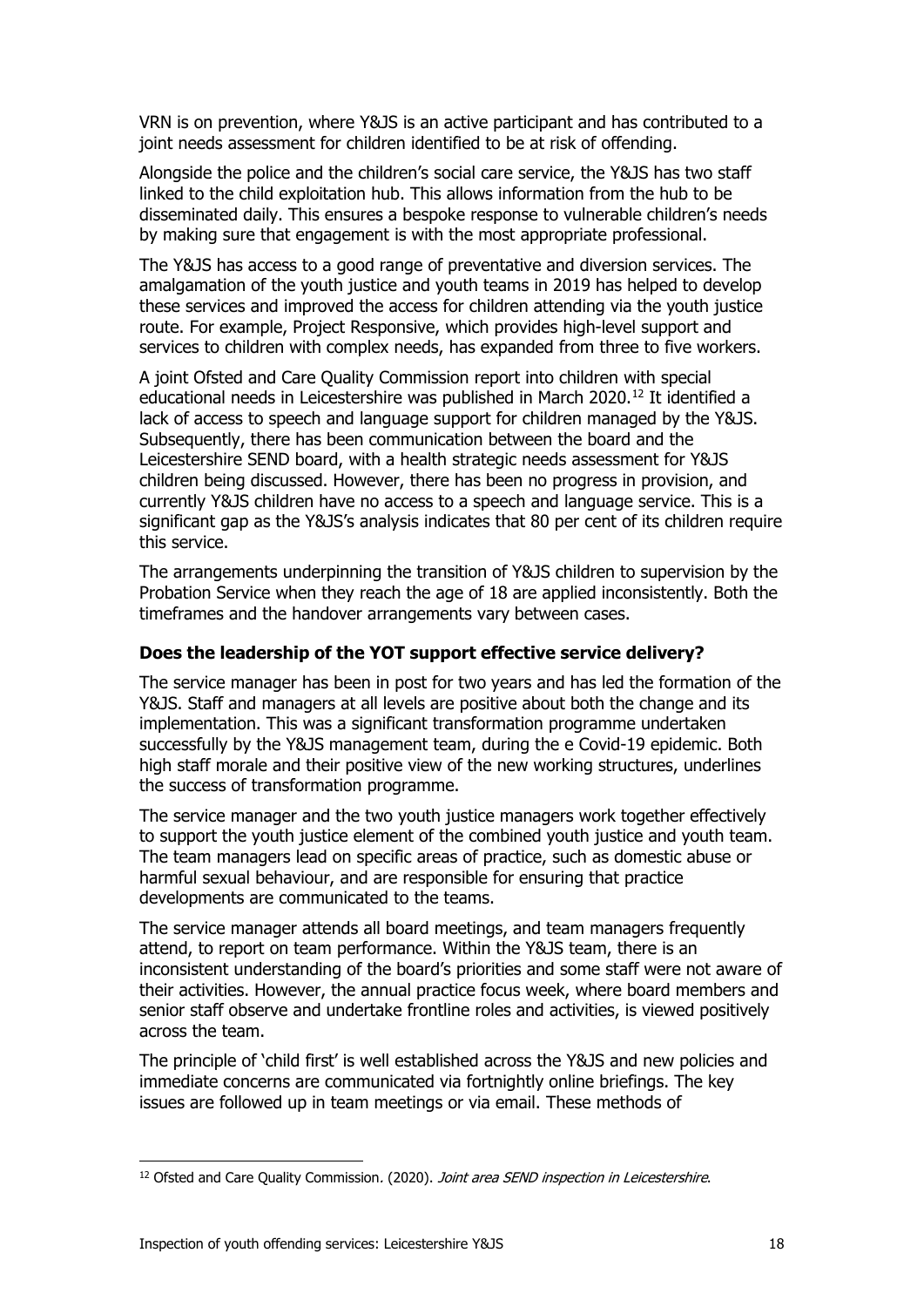communication were developed in response to the Covid-19 pandemic and are welcomed by staff.

Although performance reports do not routinely analyse disproportionality in terms of the referral rate or service delivery, this is examined in bespoke deep-dive examinations of practice. For example, the Project Responsive and 'not in education, training or employment' (NEET) performance reports included gender and ethnicity in the analysis of performance.

The Y&JS is designated as a critical service by Leicestershire County Council and there is a business continuity plan in place. Its response to the Covid-19 crisis has been comprehensive and includes doorstep visits for children presenting a high risk of serious harm and a risk assessment for YOT staff.

## <span id="page-18-0"></span>**1.2. Staff**

Staff within the YOT are empowered to deliver a high-quality, personalised and responsive service for all children. Good

## **Key staffing data[13](#page-18-1)**

| Total staff headcount (full-time equivalent, (FTE))                           | 73    |
|-------------------------------------------------------------------------------|-------|
| Vacancy rate (total unfilled posts as percentage of total staff<br>headcount) | 10.9% |
| Average caseload per case manager (FTE) <sup>14</sup>                         |       |
| Average annual working days sickness (all staff)                              | 10.4  |

In making a judgement about staffing, we take into account the answers to the following five questions:

## **Do staffing and workload levels support the delivery of a high-quality, personalised and responsive service for all children?**

The Y&JS covers a rural area, and the service is split into two teams, east and west, each with its own team manager. These arrangements are flexible to workload demands. The teams include police officers, probation officers and two embedded community psychiatric nurses. There is also an accommodation worker; a restorative approaches coordinator who deals with victims; and a part-time post linked to the integrated offender management team. The organisation of the youth teams mirrors the youth justice set-up in having two teams (east and west). This enables consistent information sharing and joint working.

The average caseload is seven. In the staff survey, 93 per cent of staff said that they are comfortable with their workload. Allocation is managed effectively under the guiding principle of 'child first' and the building of consistent relationships with children. Where possible, workers are allocated children with whom they already

<span id="page-18-1"></span><sup>&</sup>lt;sup>13</sup> Data supplied by the YOS and reflecting staffing at the time of the inspection announcement.

<span id="page-18-2"></span><sup>&</sup>lt;sup>14</sup> Data supplied by the YOS, based on staffing and workload at the time of the inspection announcement.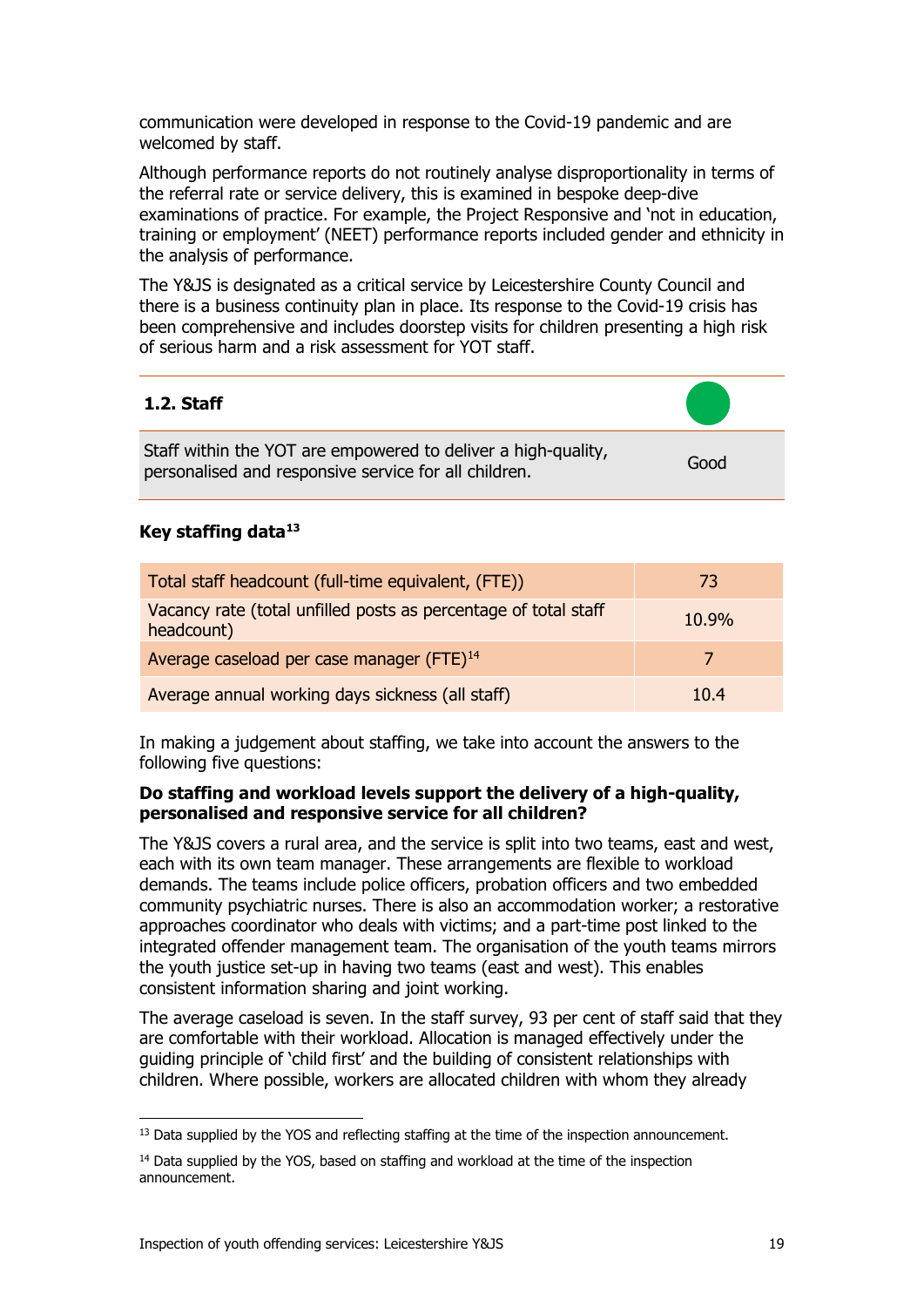have a relationship. In cases where an increase in risk necessitates the involvement of a qualified worker, the unqualified officer also remains involved, to ensure continuity.

The average number of days of staff sickness absence each year has reduced to 10 from 12. This follows a period in 2020 when it was far higher, particularly for youth justice officers. The significant impact of Covid-19 in Leicestershire has inevitably affected the recent level of staff absence and the operation of the team. In response, the management team has prioritised the allocation or re-allocation of children to staff members already known to them. The board has responded to the level of unplanned absence by agreeing to the service managers' request for additional youth justice officer resources.

The Y&JS management team has reviewed these absences but not identified any underlying reasons related directly to the work environment. Return-to-work support packages have been put in place for returning staff.

### **Do the skills of YOT staff support the delivery of a high-quality, personalised and responsive service for all children?**

The ethnic profile of the YOT team includes 40 per cent of staff from a black, Asian and minority ethnic background. This is a four per cent increase on 2020/2021 and exceeds the 12 per cent figure for the general population. This enables managers, in most cases, to consider matching children with workers from a similar background.

Only qualified youth justice workers are permitted to hold high risk of serious harm cases, although other staff may be involved where appropriate. Similarly, only youth justice workers who have undertaken the Assessment, Intervention and Moving-on (AIM) 3 training are allocated cases involving harmful sexual behaviour. MAPPA cases are considered at local information-sharing meetings and, if necessary, referred to the integrated offender management team to review the level of MAPPA management.

The Y&JS has commissioned bespoke training to improve the service delivery to children. 'Restorative Solutions' has delivered restorative justice training to all staff, including the restorative approaches coordinator. The Adverse Childhood Experience (ACE) project provides specialist mental health support to staff, and services to children. Led by a forensic psychologist, the project provides consultation, interventions and case formulation meetings. All children managed by the Y&JS can be referred, including those who will not engage with the community adolescent mental health service (CAMHS).

Unqualified staff are encouraged to undertake the Youth Justice Effective Practice course. Leicestershire County Council also provides opportunities to complete a degree in social work, and the Effective Practice course is recognised as part of this degree. The Y&JS accommodates study days to allow completion of these courses.

Staff in the Y&JS are positive about the appraisal process, and the development and shadowing opportunities afforded to them. The individual learning plans created as part of the process are the basis for accessing relevant training and learning opportunities.

## **Does the oversight of work support high-quality delivery and professional development?**

All Y&JS staff receive formal monthly supervision and are positive about the accessibility of managers outside of these formal meetings. The structured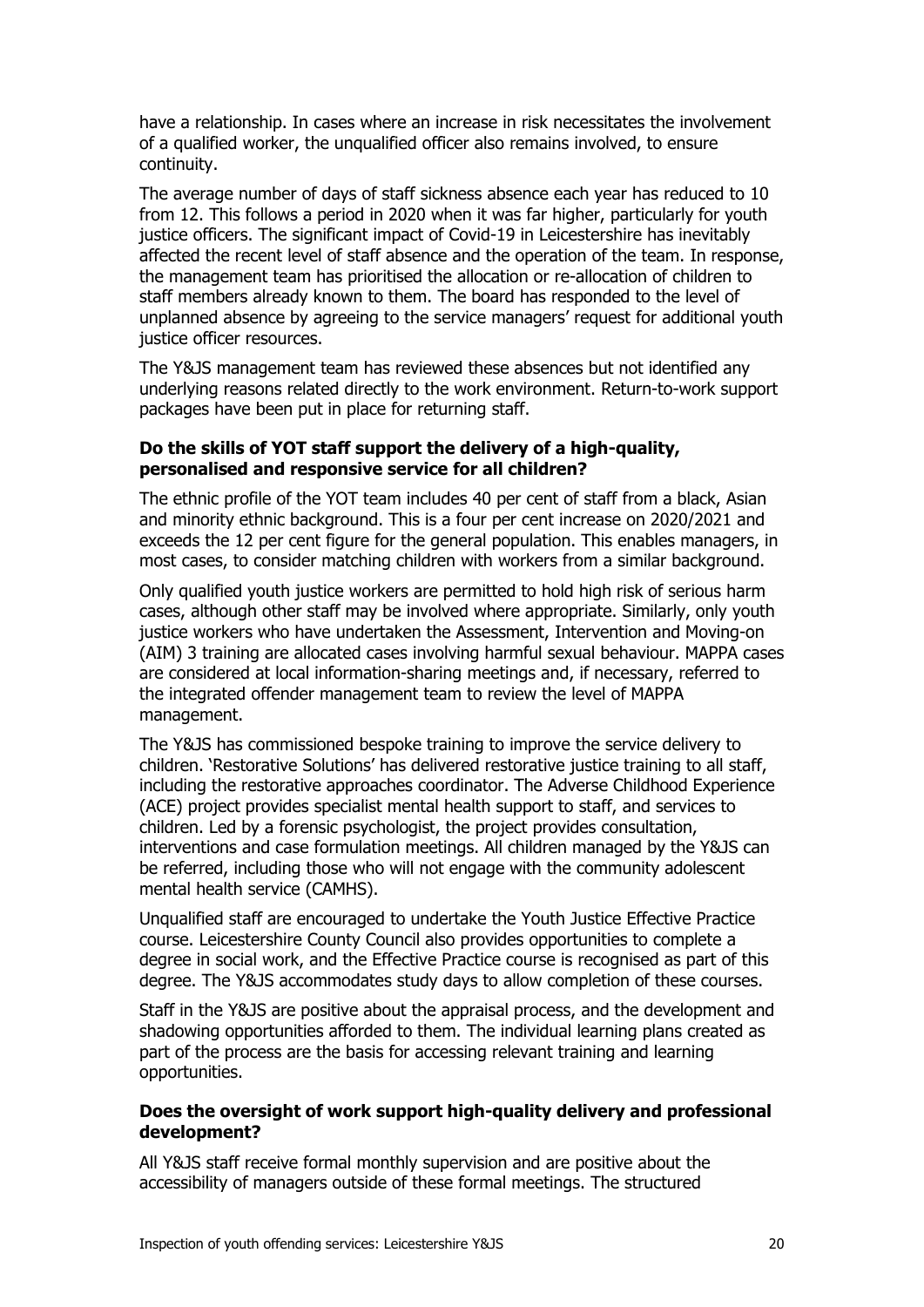supervision process allows for both detailed and reflective consideration of cases. In the staff survey, 87 per cent of staff rated management oversight as very or quite good. Our inspection identified a somewhat different picture, with the management oversight of inspected cases deemed sufficient in only 50 per cent of relevant cases. A particular area of concern identified was in the oversight given to risk management planning. The current supervision arrangements provide support and guidance but require a greater focus on the management of cases.

All managers are trained in restorative justice and understand that working with victims can be both emotive and complex. In recognition of this, staff working with victims and complex cases can access clinical supervision through the ACE project.

There are procedures to address staff competency and in the last 12 months, managers have used support plans, to tackle performance issues. For new staff, there is a comprehensive induction programme that details activities and actions with specified timescales. The diversity issues of new staff are addressed within this structured framework.

## **Are arrangements for learning and development comprehensive and responsive?**

The Y&JS has a comprehensive training plan for all staff which divides core training opportunities into essential, developmental and aspirational. Essential training includes risk assessment, adverse childhood experiences and trauma-informed practice. Domestic abuse and harmful sexual behaviour training (AIM3) are identified as developmental training and must be completed before staff undertake work with children in these areas. In the staff survey, 97 per cent of staff said that they mostly or fully had the skills and knowledge to undertake their roles.

The Y&JS undertakes an annual audit of its cases, and the outcomes of these are linked directly to training initiatives. For instance, the 2021 audit identified concerns about the quality of assessment and planning. Silver Bullet was commissioned subsequently to deliver AssetPlus training to all Y&JS managers. In line with the 'child first' approach, all staff have been trained in trauma-informed practice, delivered by the ACE project.

The Y&JS holds an annual 'Pride in Practice' awards event, whereby individuals and teams from across the department can be nominated for reward and recognition. All staff can make nominations for this event. Staff can also be nominated for recognition during the fortnightly management briefings.

## **Do managers pay sufficient attention to staff engagement?**

Staff working in the Y&JS are committed to their work with children. In the staff survey, 90 per cent of staff said that they were very motivated to deliver a high-quality service. Both the consistency and communication methods used in the team ensure effective engagement between staff and managers. The practice focus week was highlighted by staff as an effective method for engagement with senior managers and board members.

The Y&JS's management response to the Covid-19 pandemic has been welcomed by staff. Weekly meetings have ensured that they have been supported in home working and had clear directions in relation to work.

The return to work has been equally supportive. Individual risk assessments have been undertaken on all staff before any expectation that they return to the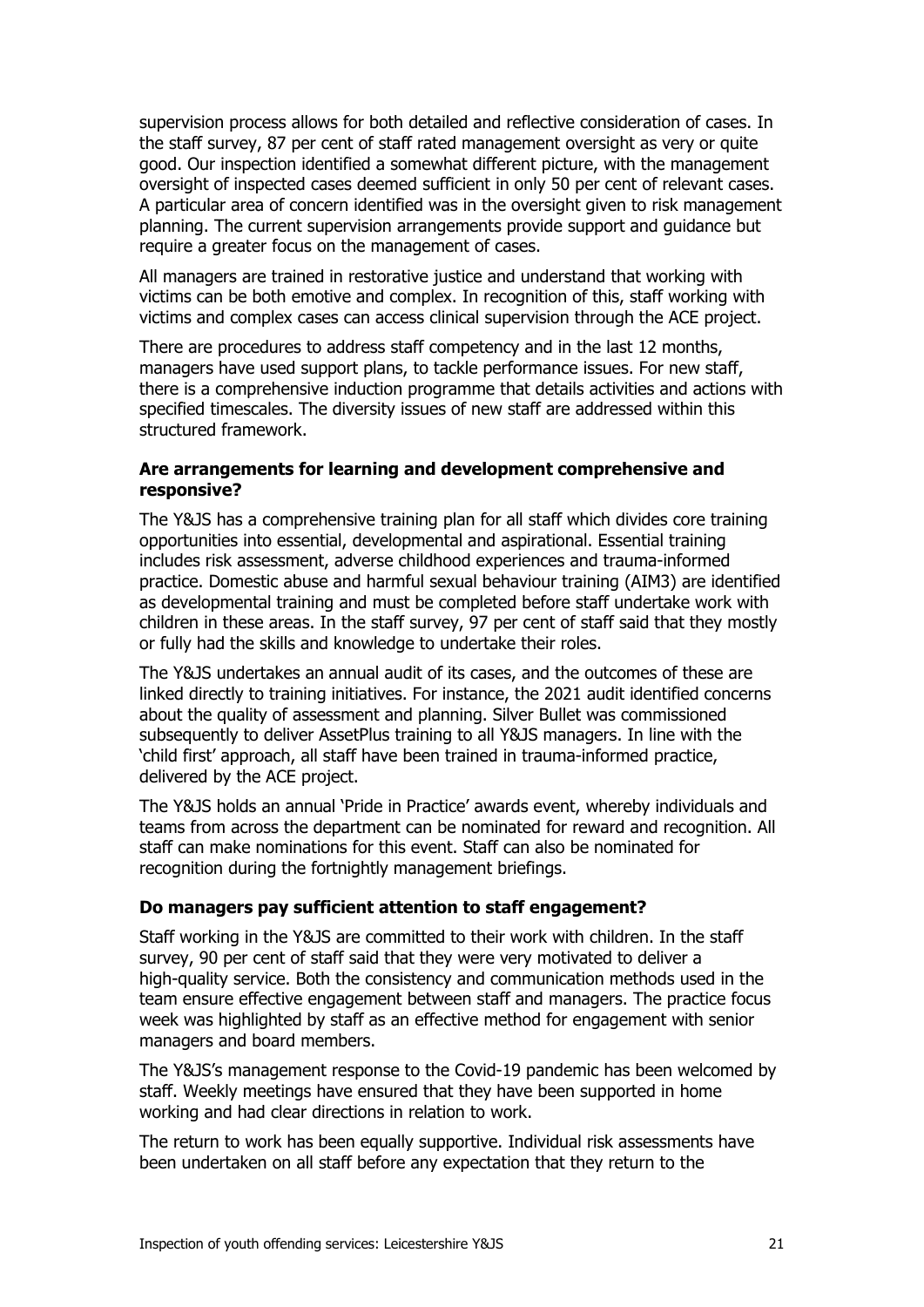workplace. The disproportional impact of the Covid-19 pandemic on people from a minority ethnic background has been incorporated into this risk assessment.

## <span id="page-21-0"></span>**1.3. Partnerships and services**

A comprehensive range of high-quality services is in place, enabling personalised and responsive provision for all children.

#### **Caseload characteristics**

| Percentage of current caseload with mental health issues                  | <b>38%</b> |
|---------------------------------------------------------------------------|------------|
| Percentage of current caseload with substance misuse issues               | 38%        |
| Percentage of current caseload with an education, health and<br>care plan | <b>14%</b> |

In making a judgement about partnerships and services, we take into account the answers to the following three questions:

### **Is there a sufficiently comprehensive and up-to-date analysis of the profile of children, to ensure that the YOT can deliver well-targeted services?**

The Careworks case management system has limited ability to produce accurate management information. The Y&JS has developed its own Tableau data, to analyse the needs of the children it manages. This data is comprehensive and can analyse the caseload in relation to ethnicity, Looked After Children, mental health and risk of serious harm.

This analysis of the caseload links directly with the team's development and quality assurance plans and is used as the basis of the performance reports presented to the management board. There is some evidence that the information is used effectively to develop provision and to improve services. The NEET figures for the Y&JS have been the subject of detailed analysis, as ETE is a board priority. In 2020/2021, 61 per cent of Y&JS children were in suitable ETE. This was below the target of 80 per cent but a slight increase on the previous year. The Y&JS has worked closely with the education inclusion service, to try to improve this performance. This has included an in-depth analysis of the profile and experiences of children who are excluded from school, and this has been shared with schools and education providers. Youth justice officers also attend education multidisciplinary meetings, to advocate for Y&JS children.

The analysis of diversity factors includes geographical areas and sentence. The current lack of monitoring of referral rates or use of services means that this information is not available to inform improvements to either service accessibility or delivery.

#### **Does the YOT partnership have access to the volume, range and quality of services and interventions to meet the needs of all children?**

The amalgamation of youth justice and youth services has enhanced the prevention services available. The interventions now accessible include crime prevention one-to-one work; family work; and a sport-based project, Kickstart Your Life. Embedded within Y&JS is the Safer Returns project, which works with children who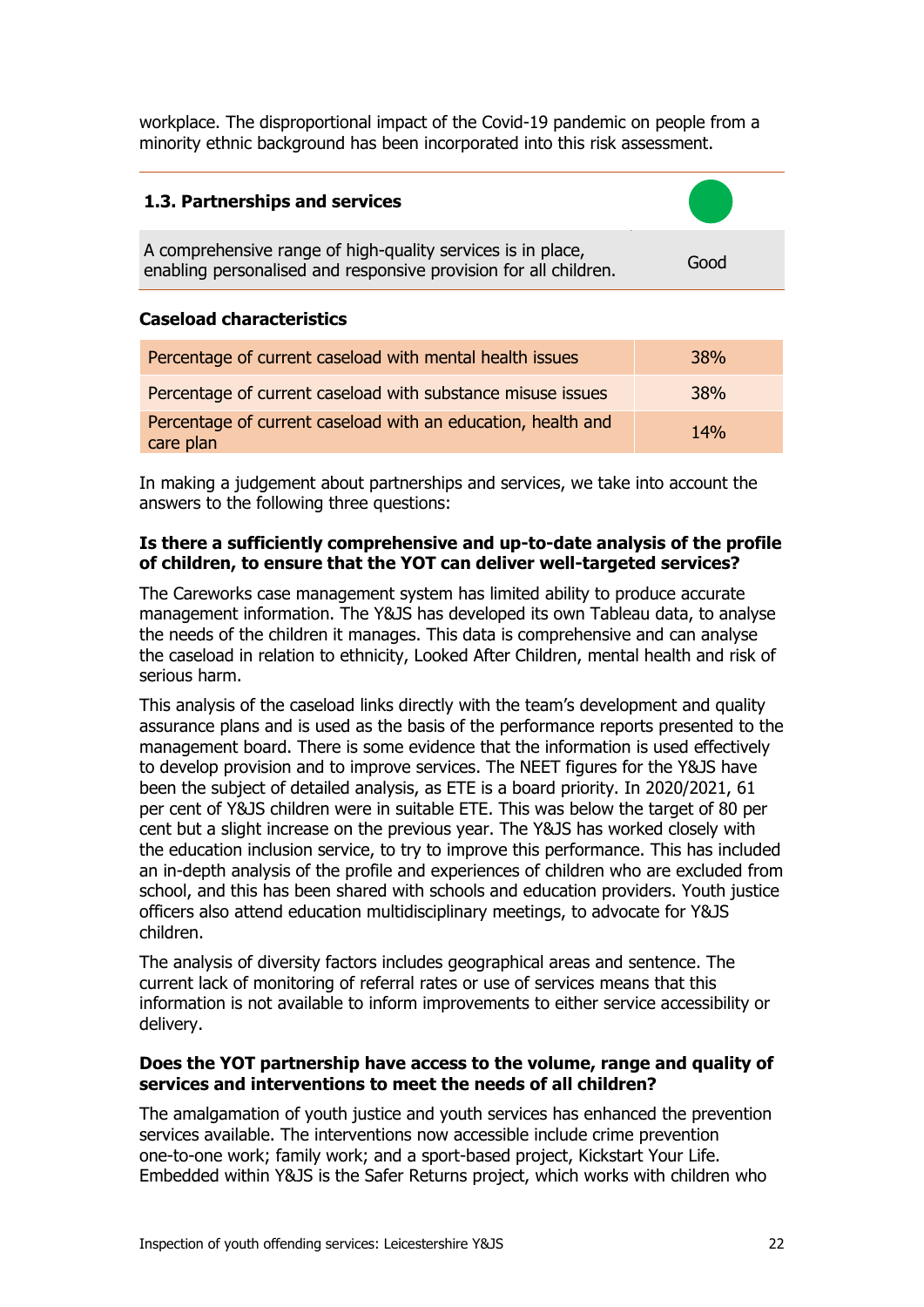have gone missing, and the Youth Action Project. The latter offers life skills training, mental health support and peer mentoring, which includes lesbian, gay, bisexual and transgender support. It prioritises listening to children and has, for example, obtained feedback from children on staff behaviour in the Y&JS.

The Y&JS has developed its methods of engaging with children as a result of the Covid-19 pandemic. Its response to the pandemic included a digital groupwork intervention for children assessed as presenting a high risk of serious harm. The electronic podcasts (Epod) sessions are delivered remotely to children via laptop computers and tablets. They focus on 14 areas identified in a Children's Voice survey. These include emotional wellbeing and support for young carers. There is a high level of engagement by children with this programme, and the feedback from them is being used to develop it further. This impressive engagement with children and young people is also demonstrated in the Y&JS's recruitment processes, where children are represented on all recruitment panels.

The Y&JS offers good provision for children with mental health problems. Following a referral, a seconded CAMHS community psychiatric nurse undertakes an initial assessment within two weeks. If further specialist assessments are necessary, they may take longer but the community psychiatric nurse will remain involved with the child during this period. This service also links directly with the ACE project, which offers interventions for those children not requiring specialist support or who will not attend CAMHS because of the stigma associated with mental health issues.

There are two education coordinators located in the joint youth justice and youth team. They work directly with children and their families to ensure that children are in education pre-16 and have access to training and employment post-16. The Y&JS commissions 'Turning Point' to provide a substance misuse service and there are regular management meetings to review the partnership. As with the other partnership arrangements, however, disproportionality and its impact on outcomes are not routinely included in the data reviewed.

The March 2020 Ofsted inspection of SEND in Leicestershire praised the Y&JS's role in assessing and supporting children. However, the lack of access for Y&JS children to speech and language services was highlighted. This gap in provision has still not been rectified. This is recognised by the Y&JS management team. The responsibility for addressing this gap in service sits at board level.

## **Are arrangements with statutory partners, providers and other agencies established, maintained and used effectively to deliver high-quality services?**

The Y&JS has a strong partnership with police and children's social care services. It has two workers embedded in the child exploitation hub, alongside multidisciplinary representatives. This holds a daily multi-agency risk meeting where information is shared. The Y&JS staff are involved in assessments and interventions, which include 'return home' interviews for missing children. The principle of 'child first' is incorporated into the work of the hub, and this helps to identify the most suitable professional to intervene with a vulnerable child. A weekly multi-agency meeting reviews information on vulnerable children and considers children in care in particular. Children assessed as being at high risk have a police officer and a social worker allocated to the case, which is good safeguarding practice.

The high risk of serious harm cases managed by the Y&JS are the subject of local information-sharing meetings. These can be held monthly but their frequency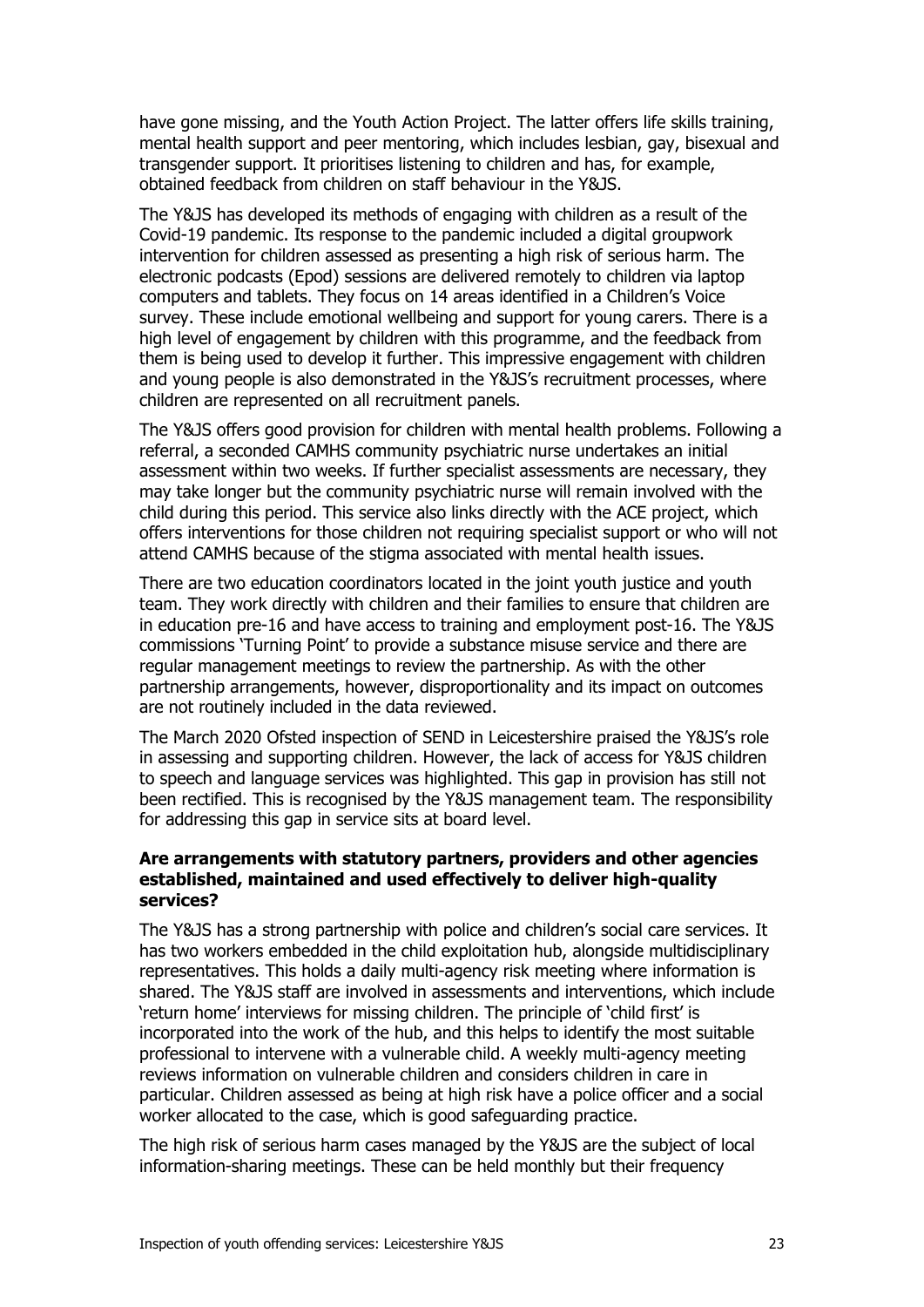depends on the level of concern associated with the case. They are attended by the police, children's social care services staff and the professionals involved, such as substance misuse workers. The restorative approaches coordinator can attend if there are victim issues. Where required, cases will be referred to a MAPPA level 2 meeting. Project Responsive works with complex children, including those assessed as presenting a high risk of serious harm, across the prevention and statutory frameworks. For children assessed as being at high risk of receiving a custodial sentence, activities can be arranged for up to 25 hours per week.

The relationship between the Y&JS and sentencers is positive. Y&JS managers hold quarterly meetings with sentencers, to review practice and to update magistrates on the services available. The response to our inspection questionnaire demonstrated that sentencers have a high level of confidence in the work of the Y&JS and highlighted the individually tailored support packages in pre-sentence reports. The sentencers also highlighted the Y&JS's willingness to work in partnership, and provided the following example:

*"Their ability to work together in partnership and, when necessary, seeking to collaborate to provide better outcomes for children is also a strength. There was one particular child who was sentenced to an intensive referral order, which was made quite public in the press but the court and YOT worked with senior police to ensure that there was a robust safety plan in place for the child and his family. The YOT also created a professional space, where we could talk this case through to reflect on our experiences … out of this we decided that a session with youth panel members on intensive referral orders, and the management of them, would be beneficial."* 

#### **Involvement of children and their parents and carers**

As part of the inspection process, children are invited to participate in a text survey, and those children whose cases are inspected are offered the opportunity to speak to an inspector, to give their feedback.

For the text survey, six children were contacted and two responded. One child gave the YJ&J a score of 5, and the other of 10 (with 10 being 'fantastic').

Five children or parents were contacted for interviews but only three responded. Two of the responses were positive about their relationship with their youth justice worker, with one parent stating:

*"My child has special needs and he has been referred to CAMHS … we have had access to services more effectively through the Y&JS service…"*

The third child held a negative view, believing that they had not received access to appropriate employment training.

<span id="page-23-0"></span>

In making a judgement about information and facilities, we take into account the answers to the following four questions: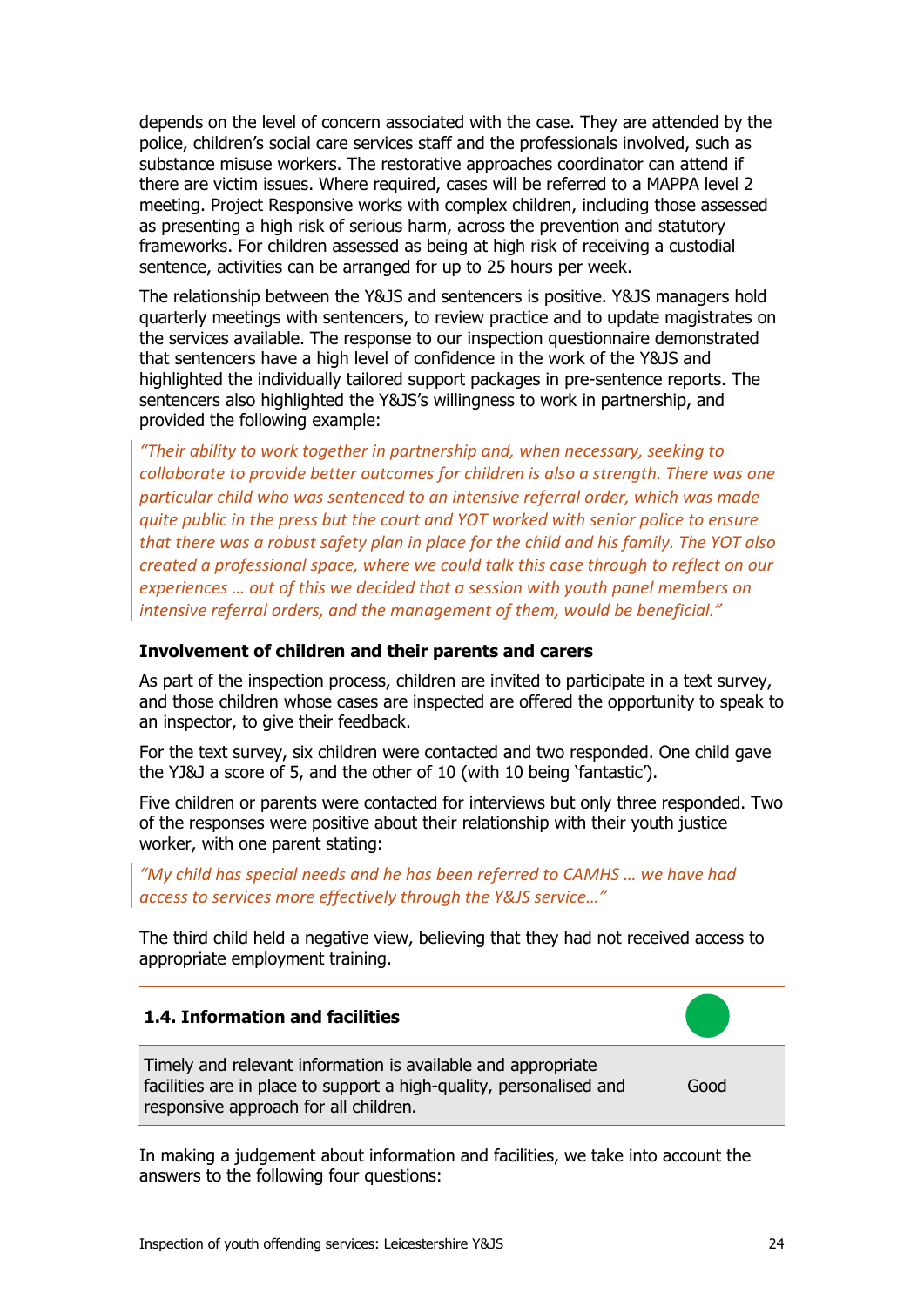## **Do the policies and guidance in place enable staff to deliver a high-quality service, meeting the needs of all children?**

The Y&JS has a comprehensive list of policies in place to deliver its service. These are accessible to staff and include operational guidance, human resources and referral pathways. Staff are clear about the referral pathways, both internally and externally. The amalgamation has improved communication with the youth team, so the youth justice officers have the necessary information about the desistance activities available.

The fortnightly online management briefings are used to communicate new policies or to highlight priority areas. The clear and consistent communication during the Covid-19 pandemic ensured that staff were clear about management expectations in relation to their contact with children.

There are information-sharing protocols in place with key partners, such as the ACE project and Turning Point. These include arrangements to escalate issues where necessary. Staff also have clear guidance and protocols in relation to multi-agency risk assessment conferences, safeguarding incidents and early help pathways.

## **Does the YOT's delivery environment(s) meet the needs of all children and enable staff to deliver a quality service?**

The Y&JS is based in Glenfield, Leicestershire, and uses council offices across Leicestershire to deliver services. Following the amalgamation, staff were initially located in the council offices of local market towns but this was found to be inefficient, in terms of time, and inflexible, in relation to workload allocation. The team is now located in Leicester but uses offices across the county. All premises are risk assessed.

The Y&JS commissioned by Rutland County Council is delivered in offices in that county. The workload generated is small and one Y&JS worker is allocated to work in the area. The Y&JS has the flexibility to provide additional resources if necessary.

Following the Covid-19 lockdown, the Y&JS team worked from home, only undertaking direct work with children assessed as presenting a high risk of serious harm. All doorstep visits were risk assessed. Most of the interaction with children during this period took place online. In response to this online working, risk assessments were developed and completed. With the lifting of Covid-19 restrictions, it is envisaged that staff will balance their time between working in the office and at home.

## **Do the information and communication technology (ICT) systems enable staff to deliver a quality service, meeting the needs of all children?**

All Y&JS staff have access to the children's social care casework system, Mosaic. They also have access to police information via the seconded police officers and the child exploitation hub.

The Careworks case management system is effective for recording but has limitations in terms of its information reports. It is due to be upgraded in December 2021. However, the YOT has developed its Tableau data process, which provides reports across all operational areas. The Tableau reports are detailed and comprehensive, and information is available on individual caseloads and the delivery of services.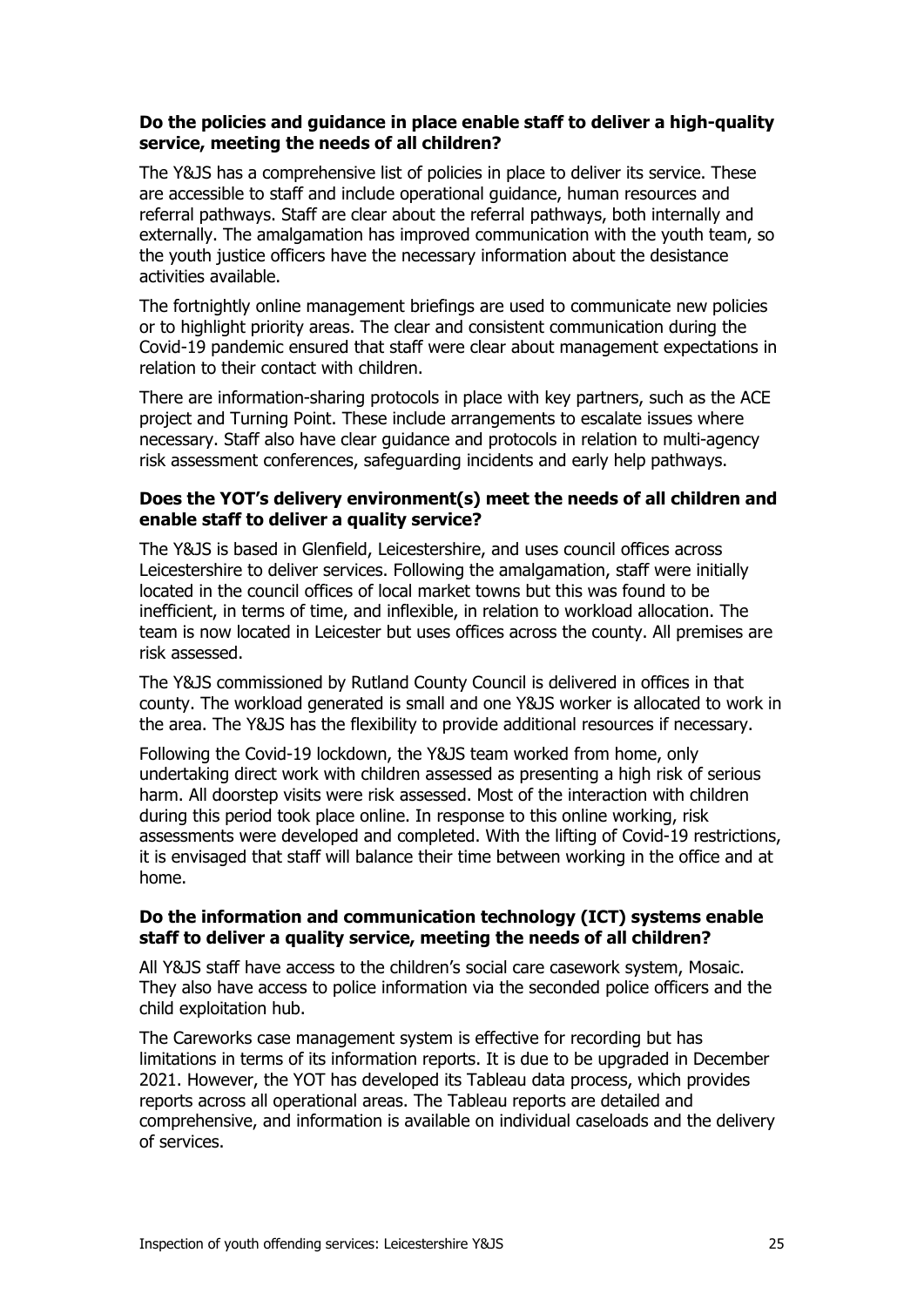Diversity information is available in the Tableau reports, although it has not been produced routinely, to measure and monitor outcomes and referrals. Following the board decision, in March 2021, to rectify this, performance reports from September 2021 will incorporate diversity information.

### **Are analysis, evidence and learning used effectively to drive improvement?**

The Y&JS has a comprehensive monitoring system for quality assuring work, and this is recorded in the development plan. The quality assurance framework includes the routine reviewing of risk assessments. The youth justice application framework has been implemented to improve the exchange of information between youth justice teams and custodial establishments. The quality assurance processes, however, do not result consistently in improved practice. For example, the monitoring of NEET figures and practice resulted in specific practice improvements, but a similar review of the out-of-court-disposal procedures did not result in improvements or significant changes to the pre-panel policy or practice.

The Y&JS undertakes an annual audit of 20 per cent of its cases, and the results of this informs the development plan. In 2021, assessment and planning were identified as areas of improvement. Although AssetPlus training has been arranged with Silver Bullet, there is no specific evidence of subsequent monitoring by team managers to improve these areas of practice.

The Y&JS undertakes peer review exercises with neighbouring youth justice teams, to examine and audit its work. In the last 12 months, it has also undertaken a self-evaluation exercise against HM Inspectorate of Probation standards.

The Y&JS undertakes its own learning reviews into cases, to improve its practice. In April 2021, it undertook two such reviews and, as a result, improved its quality assurance processes for court reports and made changes to the allocation system.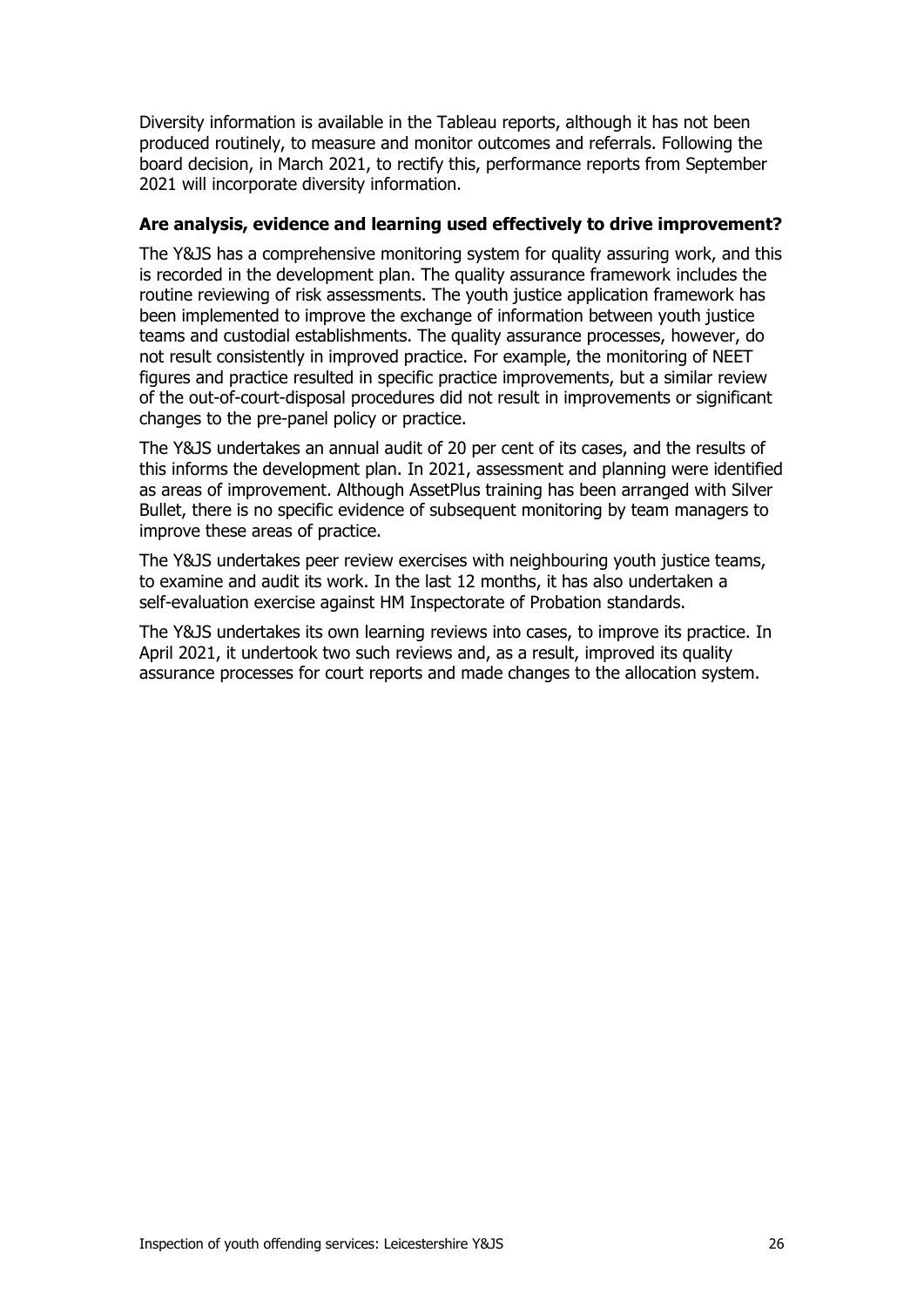## **Diversity**

Throughout our standards, we expect a personalised and responsive approach for all children, which includes taking account of their diversity and protected characteristics. Those factors may influence our judgements in specific standards. Here, we present an overall summary of the approach to diversity that we found in this YOT.

Black, Asian and minority ethnic children account for 11 per cent of the overall Y&JS caseload. The figure for Y&JS's statutory caseload alone is 16 per cent. The over-representation of children in the Y&JS cohort has been recognised as a key issue by the board, which, in March 2021, directed that performance data should include disproportionality in its analysis of service delivery and outcomes. A 'task and finish' group has also been set up, to consider the operation of the YOT in relation to disproportionality.

Leicestershire Y&JS has made some progress in addressing issues of disproportionality, although its approach is still in its infancy. There are examples where protected characteristics are considered in its analysis of caseload and service delivery but there are also some significant gaps. For example, the current information shows that 85 per cent of black, Asian and minority ethnic children are subject to court orders, and 23 per cent to out-of-court disposals (one individual is subject to both). The potential disproportionate use of statutory disposals in these cases should be analysed, to ensure that this has not resulted from discriminatory practice or decision-making. Similarly, the seven girls managed currently by the Y&JS are subject to court orders. These cases should also be reviewed, to ensure that the use of out-of-court disposals does not discriminate against girls.

The Y&JS has made progress in its recruitment of staff and has undertaken targeted recruitment for male worker posts. However, boys make up 89 per cent of the caseload and only 22 per cent of the workforce are men. These figures are in line with those in other YOTs. Significant progress has also been made in recruiting black, Asian and minority ethnic staff, who now make up 40 per cent of the Y&JS workforce, an increase of four per cent on 2019/2020. This has increased the ability of managers to match children with youth justice workers from a similar background, and it is ensured that core panels are representative.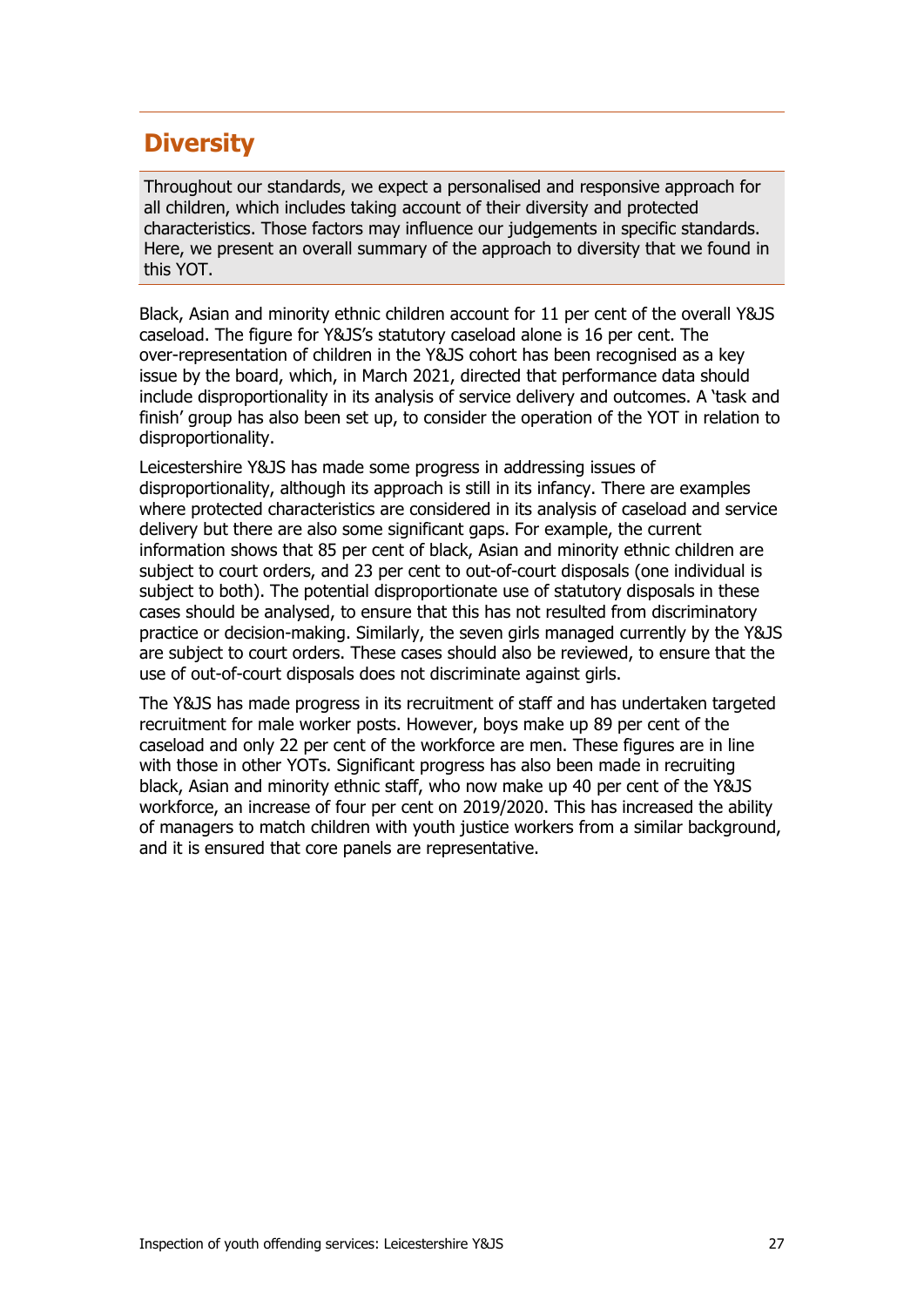## <span id="page-27-0"></span>**2. Court disposals**

We took a detailed look at 13 community sentences managed by the Y&JS. We also conducted 10 interviews with the relevant case managers. We examined the quality of assessment; planning; implementation and delivery of services; and reviewing. Each of these elements was inspected in respect of work done to address desistance, keeping the child safe and keeping other people safe.

For assessment, 77 per cent of cases met all our requirements for desistence but the scores for the assessment of safety and wellbeing, and risk of harm were 54 per cent and 46 per cent, respectively. As the lowest score was less than 50 per cent, this falls within our 'Inadequate' range, but our judgement is that this was not representative of the work being done. Professional discretion was therefore applied by the HM Inspectorate of Probation ratings panel, and the overall rating for assessment was amended to 'Requires improvement'. For planning, the scores were similar. For desistence, 77 per cent of cases were sufficient, but the scores fell, again, to 54 per cent and 46 per cent, respectively, for safety and wellbeing, and risk of harm. Again, professional discretion was used to give an overall rating for planning of 'Requires improvement'.

For implementation and delivery, 77 per cent of cases met our requirements for desistance, with the scores for safety and wellbeing, and risk of harm being 62 per cent and 54 per cent, respectively. The overall rating for implementation and delivery is therefore 'Requires improvement'.

We also rated the court disposals as 'Requires improvement' for reviewing. The score for desistance in this area of work was 69 per cent, and for safety and wellbeing and risk of harm was 62 per cent for both.

The Y&JS's 'child first' approach was demonstrated in the consistent building of positive relationships in the court disposal cases. There was also good evidence of services, such as the ACE project, being used to help move children away from crime and into constructive activities. These factors helped contribute to the positive work identified in the area of desistance.

The key factors that contributed to the overall rating of 'Requires improvement' were weaknesses in assessing risk; the coordination of the work of other agencies; and in relation to contingency planning for changes in circumstances. There was also an inconsistent analysis of controls and interventions to manage risk, in relation to both the child and risks to other people.

## **Strengths:**

- Assessment, planning, implementation and delivery, and reviewing were good in the area of desistence.
- Case managers built effective working relationships with the children they managed.
- Effective and accessible services were deployed to aid the management of complex children.
- Carers and children were involved actively in planning.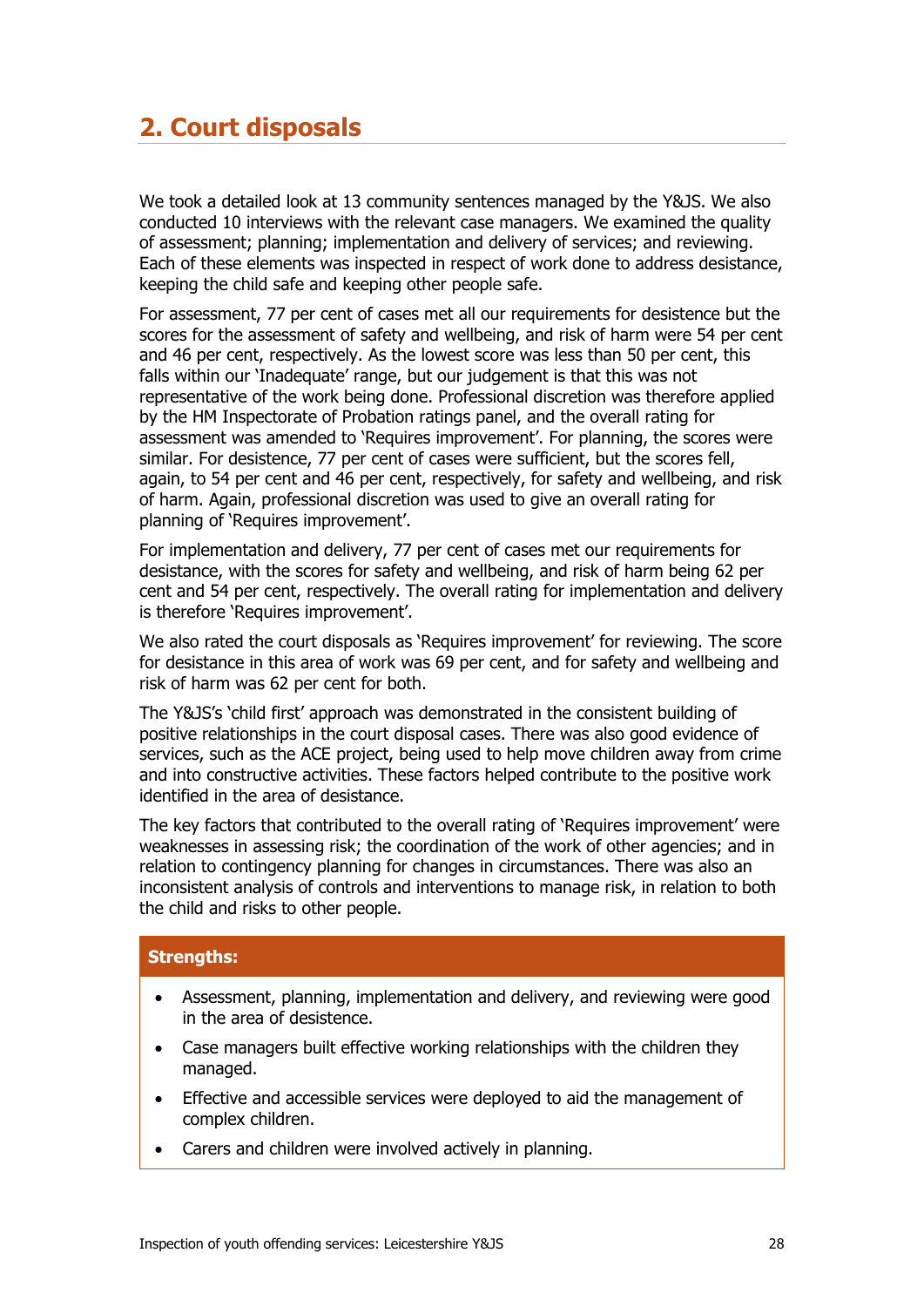- Diversity considerations were taken into account in the delivery of services.
- Planning incorporated a consideration of a child's maturity and motivation to change.

## **Areas for improvement:**

- Assessments of a child's safety and wellbeing, and their risk to others, should consistently analyse all the available information to identify the potential risks
- Planning needed to address routinely the concerns of victims and potential victims.
- Contingency planning to manage a child's safety and wellbeing, and their risk of harm to others, should detail the necessary actions to address the identified risks
- Risk management planning should have involved relevant agencies and considered the necessary controls and interventions to improve or restrict behaviour.
- Reviews were not undertaken routinely, either in relation to significant events in a child's life or concerns raised by other agencies.
- The analysis of the risk to a child's safety and wellbeing were not ongoing and did not respond to changes in behaviour and information from other agencies.

Work with children sentenced by the courts will be more effective if it is well targeted, planned and implemented. In our inspections, we look at a sample of cases. In each of those cases, we inspect against four standards.

## <span id="page-28-0"></span>**2.1. Assessment**

| Assessment is well-informed, analytical and personalised, | Requires    |
|-----------------------------------------------------------|-------------|
| actively involving the child and their parents/carers.    | improvement |

Our rating<sup>[15](#page-28-1)</sup> for assessment is based on the following key questions:

|                                                                                | $\%$ yes   |
|--------------------------------------------------------------------------------|------------|
| Does assessment sufficiently analyse how to support the child's<br>desistance? | <b>77%</b> |
| Does assessment sufficiently analyse how to keep the child<br>safe?            | 54%        |
| Does assessment sufficiently analyse how to keep other people<br>safe?         | 46%        |

<span id="page-28-1"></span> $15$  The rating for the standard is driven by the lowest score on each of the key questions, which is placed in a rating band, indicated in bold in the table. See Annexe 2 for a more detailed explanation.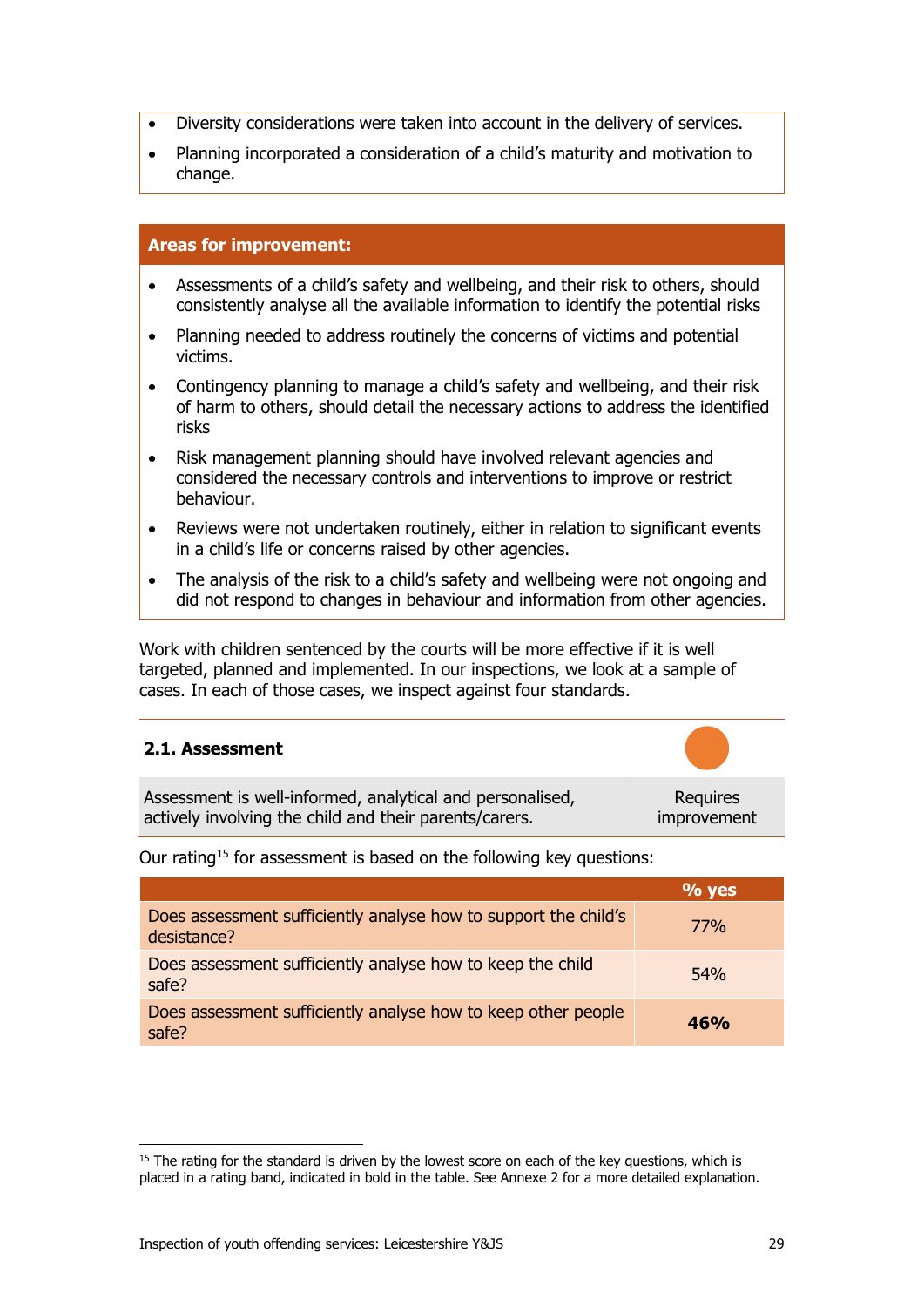## **Does assessment sufficiently analyse how to support the child's desistance?**

In 11 of the 13 cases inspected, the assessment had sufficient analysis of offending behaviour, including the child's motivation and attitudes towards their behaviour. In 12 cases, the assessment focused on the child's strengths and protective factors, and in 11 cases sufficient attention was paid to the child's maturity, motivation and ability to engage. These ratings underline the 'child first' approach taken by the Y&JS.

### One inspector noted:

## *"My child has special needs and he has been referred to CAMHS … we have had access to services more effectively through the Y&JS service…"*

In 11 cases, children and carers were involved meaningfully in their assessment. In eight cases sufficient attention was paid to the wishes of the victim, with only two cases where this did not happen.

The most prevalent factors related to a child's offending were substance misuse, ETE, living arrangements and mental health. These were judged to have been assessed sufficiently in 10 of the 13 cases.

## **Does assessment sufficiently analyse how to keep the child safe?**

Inspectors judged the classification of safety and wellbeing as reasonable in 11 of the cases but judged that the risks to safety and wellbeing had been adequately assessed in only seven cases. In nine out of 13 cases, information informed the assessment sufficiently, but in five cases there was insufficient analysis of interventions and controls to promote wellbeing. Overall, the assessment sufficiently analysed how to keep the child safe in seven of the inspected cases.

#### **Does assessment sufficiently analyse how to keep other people safe?**

Inspectors agreed with the classification of risk of serious harm in 10 of the 13 cases but judged that the risk of serious harm presented by children to others was analysed sufficiently in only five cases. Analysis was also weak in the assessment of interventions and controls necessary to manage and minimise the risk of serious harm. This was judged sufficient in seven cases. The assessment of the risk to other people was judged the weakest area overall. It was deemed sufficient in less than half of the cases inspected.

#### One inspector noted:

*"The factors linked to keeping others safe are not well analysed. The analysis does not sufficiently explain how the identified areas impact on the safety of others and the child (victims, unborn child, future risks). It does not consider violence as a learned behaviour response, or the impact of the child's understanding of domestic abuse and the risks to others. There is no evidence of police call-out information in the assessment. There is a lack of analysis of the information that was gathered".*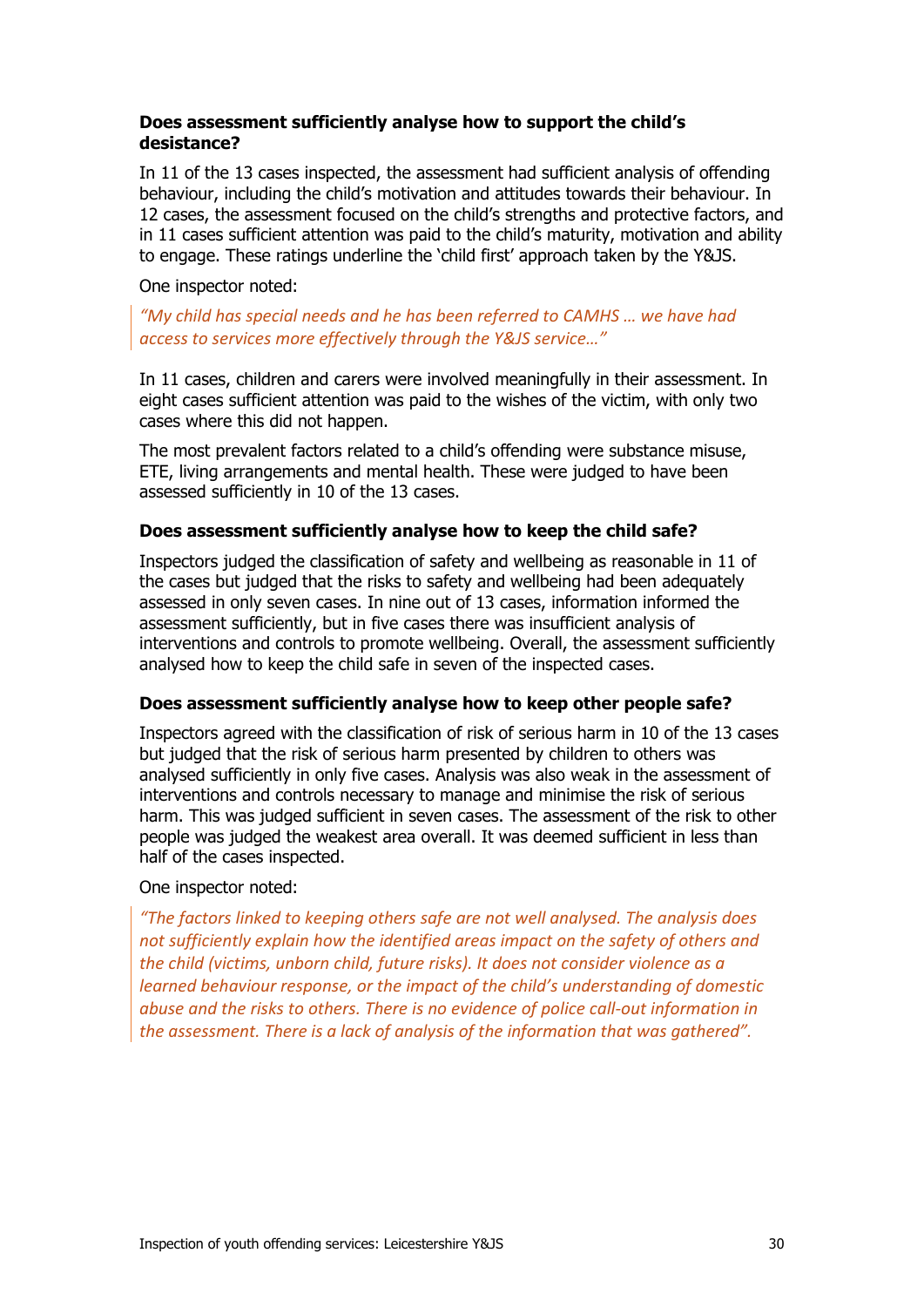## <span id="page-30-0"></span>**2.2. Planning**

Planning is well-informed, holistic and personalised, actively involving the child and their parents/carers.

**Requires** improvement

Our rating<sup>[16](#page-30-1)</sup> for planning is based on the following key questions:

|                                                                           | $\%$ yes |
|---------------------------------------------------------------------------|----------|
| Does planning focus sufficiently on supporting the child's<br>desistance? | 77%      |
| Does planning focus sufficiently on keeping the child safe?               | 54%      |
| Does planning focus sufficiently on keeping other people safe?            | 46%      |

## **Does planning focus sufficiently on supporting the child's desistance?**

The priority accorded to consistent relationships in the Y&JS's 'child first' approach was evident in the planning for desistance. In 11 of the 13 cases, it set out the services most likely to help the child. In 12 of the cases, planning took account of the child's strengths and protective factors. In all cases, planning incorporated a consideration of the child's maturity and motivation to change. Overall, planning to support a child's desistance was judged sufficient in 10 of the cases.

In one case, an inspector noted:

*"Planning was excellent in this case. It incorporated employment, mental health, reparation and the development of strategies to avoid further offending. It was based on the development of a constructive one-to-one relationship, which both motivated the child and provided a trusting framework."*

## **Does planning focus sufficiently on keeping the child safe?**

Overall, the planning to keep the child safe was judged sufficient in only seven of the 13 cases inspected.

Planning promoted the safety and wellbeing of the child, sufficiently addressing risks, in just over half of the cases. There was a need for more detailed planning to address risks relating to specific situations and people. Too little consideration was given to what could change for the child in the future and how this could affect their safety and wellbeing. We saw effective contingency planning in only seven of the 13 cases.

## **Does planning focus sufficiently on keeping other people safe?**

We expected to see effective planning to keep other people safe in all of the 13 cases inspected. However, performance in this area of work was poor. Only six of the inspected cases met our requirements for each aspect of this work.

There was too little risk management planning with other agencies, and limited consideration of the necessary controls and interventions to restrict or improve

<span id="page-30-1"></span> $16$  The rating for the standard is driven by the lowest score on each of the key questions, which is placed in a rating band, indicated in bold in the table. See Annexe 2 for a more detailed explanation.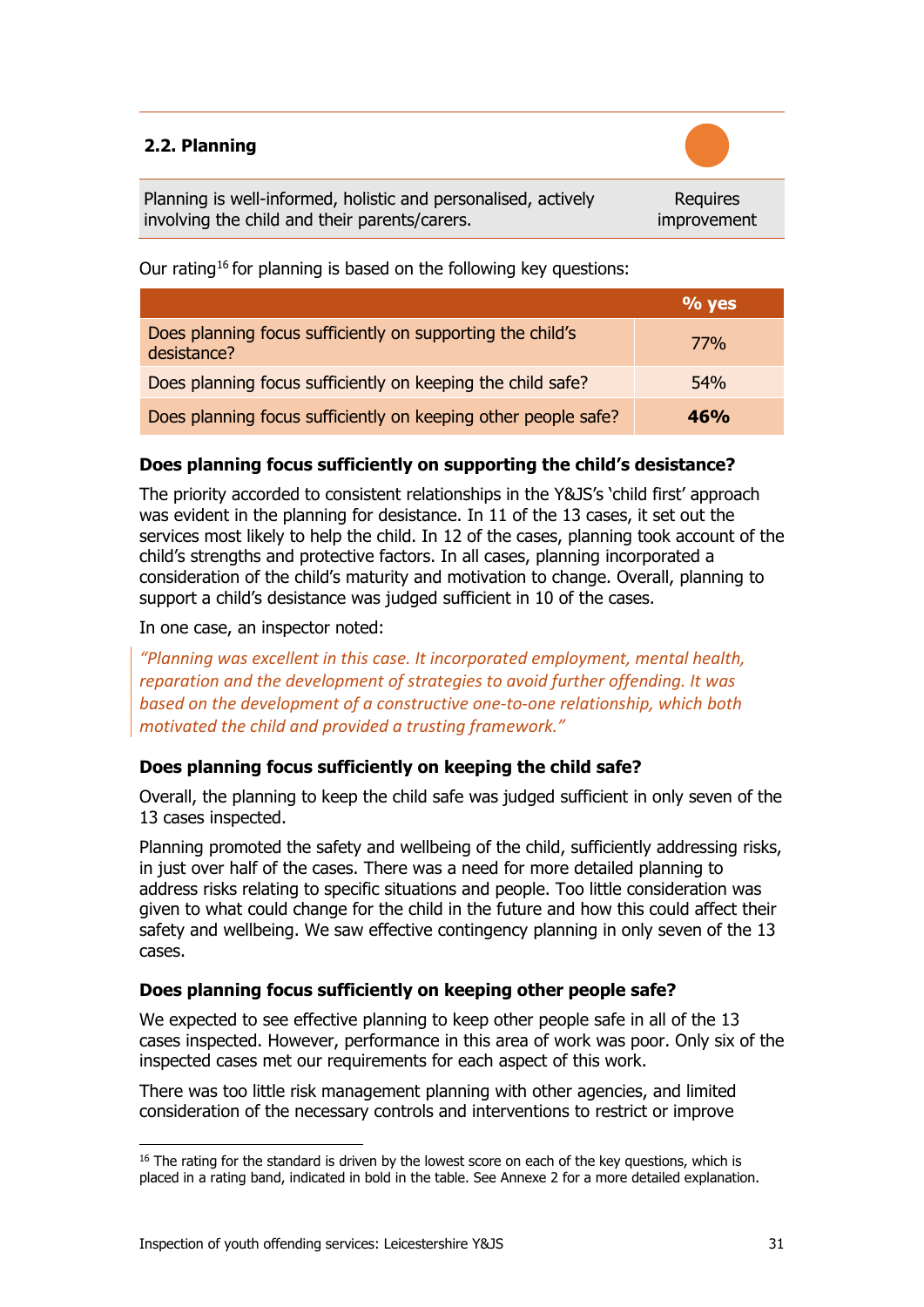behaviour. There was a need to address specific concerns relating to victims in 11 cases but planning to do this was sufficient in only six cases. Contingency planning was the weakest area of work and only four of the cases set out the necessary arrangements.

<span id="page-31-0"></span>

| 2.3. Implementation and delivery                          |             |
|-----------------------------------------------------------|-------------|
| High-quality, well-focused, personalised and coordinated  | Requires    |
| services are delivered, engaging and assisting the child. | improvement |

Our rating<sup>[17](#page-31-1)</sup> for implementation and delivery is based on the following key questions:

|                                                                                                       | $\%$ yes   |
|-------------------------------------------------------------------------------------------------------|------------|
| Does the implementation and delivery of services effectively<br>support the child's desistance?       | <b>77%</b> |
| Does the implementation and delivery of services effectively<br>support the safety of the child safe? | 62%        |
| Does the implementation and delivery of services effectively<br>support the safety of other people?   | 54%        |

## **Does the implementation and delivery of services effectively support the child's desistance?**

The strength of the Y&JS's work with children's desistence was also demonstrated in the implementation and planning of services. Overall, this was assessed as sufficient in 10 of the 13 cases. Again, the emphasis placed on understanding a child's experiences and the forming of effective working relationships was apparent. In 11 of the cases, diversity issues affecting the child were taken into account in the delivery of services. In all cases, there was a clear focus on maintaining effective working relationships. There were also good examples of officers ensuring that children had access to the appropriate services.

One inspector reported:

*"There has been a strong focus on desistance, ensuring access to education is in place and also medical needs met, to form some foundation on which to reduce the risk [of] reoffending … the officer prioritised a number of factors aiming to promote desistance; in doing so, she has experienced challenges around education and medication provision. In spite of this, she has continued to seek access to services, liaising with appropriate agencies, and building on an ECHP [education, health and care plan] to access adapted educational need. The key worker has also supported referrals to CAMHS and eventual access to medication."*

In the cases inspected, enforcement was required in only one case, and this was taken appropriately.

<span id="page-31-1"></span> $17$  The rating for the standard is driven by the lowest score on each of the key questions, which is placed in a rating band, indicated in bold in the table. See Annexe 2 for a more detailed explanation.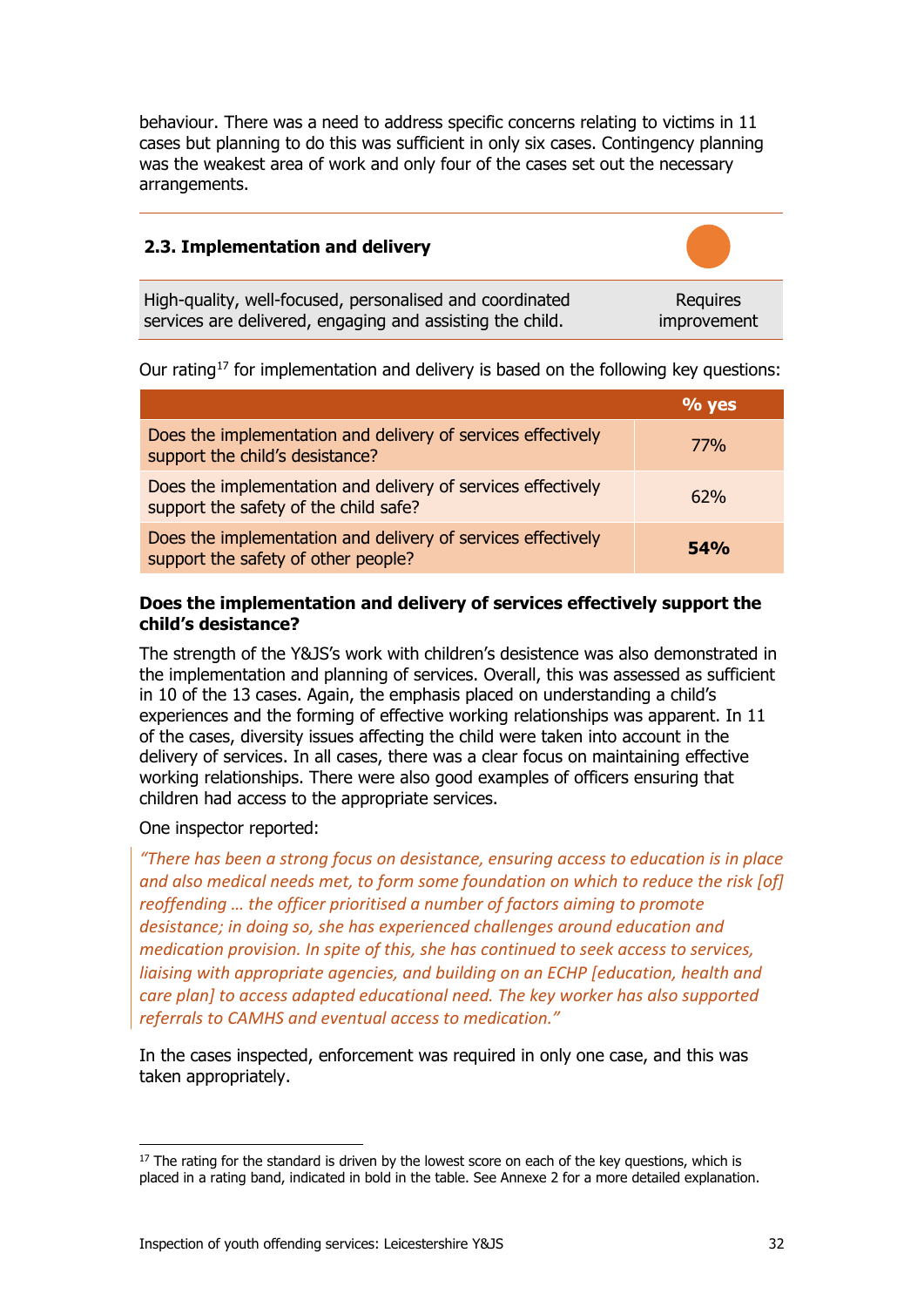## **Does the implementation and delivery of services effectively support the safety of the child?**

Work to support the safety of the child required improvement. In the inspected cases, the focus on safety and wellbeing was not maintained consistently by case managers. In six of the 11 cases, this area of work was not well coordinated with other agencies. Overall, it was sufficient in eight of the cases. The concerns identified by inspectors included the lack of an inquiry when a child moved address, and a passive response to police intelligence about a child's potential involvement in drug dealing.

## **Does the implementation and delivery of services effectively support the safety of other people?**

The management of the risk of serious harm to other people was sufficient in only seven of the 13 cases, and required improvement. Inspectors identified some positive cases where youth justice workers coordinated interventions and shared information with other agencies effectively.

#### One inspector wrote:

*"There has been a strong focus on desistance, ensuring access to education is in place and also medical needs met, to form some foundation on which to reduce the risk [of] reoffending … the officer prioritised a number of factors aiming to promote desistance; in doing so, she has experienced challenges around education and medication provision. In spite of this, she has continued to seek access to services, liaising with appropriate agencies, and building on an ECHP [education, health and care plan] to access adapted educational need. The key worker has also supported referrals to CAMHS and eventual access to medication."*

In six of the cases, however, this coordination was absent.

The lack of consistent focus on managing the risk of serious harm was also evident in the attention given to victims and potential victims, which was deemed insufficient in four out the 12 cases where we considered this necessary.

## <span id="page-32-0"></span>**2.4. Reviewing**

Reviewing of progress is well-informed, analytical and personalised, actively involving the child and their parents/carers.

Requires improvement

Our rating<sup>[18](#page-32-1)</sup> for reviewing is based on the following key questions:

|                                                                            | $\%$ yes |
|----------------------------------------------------------------------------|----------|
| Does reviewing focus sufficiently on supporting the child's<br>desistance? | 69%      |
| Does reviewing focus sufficiently on keeping the child safe?               | 62%      |

<span id="page-32-1"></span> $18$  The rating for the standard is driven by the lowest score on each of the key questions, which is placed in a rating band, indicated in bold in the table. See Annexe 2 for a more detailed explanation.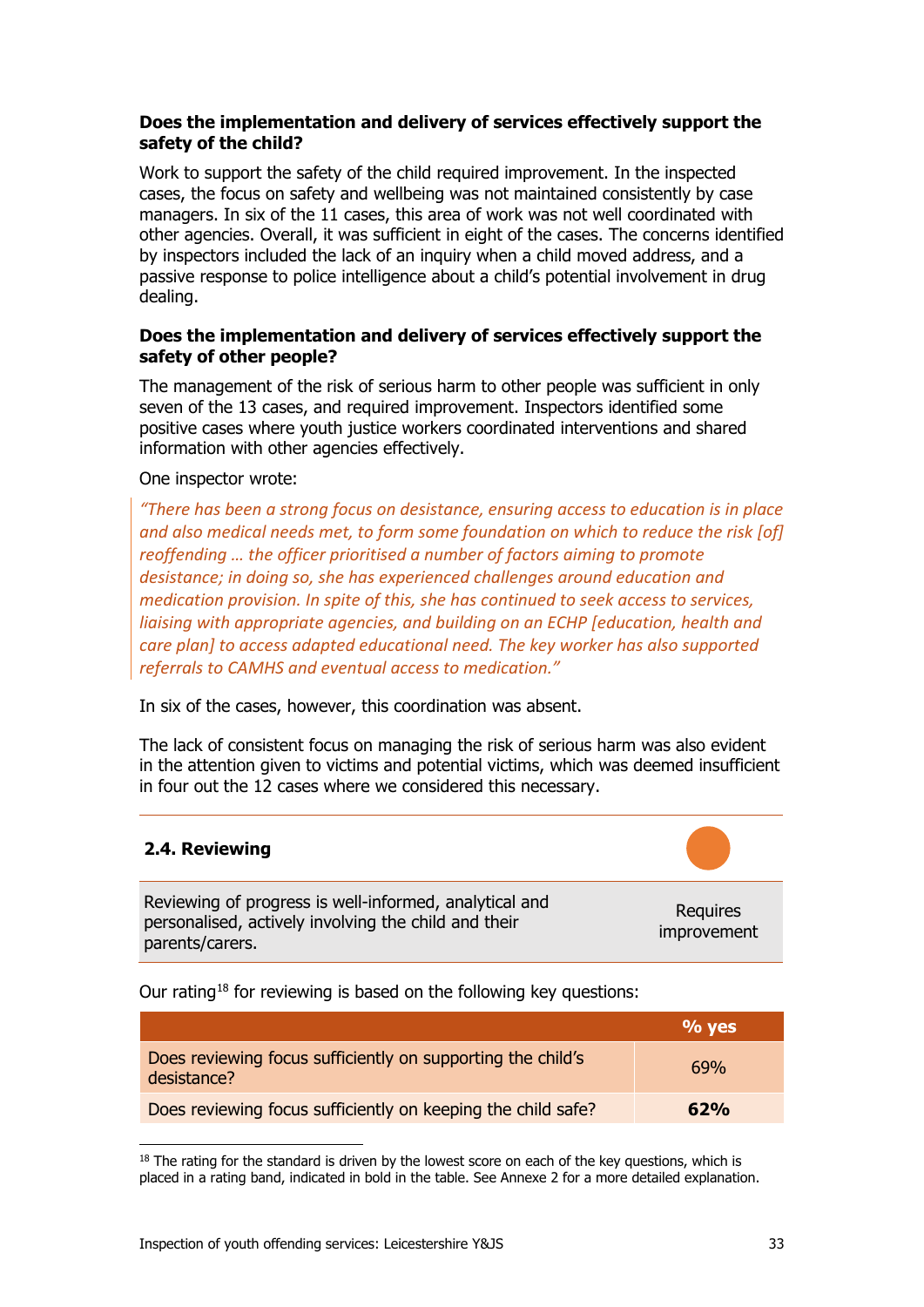## **Does reviewing focus sufficiently on supporting the child's desistance?**

The quality of reviewing relating to desistance was good. The Y&JS was good at working with the child and carers to understand and respond to changes in circumstances. Reviews took place alongside the children and carers; in partnership with other agencies; and formally as part of the supervision process. The effectiveness of some of the multi-agency reviews inspected is demonstrated by the following comment on a case, from an inspector:

*"There has been a joined-up focus on reviewing involving other agencies; in the main, this has been as a result of educational loss experienced by the young person, prompting regular review of the ECHP, resulting in dynamic actions; for example; potential new education placements being needed, with the key worker having to take the child to the school, assess suitability and reintroduce to staff. This has evidenced a proactive response by the Y&JS worker, regarded by the young person as trusted."*

There was also evidence of the child and the carers being involved meaningfully in reviews in 12 of the 13 cases. This underlines again, the priority that the Y&JS gives to building these relationships. Overall, inspectors judged that reviewing to support a child's desistance was sufficient in nine of the cases.

## **Does reviewing focus sufficiently on keeping the child safe?**

The quality of reviewing in relation to safety and wellbeing required improvement. The inspection found that significant events, such as changes in a domestic situation, relationship breakdown or information from the police, did not always prompt the necessary depth of review into safety and wellbeing. One inspector noted:

*"The breakdown of the child's relationship with his father and change in living arrangements has not been adequately explored. Factors linked to the child's lifestyle and associates, and time spent outside the family home have not been sufficiently reviewed (no investigation or exploration of child's activities outside of the family home and while missing). Substance misuse has not been reviewed or addressed."*

In seven cases, reviewing identified and responded to changes in factors related to safety and wellbeing; in another four cases where inspectors assessed this as necessary, it did not. In five out of the 10 cases where inspectors expected to see changes to the ongoing plan of work were these changes made. Overall, reviewing focused sufficiently on safety and wellbeing in eight of the cases.

## **Does reviewing focus sufficiently on keeping other people safe?**

Work to review how to keep other people safe required improvement. Youth justice workers did not respond consistently to information from other agencies. Similarly, risk management plans were not always adjusted to manage and minimise the risk of harm. Again, significant changes in the child's circumstances and behaviour which might have had an impact on the risk of serious harm did not prompt a review. Overall, reviewing focused sufficiently on keeping other people safe in eight of the 13 cases.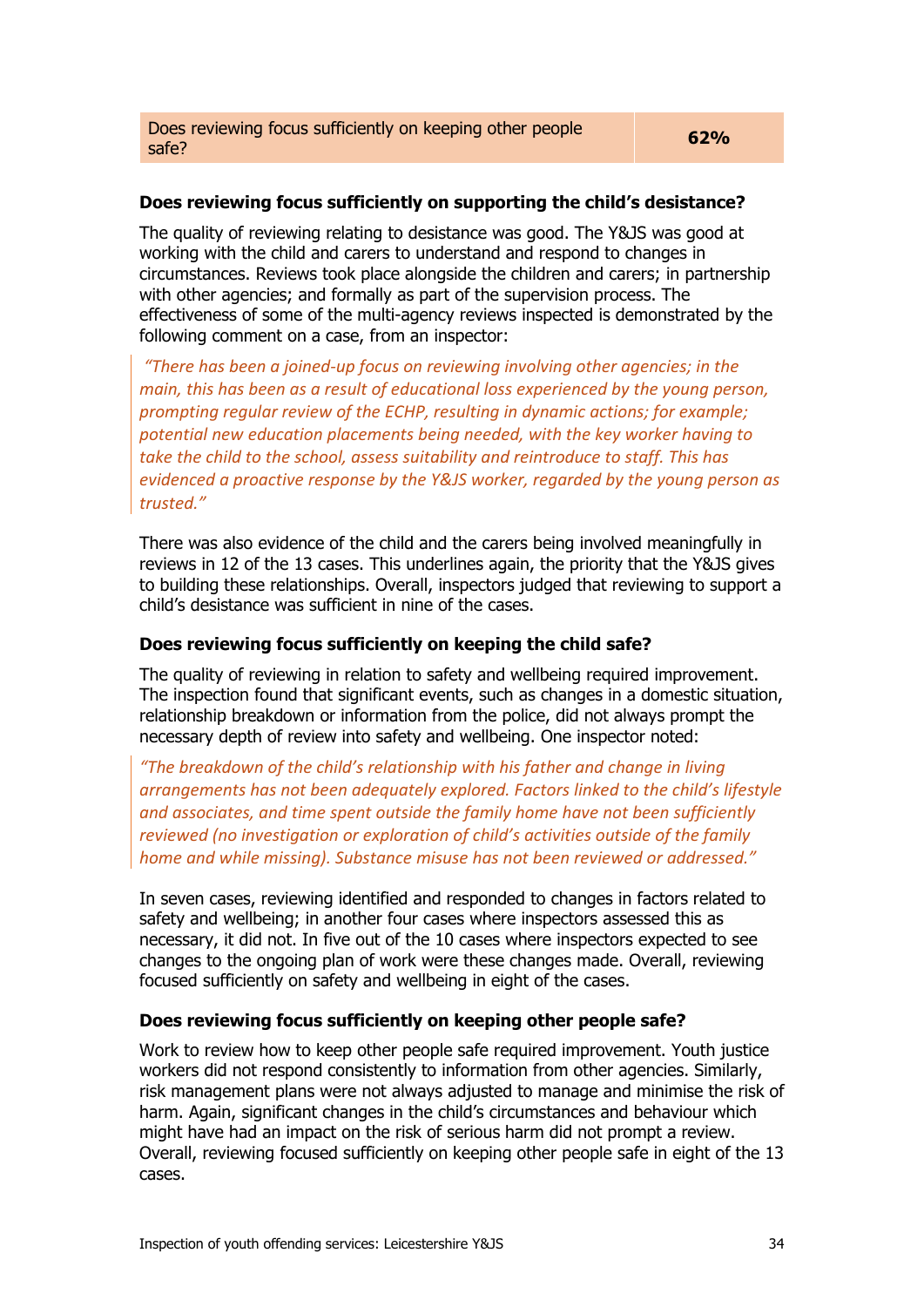## <span id="page-34-0"></span>**3. Out-of-court disposals**

We inspected 17 cases managed by the YOT that had received an out-of-court disposal. These consisted of three youth conditional cautions, seven youth cautions and seven community resolutions. We interviewed the case managers in 15 cases.

We examined the quality of assessment; planning; and implementation and delivery of services. Each of these elements was inspected in respect of work done to address desistance, work to keep the child safe, and work to keep other people safe. The quality of the work undertaken for each factor needs to be above a specified threshold for each aspect of supervision to be rated as satisfactory.

We also inspected the quality of policy and provision in place for out-of-court disposals, using evidence from documents, meetings and interviews.

Our inspection of the out-of-court disposal cases produced a rating of 'Inadequate' across the areas of assessment, planning, and implementation and delivery. For assessment, the cases were rated as 'Inadequate' for desistence (47 per cent), safety and wellbeing (29 per cent) and risk of harm (6 per cent). For planning, the desistance score was 53 per cent, which is within the 'Requires improvement' range, but the safety and wellbeing, and risk of harm scores were 35 per cent and 18 per cent, respectively, so the overall rating for planning was 'Inadequate'. Similarly, for implementation and delivery, the desistance score was 53 per cent, but as the scores for safety and wellbeing, and risk of harm were 41 per cent and 24 per cent, respectively, the overall rating was 'Inadequate'.

The principal deficiency was the absence of a comprehensive assessment process in the Y&JS out-of-court disposal procedures. There is no consistent process to assess the information provided by agencies to inform the out-of-court disposal panel decision-making. In addition, input to the panel from parents or carers and the children themselves is not sought or made available routinely. As a result, inspectors identified concerns in relation to the safety and wellbeing of children and the potential risk of serious harm. Some positive practice was identified by inspectors in youth caution and youth conditional caution cases, but, generally, the deficiencies in this area of work were across all out-of-court disposals.

## **Strengths:**

- Partnership services, including substance misuse and mental health, participated actively in the out-of-court process. This includes the Liaison and Diversion project that supports the out-of-court disposal work.
- The panel was held jointly with the police and was prompt in its decision-making.

#### **Areas for improvement:**

There was not an effective assessment process for considering the safety and wellbeing of a child and risk of harm, to inform panel decision-making.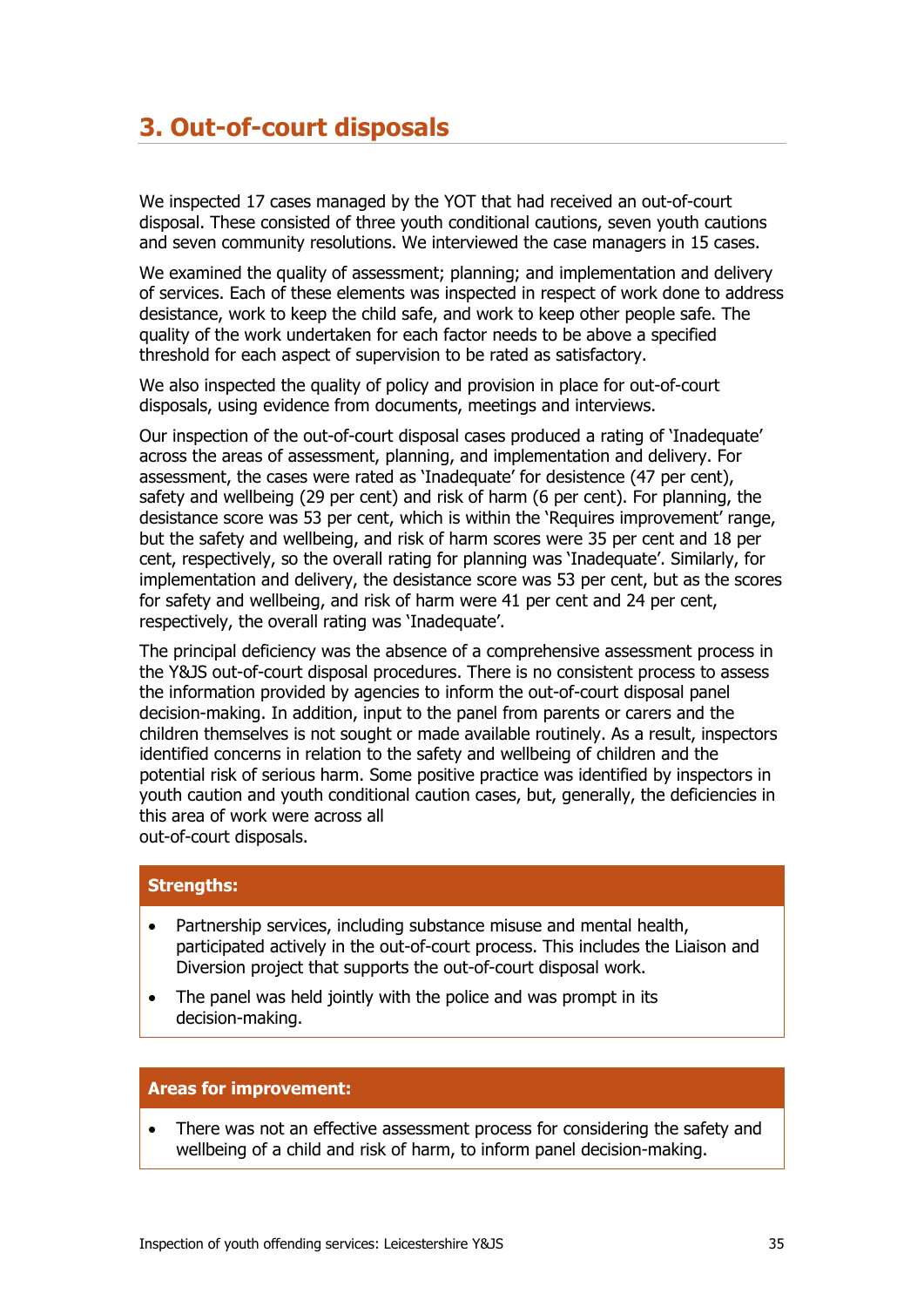- The child and the parent or carers were not contacted consistently before the panel, so their views did not inform decision-making routinely.
- Victim information was not routinely available to the panel and there was not a consistent process to obtain it.
- The quality of the assessments for youth cautions and youth conditional cautions was poor, and safeguarding and risk of harm issues were overlooked.
- The response to previous out-of-court disposals was not analysed and did not inform decision-making.
- The panel did not consider information on ethnicity, which limited the panel's understanding of the child's experience and circumstances.

Work with children receiving out-of-court disposals will be more effective if it is well targeted, planned and implemented. In our inspections, we look at a sample of cases. In each of those cases, we inspect against four standards.

## <span id="page-35-0"></span>**3.1. Assessment**

Assessment is well-informed, analytical and personalised, Assessment is well-implified, analytical and personalised,<br>actively involving the child and their parents/carers.



| Our rating <sup>19</sup> for assessment is based on the following key questions: |          |
|----------------------------------------------------------------------------------|----------|
|                                                                                  | $\%$ yes |
| Does assessment sufficiently analyse how to support the child's<br>desistance?   | 47%      |
| Does assessment sufficiently analyse how to keep the child<br>safe?              | 79%      |
| Does assessment sufficiently analyse how to keep other people<br>safe?           | $6\%$    |

## **Does assessment sufficiently analyse how to support the child's desistance?**

In 10 of the 17 cases, inspectors judged that there had been sufficient analysis of offending behaviour and the child's attitudes and motivation. However, diversity issues were analysed sufficiently in only eight of the cases, and a comprehensive analysis of the child's personal circumstances was evident in only nine cases. The out-of-court disposal process does not receive information routinely from victims prior to the panel hearing, and our inspectors reported that sufficient attention had been paid to victims' needs and wishes in only six of the necessary 10 cases.

In one case, the inspector noted:

*"The statement of fact and the child's response were recorded on a screening form sent to a panel. While this was a violent group offence, motivations and attitudes to* 

<span id="page-35-1"></span> $19$  The rating for the standard is driven by the lowest score on each of the key questions, which is placed in a rating band, indicated in bold in the table. See Annexe 2 for a more detailed explanation.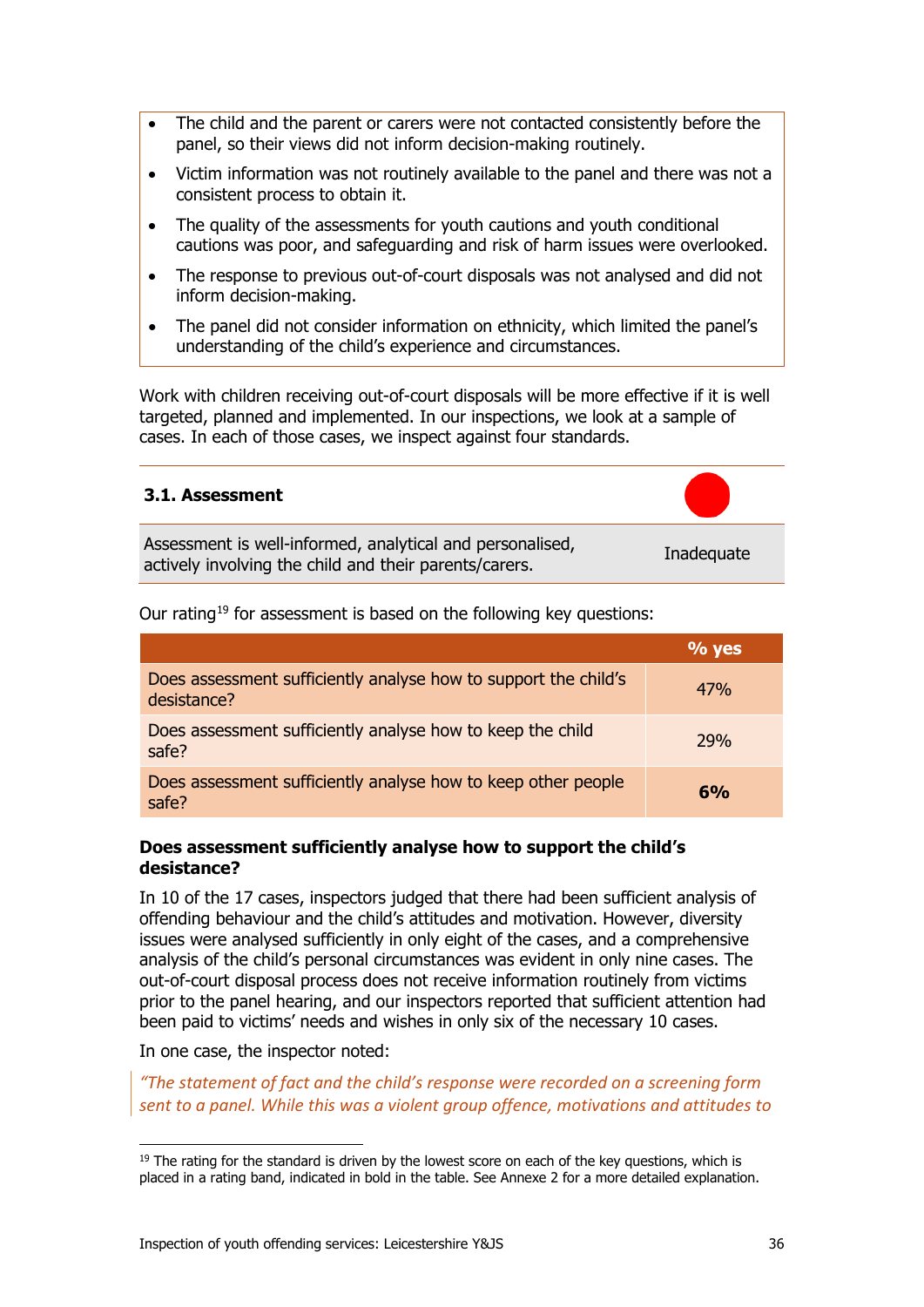*offending were not explored, school attendance information was provided with no context, and the family was not spoken to until the time when a youth caution was issued, and that meeting primarily consisted of explaining the implications of this."*

In the cases inspected, the factors linked to children's offending in out-of-court disposals were substance misuse; living arrangements and lifestyle issues; and mental health problems. These factors were analysed sufficiently to support a child's desistence in less than half (eight out of 17) of the cases.

#### **Does assessment sufficiently analyse how to keep the child safe?**

Our concerns about the out-of-court disposal assessment process were supported by the findings in relation to safety and wellbeing. Any risks to the child were identified and analysed in only five of the 17 cases. In 11 of the cases, the classification of the child's safety and wellbeing was either not clear or not recorded.

Overall, the assessment analysed sufficiently how to keep the child safe in only five of the cases.

#### **Does assessment sufficiently analyse how to keep other people safe?**

The analysis of keeping other people safe had the lowest rating of any of the areas inspected, with only one of the cases rated as sufficient. Inspectors identified some very poor practice.

In one case the inspector reported:

*"A child received a community resolution for the fourth time on the basis of the offence and the fact [that] other professionals were involved. However, there was police information indicating that the child had previously been persistently involved in serious violent crime. There was no assessment done, although a screening form was provided to the panel which contained information and background on patterns and history of concerns, school attendance data and social care involvement. This was not analysed, nor was the response to the three previous community resolutions and a recent antisocial behaviour contract. The child was not spoken to prior to the date that the community resolution was administered.* 

*"A month after the community resolution was issued by the seconded police officer, the child was made subject to a referral order after being involved in a mass fight. He was in possession of a machete. He was subsequently assessed as high risk of serious harm".*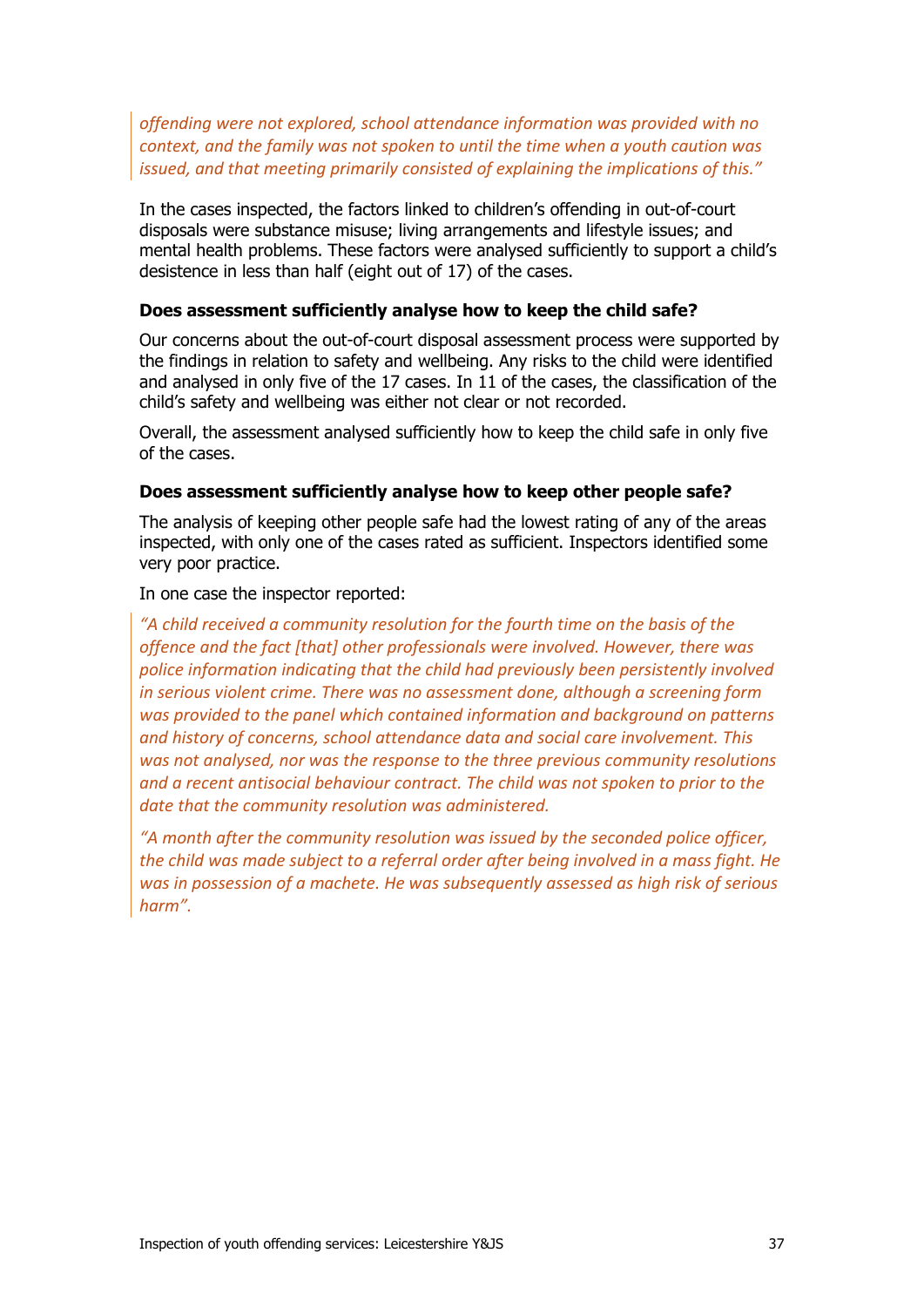## <span id="page-37-0"></span>**3.2. Planning**

Assessment is well-informed, analytical and personalised, Assessment is well-informed, analytical and personalised,<br>actively involving the child and their parents or carers.

Our rating<sup>[20](#page-37-1)</sup> for planning is based on the following key questions:

|                                                                | $\%$ yes   |
|----------------------------------------------------------------|------------|
| Does planning focus on supporting the child's desistance?      | <b>53%</b> |
| Does planning focus sufficiently on keeping the child safe?    | <b>35%</b> |
| Does planning focus sufficiently on keeping other people safe? | <b>18%</b> |

## **Does planning focus on supporting the child's desistance?**

The planning for out-of-court disposals is inconsistent. For most cases inspected, the planning occurred at the panel meeting. However, for youth conditional cautions it is undertaken by the allocated worker after the panel. Inspectors identified some positive practice in relation to the planning to support desistance, although the overall rating for this area of work is 'Requires improvement'. The out-of-court process benefits from the involvement of diversion and substance misuse services. Inspectors saw examples of these services being utilised effectively to aid a child's desistence.

## One inspector noted:

*"The planning process takes place at panel, when the decision is made for a community resolution with a requirement that the child attend at least one appointment with Turning Point. This supported the child's desistance in relation to the possession of cannabis. Planning takes account of the child's level of maturity and motivation to engage with the out-of-court disposal".*

The lack of direct contact with children and parents or carers was, however, evident in other inspection findings. In only seven of 17 cases was diversity considered in the planning, and just under half the of cases took account of a child's strengths and protective factors. Overall, planning was sufficient to support the child's desistence in nine of the 17 cases.

## **Does planning focus sufficiently on keeping the child safe?**

In view of the poor assessment practice, it is not surprising that inspectors found similarly poor practice in the planning of safety and wellbeing. In only five of the cases was the planning found to promote safety and wellbeing sufficiently, and to address the necessary risks. Similarly, only five of the relevant cases involved other agencies appropriately in the planning. These findings underpin our overall concerns about the current out-of-court disposal process, particularly in relation to safeguarding concerns. Overall, we found that planning focused sufficiently on keeping the child safe in six out of the 17 relevant cases.

<span id="page-37-1"></span> $20$  The rating for the standard is driven by the lowest score on each of the key questions, which is placed in a rating band, indicated in bold in the table. See Annexe 2 for a more detailed explanation.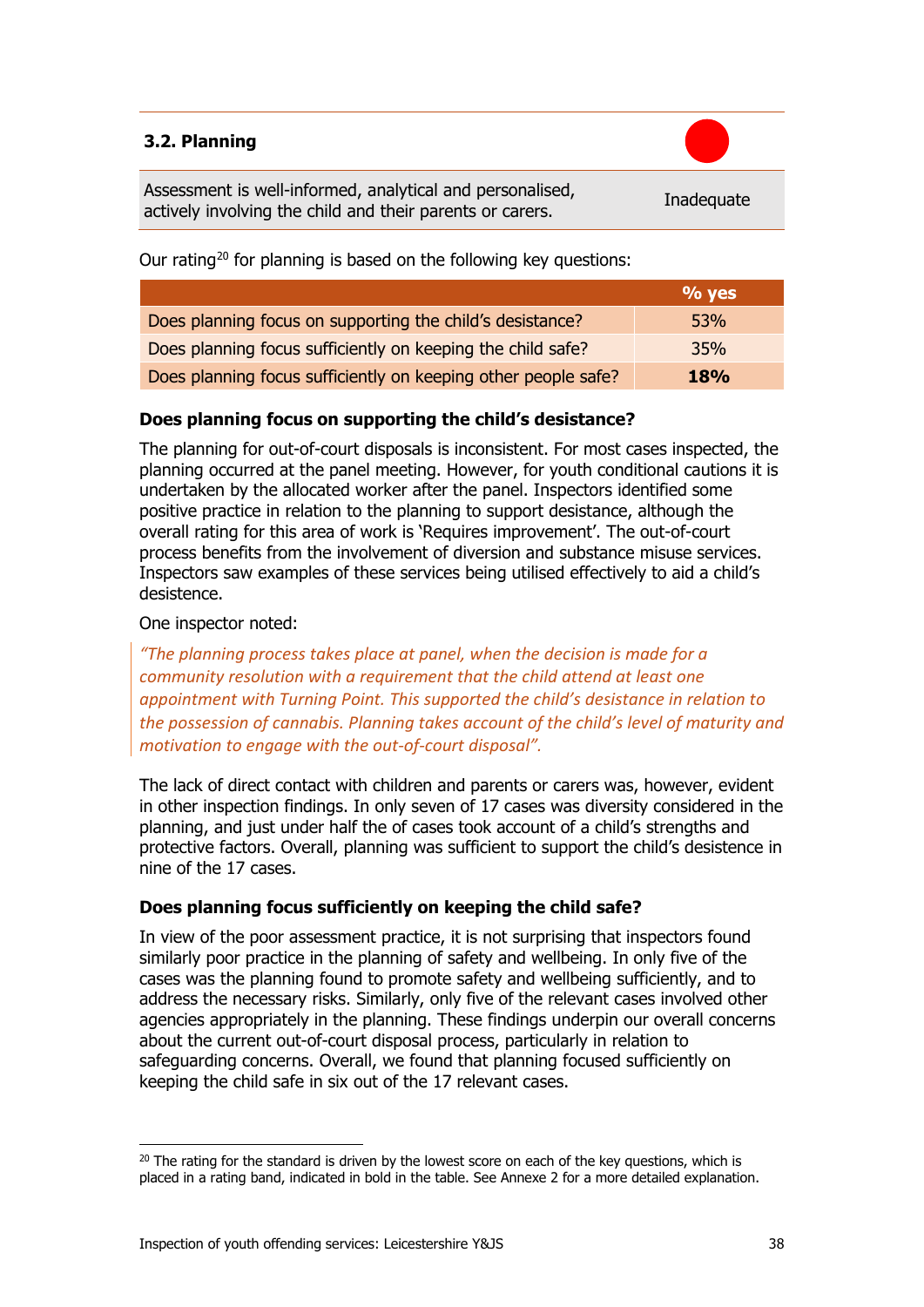## **Does planning focus sufficiently on keeping other people safe?**

The planning to keep other people safe was also of concern, and inspectors rated only three of the 17 cases as sufficient in this respect. We saw planning to address specific victim issues in only four of the 11 cases where we would have expected to see it. Inspectors saw cases where police information on gang involvement; a child's contact with their own very young child; and the analysis of previous disposals were absent from the planning to keep other people safe.

### One inspector noted:

*"Plans to keep others safe in this case are insufficient. Some of the factors linked to risk of harm have not been sufficiently addressed in planning. There has not been adequate planning to explore the child's understanding of sexual behaviours and boundaries; relationships; and learned behaviours and responses".*

## <span id="page-38-0"></span>**3.3. Implementation and delivery**

High-quality, well-focused, personalised and coordinated services are delivered, engaging and assisting the child.

Our rating<sup>[21](#page-38-1)</sup> for implementation and delivery is based on the following key questions:

|                                                                          | $\%$ yes |
|--------------------------------------------------------------------------|----------|
| Does service delivery effectively support the child's desistance?        | 53%      |
| Does service delivery effectively support the safety of the<br>child?    | 41%      |
| Does service delivery effectively support the safety of other<br>people? | 24%      |

## **Does implementation and delivery focus sufficiently on supporting the child's desistance?**

The Y&JS's good partnership arrangements were evident in the service delivery identified in some of the cases. In nine of the 17 cases, the delivered services were those most likely to achieve desistance. The priority that the Y&JS accords to developing effective relationships was evidenced by the fact that, in 11 of the cases, sufficient focus was identified in maintaining relationships with the parent or carer and child.

## One inspector commented:

*"The case manager has established a good relationship with the child, father and social worker. This has helped promote a move from [the] mother (assessed as being at risk) to the care of [the] dad and other family members. This has been given priority and soon produced positive outcomes, with school attendance improving and the achievement of GCSE results before finally leaving education".*

<span id="page-38-1"></span> $21$  The rating for the standard is driven by the lowest score on each of the key questions, which is placed in a rating band, indicated in bold in the table. See Annexe 2 for a more detailed explanation.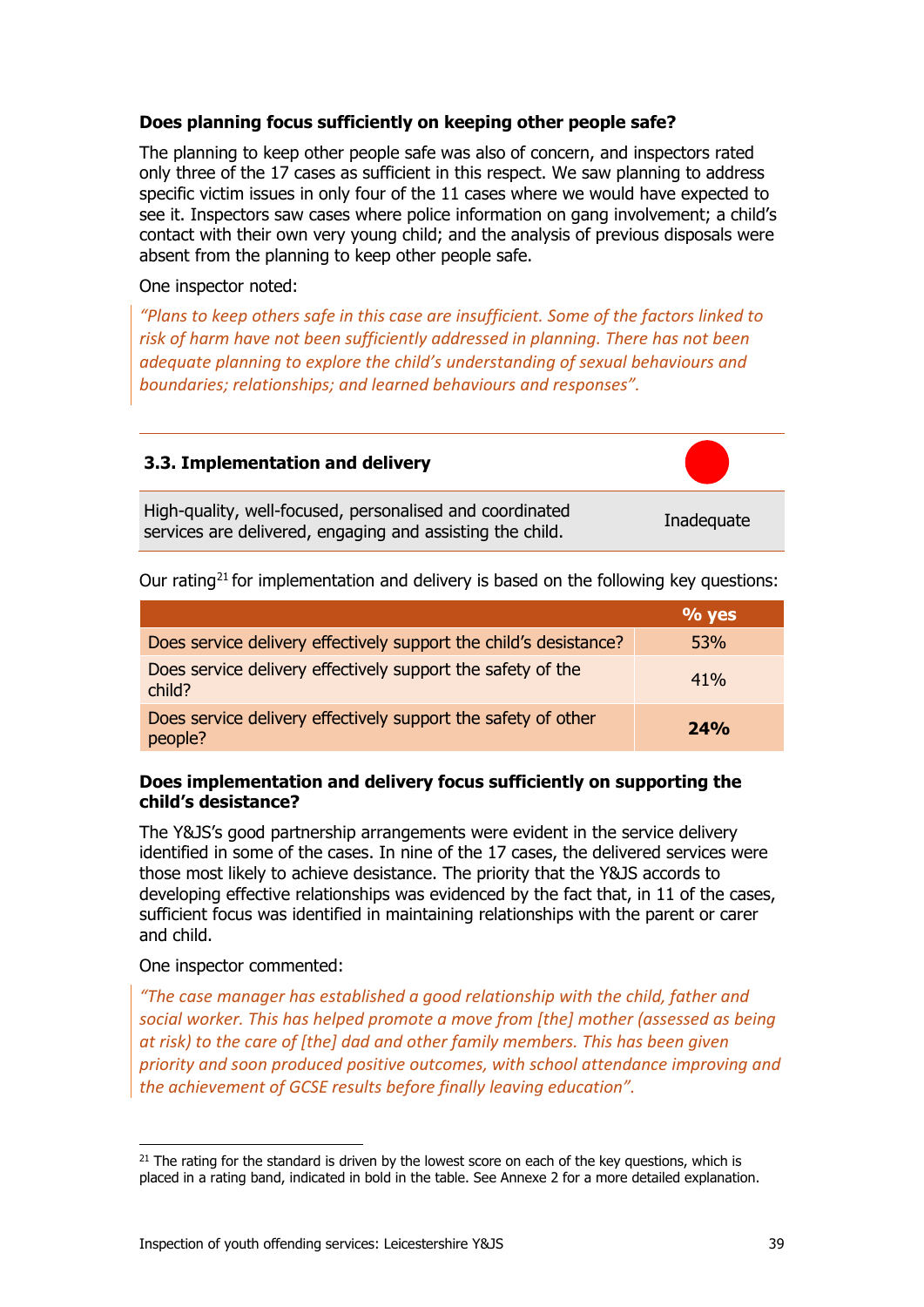Overall, service delivery to support a child's desistence was deemed sufficient in nine (53 per cent) of the cases.

### **Does implementation and delivery focus sufficiently on keeping the child safe?**

The concerns identified by the inspection, in the overall out-of-court disposal process, were evident in the cases inspected. Inspectors saw community resolution cases where concerns about vulnerability had not been assessed and investigated. There were also cases where there had been minimal discussion with children's social care services despite their involvement with the family. In one case, a child protection plan had previously been open but no enquiries about the child had taken place. There were also youth caution cases where concerns about gang involvement and domestic abuse had not been fully assessed.

Overall, service delivery supported the safety of the child effectively in seven of the 17 cases.

### **Does implementation and delivery focus sufficiently on keeping other people safe?**

The weaknesses of the current out-of-court disposal process were also evident in the delivery of services to support the safety of other people. Overall, only four of the 17 cases were judged sufficient in this respect. The inspection of cases also discovered concerns in relation to the coordination of work with other agencies and the investigation of issues related to the risk of serious harm. A recurring theme identified in the inspection of these cases was that the post-panel process is too focused on the administration of the disposal and does not give sufficient regard to further enquiry into the child's situation and wellbeing. One inspector made the following note:

*"There is no assessment of risk of serious harm, and this impacts on both planning and service delivery. The screening document completed for [the] panel is insufficient. The incorrect assumption is that, as the index offence relates to possession of cannabis, this is a victimless crime. However, what is not considered is that this offence is linked to the child being arrested for offences of burglary, and on being searched, this is when the cannabis is discovered. There is other intelligence relating to risk of serious harm incidents and behaviours. These are not considered … it cannot be evidenced that service delivery effectively supports the safety of other others".*

## <span id="page-39-0"></span>**3.4. Out-of-court disposal policy and provision**

There is a high-quality, evidence-based out-of-court disposal service in place that promotes diversion and supports sustainable desistance.



In making a judgement about out-of-court disposal policy and provision, we take into account the answers to the following three questions: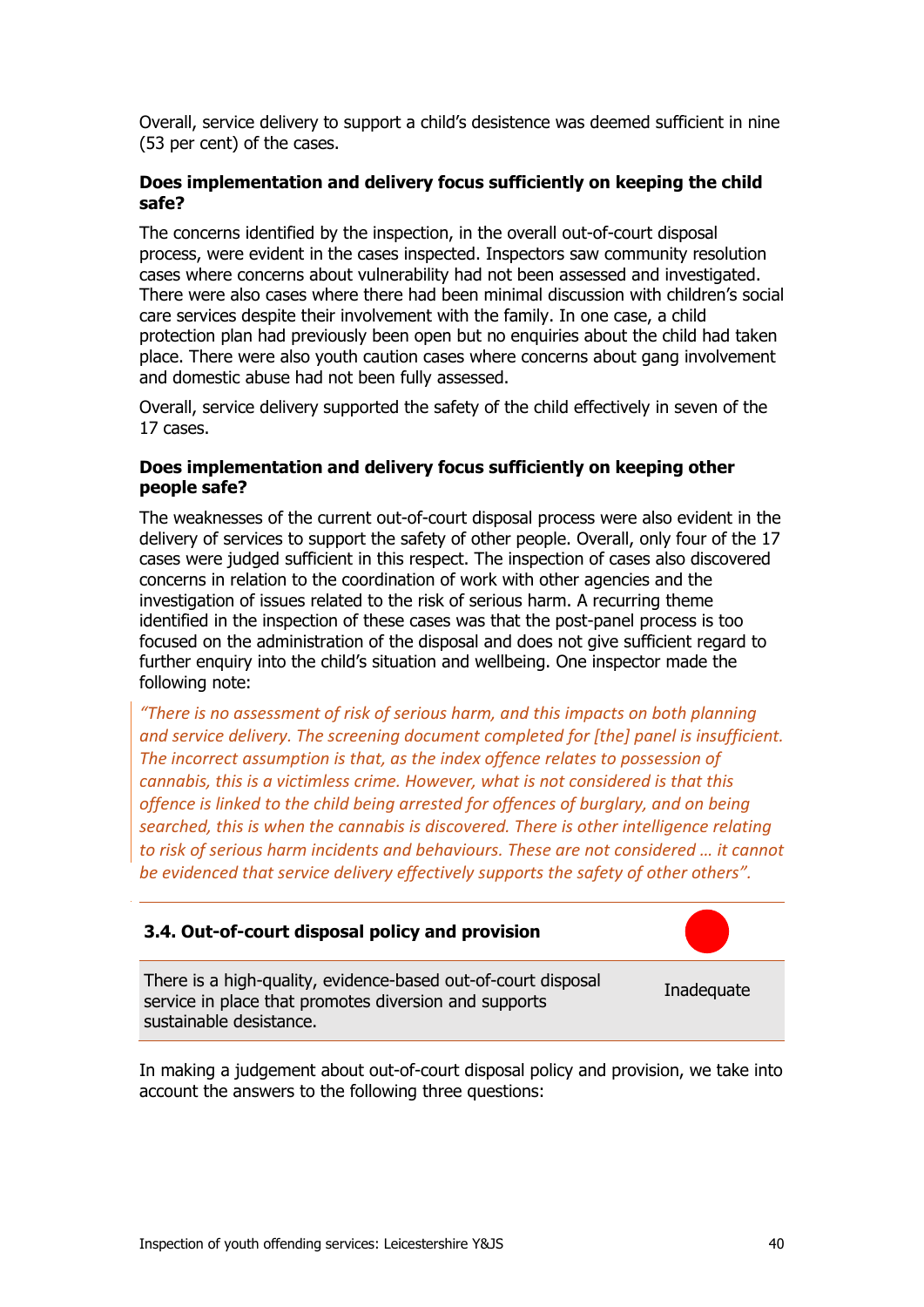## **Is there a policy in place for out-of-court provision that promotes appropriate diversion and supports sustainable desistance?**

Leicestershire Y&JS has a protocol for out-of-court disposals which has been agreed with Leicestershire Police and the Leicester City YOS. The panel sits weekly and is made up of representatives from the police and the two youth justice services. The panel has access to the Mosaic social care case management system, and further information is sought if a child is involved with social care services. The policy outlines the process and criteria for youth cautions and youth conditional cautions but does not refer specifically to the criteria for community resolutions. An escalation procedure is detailed in the policy, in the event of the panel failing to agree on an outcome.

The policy allows for police officers to issue one community resolution independently, and without referring the child to the out-of-court disposal panel. However, any case involving lower level cannabis possession or use, should always be referred to the panel. There is, however, limited monitoring and limited oversight of these arrangements.

The Liaison and Diversion project and Turning Point (a substance misuse service) contribute information about children to the panel routinely and are also used regularly by the panel to provide services and support to children.

The policy is flawed at the pre-panel stage, by both the absence of an effective assessment process and the non-involvement of the children and parents or carers. Information is collated and a screening form with relevant background information is submitted to the panel. However, this information is not analysed routinely, and our inspection identified that key issues, such as potential vulnerabilities and patterns of behaviour, were not examined. In effect, the assessment of the case is undertaken by the panel on the basis of the limited information submitted.

In our judgement, the current policy is inadequate for the purposes of out-of-court disposals. The police and the Y&JS are committed to the process, and key desistance services, such as those for mental health and substance misuse, participate. However, the current framework does not marshal these services and resources effectively, to ensure that there are safe, systematic procedures for assessment and decision-making.

## **Does out-of-court disposal provision promote diversion and support sustainable desistance?**

The information submitted to the panel for consideration includes the screening form completed by a team leader, police information (F7 form) and any relevant information and intelligence from organisations which are known to be involved with the child. Inspectors were given conflicting information as to whether references to the child's ethnicity are removed from the F7 and screening forms, to ensure that there was no unconscious bias in the decision-making. At two initial meetings, we were informed this is the case but at subsequent meetings this assertion was withdrawn. Our view is that the removal of ethnicity data is not appropriate. A child's ethnicity can be key to understanding their experience and behaviour. This understanding should be central to the decision-making.

The community resolutions made by the panel are administered by the police officer in charge of the case, if the Y&JS is not involved. If the child is already known to the Y&JS or an intervention is to be delivered, the case is allocated to a seconded police officer. A local agreement is in place with Leicestershire Police, to ensure that all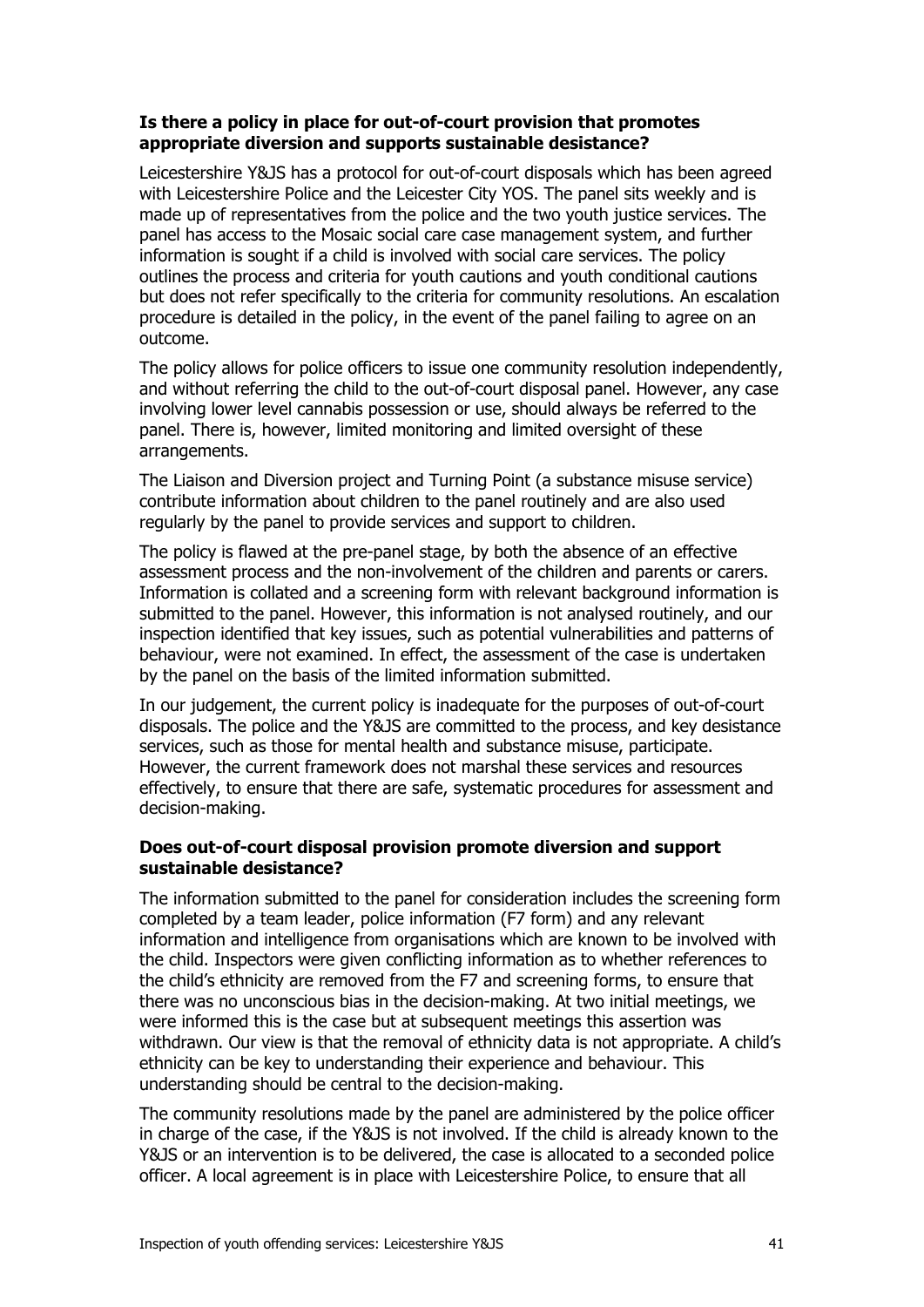cases involving cannabis possession are presented to the out-of-court disposal panel before a disposal is agreed. Community resolutions in these cases will be administered by the seconded officer and a Turning Point referral is made for substance use intervention services to be delivered.

The process following a youth caution is inconsistent. First youth caution cases are allocated to either the police officer in charge of the case or to a seconded police officer in the Y&JS. Youth justice officers become involved if a further youth caution is subsequently administered. The inspection identified inconsistencies in the assessment of the child, implementation of the disposal and coordination of activities. For example, there were youth caution cases where an assessment had been completed, but also cases, including for violent offences, where no assessment of safety and wellbeing, or risk of harm had been undertaken.

An assessment involving direct contact with the parents or carers and the child is undertaken routinely only in the youth conditional caution cases, and only after the panel decision. The lack of a consistent assessment process for other disposals means that potential safeguarding concerns are missed. The victim is also not contacted consistently for their views before a case is heard at the panel, and the process relies on the police providing any relevant victim information.

### **Are the out-of-court disposal policy and provision regularly assessed and updated to ensure effectiveness and maintain alignment with the evidence base?**

The annual audit completed in February 2020 resulted in some practice and process changes in relation to the number of reparation hours and the timeframes for youth conditional cautions. The out-of-court disposal policy was last reviewed in November 2020. In the same month, a dip-sampling of out-of-court disposal cases was undertaken as part of the quality assurance framework. No improvements or significant changes were made to either the policy or procedure for the pre-panel process, as a result of these exercises.

The service manager and the senior police officer responsible for out-of-court disposals recognise the need for improvements to the current framework. They intend to review the policy, with the aim of improving the assessment of risk of harm and the safeguarding procedures.

The current monitoring of the out-of-court disposal process does not consider diversity in its evaluation of referrals or outcomes. However, in line with the March 2021 board decision, the out-of-court disposal process will, from September 2021, be monitored for disproportionality in its operation.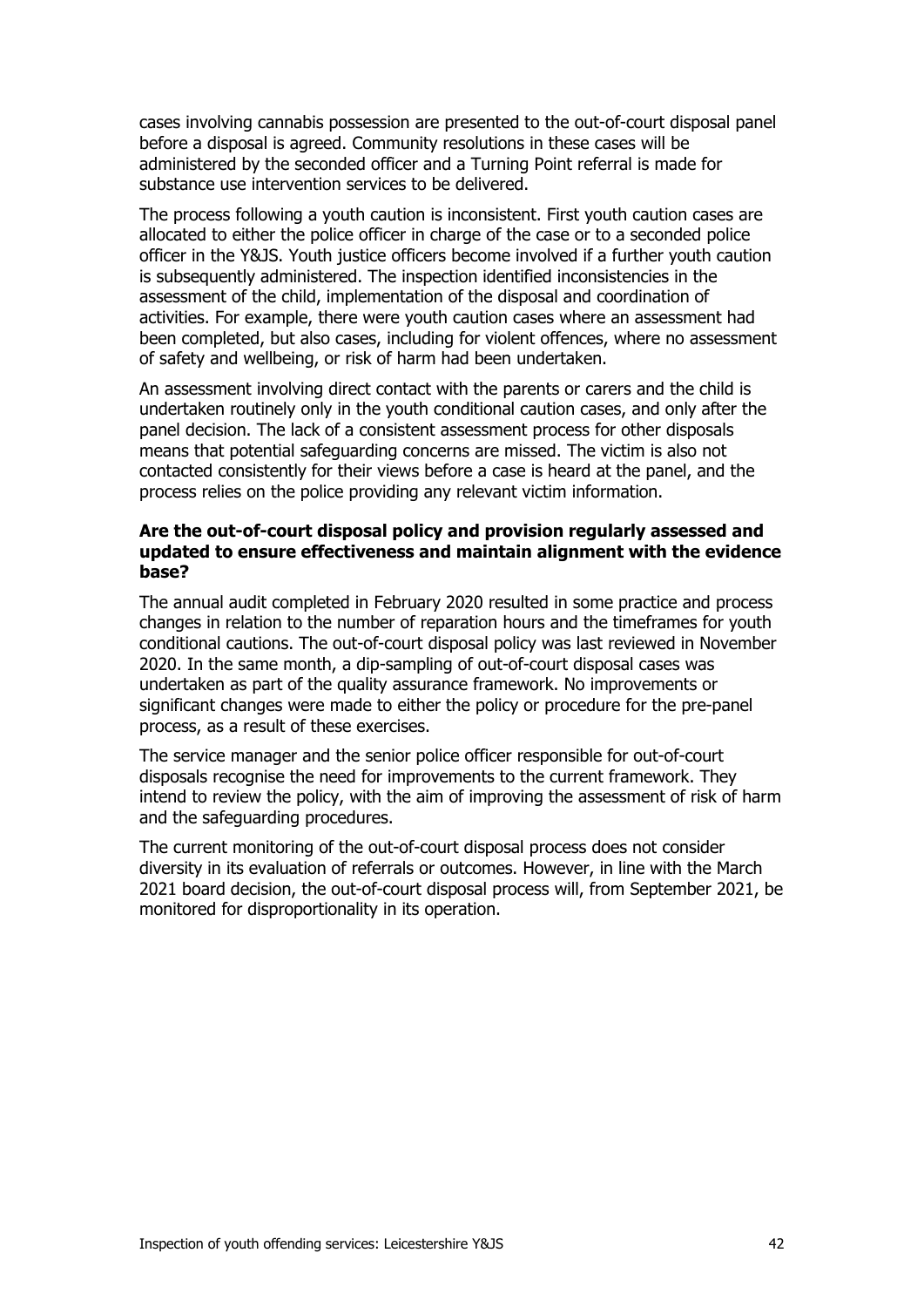## <span id="page-42-0"></span>**4. Resettlement**

## <span id="page-42-1"></span>**4.1. Resettlement policy and provision**

There is a high-quality, evidence-based resettlement service for children leaving custody.

**Requires** improvement

We inspected the quality of policy and provision in place for resettlement work, using evidence from documents, meetings and interviews. To illustrate that work, we inspected four cases managed by the YOT that had received a custodial sentence. Our key findings were as follows:

## **Strengths:**

- There was a resettlement policy in place which detailed practice expectations in relation to resettlement, safety and wellbeing, and the management of the risk of serious harm.
- There were good links between the Y&JS staff and case workers in the custodial establishments.
- The policy linked directly to the involvement of services to provide interventions and practical support in areas such as mental health, ETE and accommodation.

## **Areas for improvement:**

- The transition arrangements with the Probation Service are applied inconsistently, in terms of both timescale and handover arrangements.
- The formal resettlement policy had been introduced only recently and had not yet been embedded into Y&JS procedure and practice.

We gathered evidence for this standard from documents and meetings, and inspected four cases to allow us to illustrate the qualitative standards. We do not provide a separate rating for the quality of work in resettlement cases inspected under this standard. In making a judgement about resettlement policy and provision, we take into account the answers to the following three questions:

## **Is there a resettlement policy in place that promotes a high-quality, constructive and personalised resettlement service for all children?**

The YOT has a resettlement policy that sets out actions and timescales in relation to children who are sentenced to custody. The actions include planning for accommodation, ETE and contact with the child's family or carer. This includes understanding the needs of the whole family and the consideration of making a referral to early help.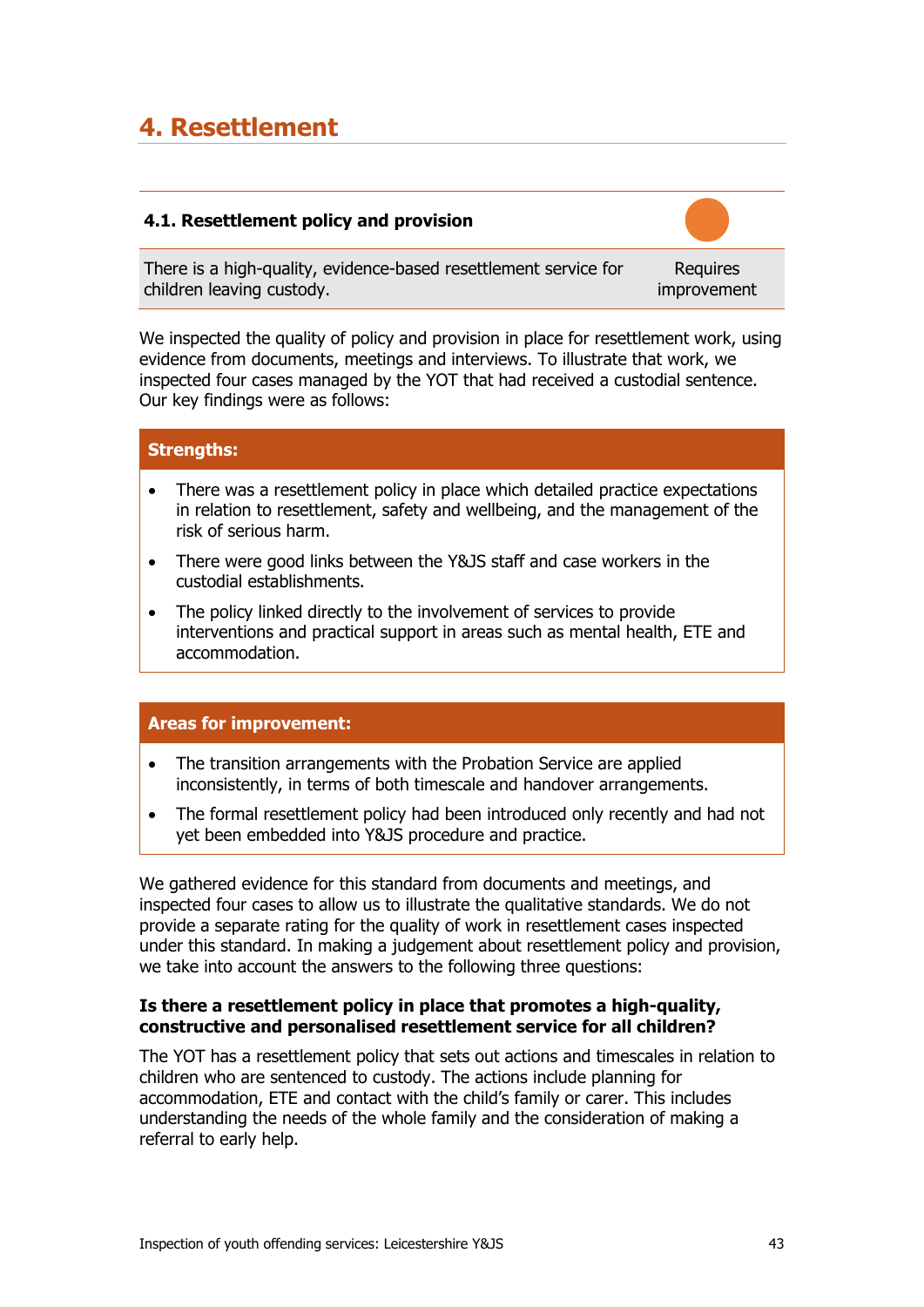The assessment of risk and release planning is considered in the directions for the completion of AssetPlus. The framework under which a child's risk should be managed is also detailed. In addition, the policy specifies the actions for cases that meet the criteria for MAPPA and integrated offender management.

The policy does not address diversity needs directly but it details a clear framework for the involvement of the ACE project and Project Responsive. These services provide individualised interventions and a high level of support to children with complex needs.

The Y&JS introduced the policy only recently, although key elements have previously been implemented informally. Staff are aware of its implementation but there has been no specific resettlement training.

## **Does resettlement provision promote a high-quality, constructive and personalised resettlement service for all children?**

Resettlement provision is based on a trauma-informed approach, supported by services providing a high level of support and bespoke interventions. The involvement of the ACE project and Project Responsive underlines the Y&JS's commitment to this approach. Accommodation and ETE on release are planned at the start of the sentence.

In three of the four cases inspected, the children remained in custody and there was some evidence of the policy being implemented. Planning for release was evident at the start of the sentence and joint reviews were undertaken with custodial staff. However, some assessments left gaps in the subsequent planning. There was also inconsistent use of the youth application framework, which is designed to enhance the communication between youth justice officers and custodial institutions.

However, in one case a child was not transferred to an adult prison after his 18th birthday but was kept in a secure training centre until his release, to meet his resettlement needs and in consideration of his maturity. This was an example of good practice. In another case, where the child had been released from custody, the Y&JS worker had addressed accommodation concerns effectively, in liaison with children's social care services.

The transition arrangements for a child's management by the Probation Service after the age 18 are understood and applied inconsistently across the partnership. This can affect the timescales, handover arrangements and the child's preparation for management by the adult service.

## **Are resettlement policy and provision regularly assessed and updated to ensure effectiveness and maintain alignment with the evidence base?**

The formal resettlement policy had been introduced only recently and was based on a review of the informal practices within the team, and national guidance in relation to effective practice.

Children remanded into custody are treated as a priority for the board, and information and analysis are included in the management performance reports. This analysis highlights the complexity of the children involved.

Key elements of the resettlement policy are in operation but there continue to be inconsistencies in its application. In view of its recent implementation, it is also too early for an overall view of effectiveness. On that basis, overall, we have rated resettlement as 'Requires improvement'.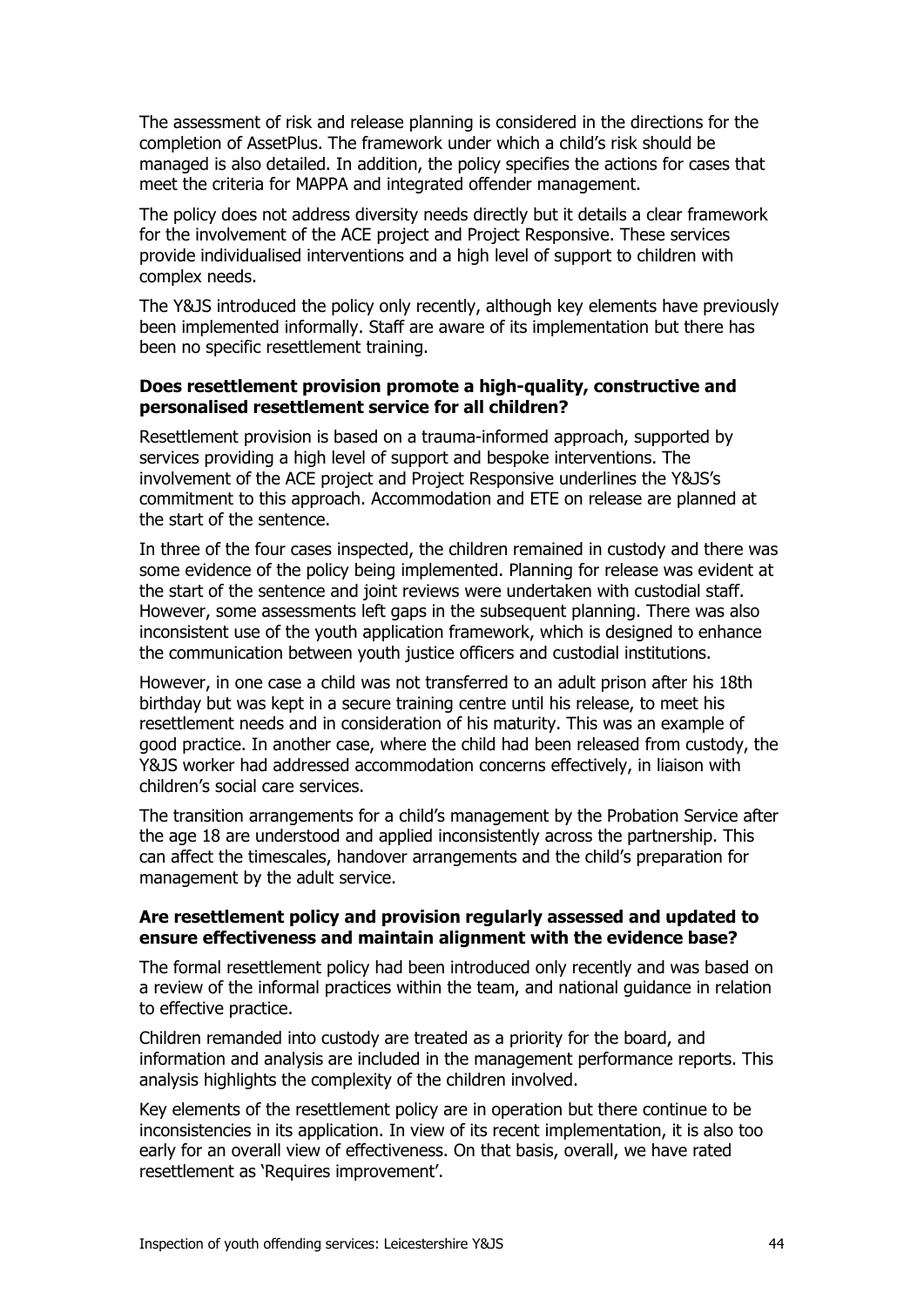## <span id="page-44-0"></span>**Annexe 1: Methodology**

## **HM Inspectorate of Probation standards**

The standards against which we inspect youth offending services are based on established models and frameworks, which are grounded in evidence, learning and experience. These standards are designed to drive improvements in the quality of work with children who have offended.<sup>[22](#page-44-1)</sup>

The inspection methodology is summarised below, linked to the three domains in our standards framework. We focused on obtaining evidence against the standards, key questions and prompts in our inspection framework.

## **Domain one: organisational delivery**

The youth offending service submitted evidence in advance and the Director of Children and Family Services delivered a presentation covering the following areas:

- How do organisational delivery arrangements in this area make sure that the work of your YOS is as effective as it can be, and that the life chances of children who have offended are improved?
- What are your priorities for further improving these arrangements?

During the main fieldwork phase, we conducted 25 interviews with case managers, asking them about their experiences of training, development, management supervision and leadership. We held various meetings, which allowed us to triangulate evidence and information. In total, we conducted 44 meetings, which included meetings with managers, partner organisations and staff. The evidence collected under this domain was judged against our published ratings characteristics.[23](#page-44-2)

## **Domain two: court disposals**

We completed case assessments over a one-week period, examining case files and interviewing case managers. Forty of the cases selected were those of children who had received court disposals six to nine months earlier, enabling us to examine work in relation to assessing, planning, implementing and reviewing. Where necessary, interviews with other people significantly involved in the case also took place.

We examined 13 court disposals. The sample size was set to achieve a confidence level of 80 per cent (with a margin of error of five), and we ensured that the ratios in relation to gender, sentence or disposal type, risk of serious harm, and risk to safety and wellbeing classifications matched those in the eligible population.

## **Domain three: out-of-court disposals**

We completed case assessments over a one-week period, examining case files and interviewing case managers. Sixty per cent of cases selected were those of children who had received out-of-court disposals three to five months earlier. This enabled us to examine work in relation to assessing, planning, and implementation and delivery.

<span id="page-44-1"></span><sup>22</sup> HM Inspectorate's standards are available here:

<span id="page-44-2"></span><https://www.justiceinspectorates.gov.uk/hmiprobation/about-our-work/our-standards-and-ratings/>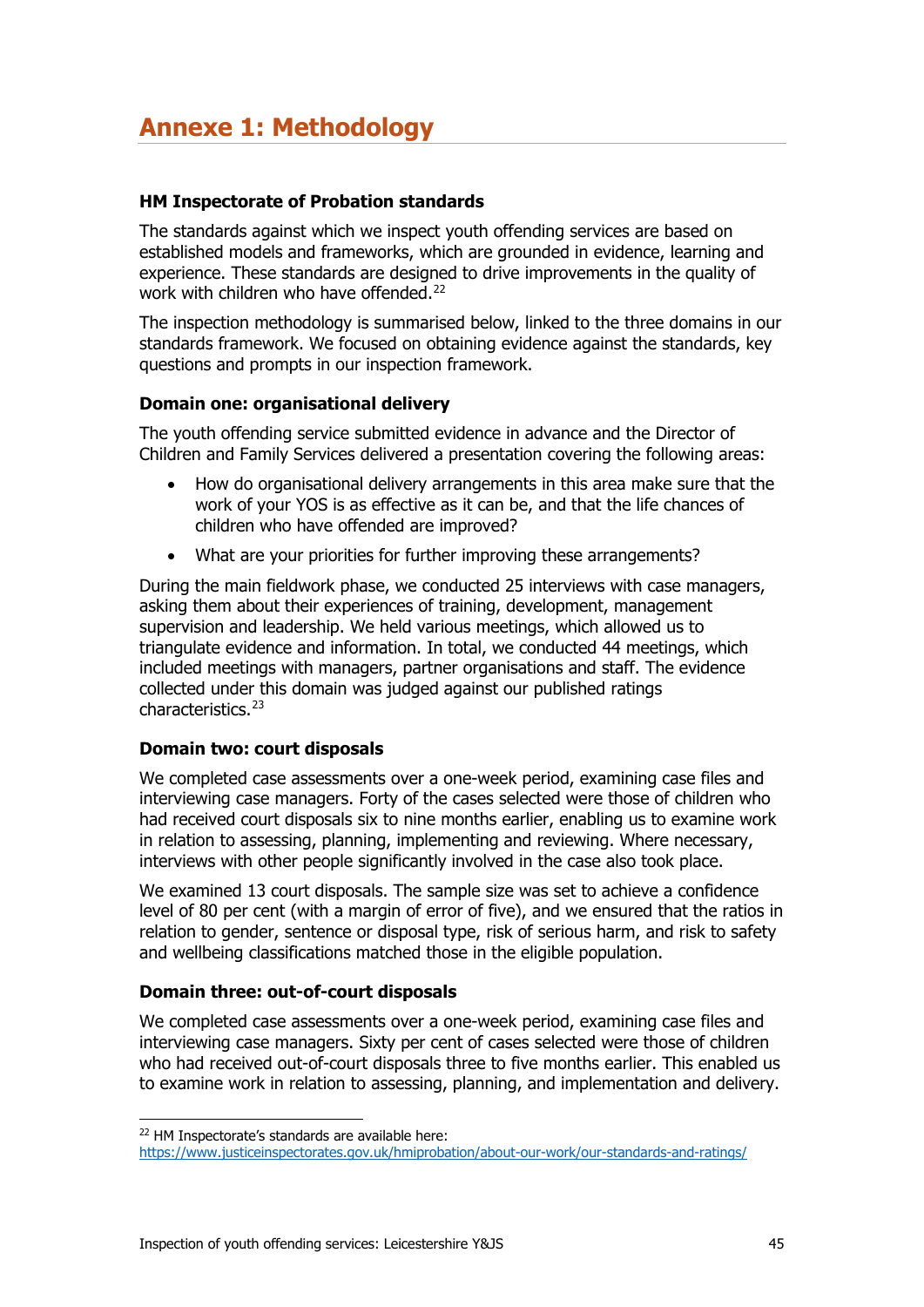Where necessary, interviews with other people significantly involved in the case also took place.

We examined 17 out-of-court disposals. The sample size was set based on the proportion of out-of-court disposal cases in the YOT.

### **Resettlement**

We completed case assessments over a one-week period, examining four case files and interviewing case managers, in cases where children had received custodial sentences or been released from custodial sentences four to 12 months earlier. This enabled us to gather information to illustrate the impact of resettlement policy and provision on service delivery. Where necessary, interviews with other people significantly involved in the case also took place.

In some areas of this report, data may have been split into smaller sub-samples – for example, male/female cases. Where this is the case, the margin of error for the sub-sample findings may be higher than five.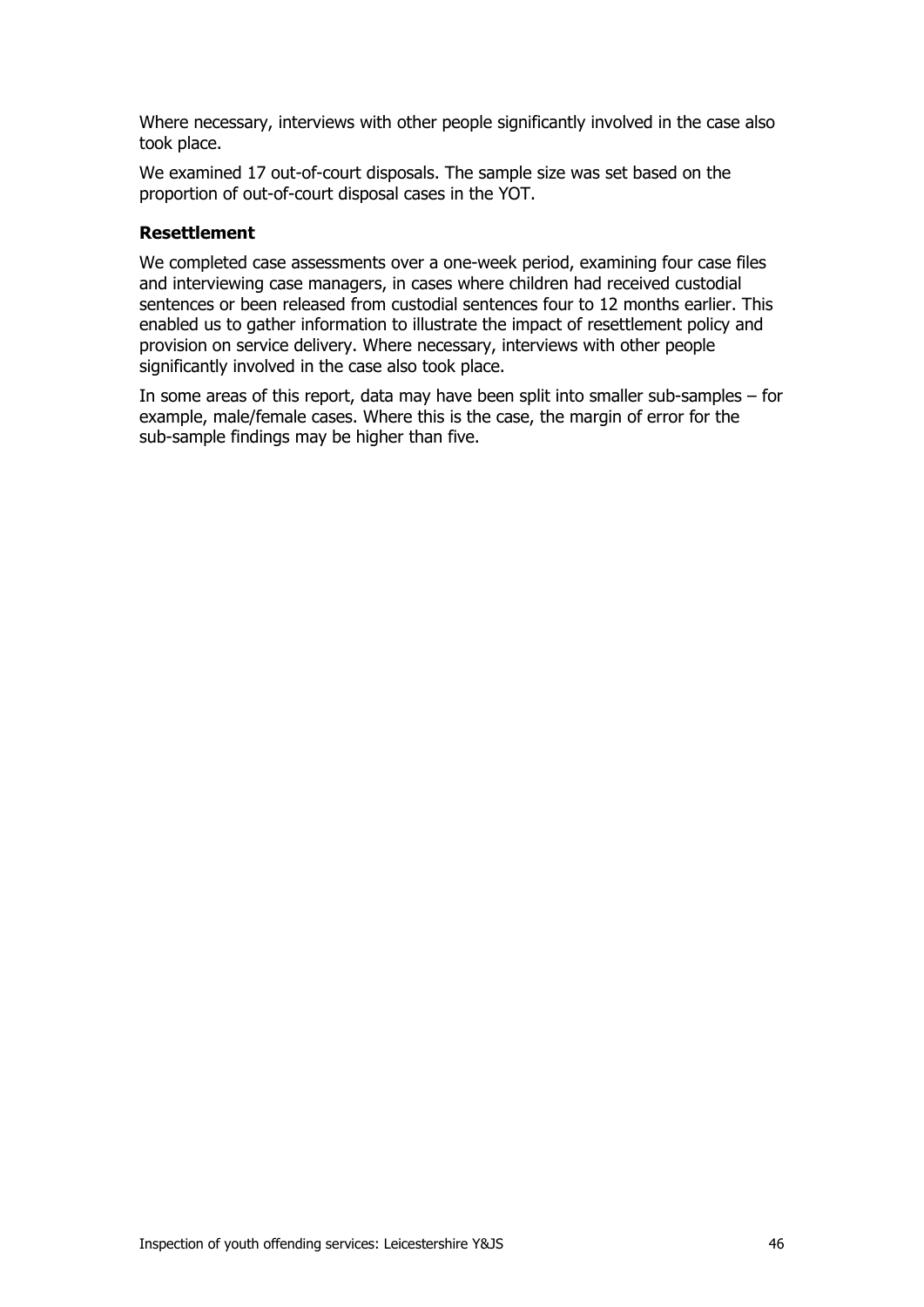<span id="page-46-0"></span>In this inspection, we conducted a detailed examination of a sample of 13 court disposals and 17 out-of-court disposals. In each of those cases, we inspect against standards regarding assessment, planning and implementation/delivery. For court disposals, we also look at reviewing. For each standard, inspectors answer a number of key questions about different aspects of quality, including whether there was sufficient analysis of the factors related to offending; the extent to which children were involved in assessment and planning; and whether enough was done to assess the level of risk of harm posed, and to manage that risk. We reviewed a further four cases to obtain data to illustrate our findings about resettlement policy and provision.

To score an 'Outstanding' rating for the sections on court disposals or out-of-court disposals, 80 per cent or more of the cases we analyse have to be assessed as sufficient. If between 65 per cent and 79 per cent are judged to be sufficient, then the rating is 'Good' and if between 50 per cent and 64 per cent are judged to be sufficient, then a rating of 'Requires improvement' is applied. Finally, if less than 50 per cent are sufficient, then we rate this as 'Inadequate'. Resettlement cases are not rated separately; the data is for illustrative purposes only.

The rating at the standard level is aligned to the lowest banding at the key question level, recognising that each key question is an integral part of the standard. Therefore, if we rate three key questions as 'Good' and one as 'Inadequate', the overall rating for that standard is 'Inadequate'.

| Lowest banding (key question<br>level) | <b>Rating (standard)</b>    |
|----------------------------------------|-----------------------------|
| Minority: <50%                         | Inadequate                  |
| Too few: 50-64%                        | <b>Requires improvement</b> |
| Reasonable majority: 65-79%            | Good                        |
| Large majority: $80\% +$               | Outstanding $\sqrt{x}$      |

Additional scoring rules are used to generate the overall YOT rating. Each of the 12 standards are scored on a 0–3 scale in which 'Inadequate' = 0; 'Requires improvement' = 1;  $Good' = 2$ ; and  $Outstanding' = 3$ . Adding these scores produces a total score ranging from 0 to 36, which is banded to produce the overall rating, as follows:

- $\bullet$  0–6 = Inadequate
- $\bullet$  7–18 = Requires improvement
- $19 30 = Good$
- $\bullet$  31–36 = Outstanding.

Domain one standards, the qualitative standard in domain three (standard 3.4) and the resettlement standard (standard 4.1) are judged using predominantly qualitative evidence.

The resettlement standard is rated separately, and does not influence the overall YOT rating. We apply a limiting judgement, whereby any YOT that receives an 'Inadequate' rating for the resettlement standard is unable to receive an overall 'Outstanding' rating, regardless of how they are rated against the core standards.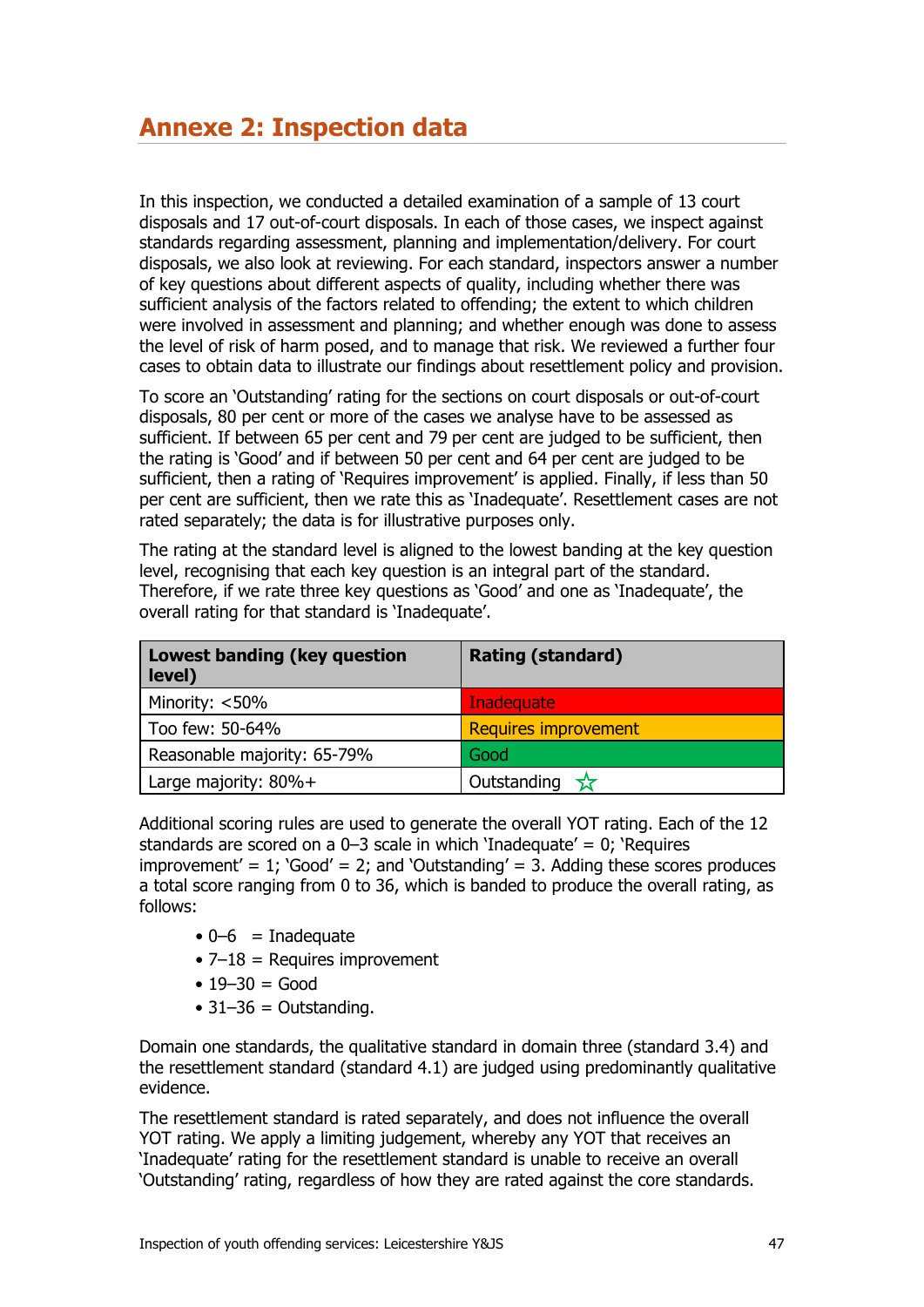Where there are no relevant resettlement cases, we do not apply a rating to resettlement work.

## **Data from inspected cases:[24](#page-47-0)**

| 2.1. Assessment (court disposals)                                                                                                                                               |     |
|---------------------------------------------------------------------------------------------------------------------------------------------------------------------------------|-----|
| Does assessment sufficiently analyse how to support the<br>child's desistance?                                                                                                  |     |
| a) Is there sufficient analysis of offending behaviour, including the<br>child's attitudes towards and motivations for their offending?                                         | 85% |
| b) Does assessment sufficiently analyse diversity issues?                                                                                                                       | 62% |
| c) Does assessment consider personal circumstances, including<br>the wider familial and social context of the child?                                                            | 77% |
| d) Does assessment utilise information held by other agencies?                                                                                                                  | 92% |
| e) Does assessment focus on the child's strengths and protective<br>factors?                                                                                                    | 92% |
| f) Does assessment analyse the key structural barriers facing the<br>child?                                                                                                     | 62% |
| g) Is enough attention given to understanding the child's levels of<br>maturity, ability and motivation to change, and their likelihood of<br>engaging with the court disposal? | 85% |
| h) Does assessment give sufficient attention to the needs and<br>wishes of victims, and opportunities for restorative justice?                                                  | 62% |
| i) Are the child and their parents or carers meaningfully involved<br>in their assessment, and are their views taken into account?                                              | 85% |
| Does assessment sufficiently analyse how to keep the<br>child safe?                                                                                                             |     |
| a) Does assessment clearly identify and analyse any risks to the<br>safety and wellbeing of the child?                                                                          | 54% |
| b) Does assessment draw sufficiently on available sources of<br>information, including other assessments, and involve other<br>agencies where appropriate?                      | 69% |
| c) Does assessment analyse controls and interventions to promote<br>the safety and wellbeing of the child?                                                                      | 54% |
| Does assessment sufficiently analyse how to keep other<br>people safe?                                                                                                          |     |

<span id="page-47-0"></span><sup>&</sup>lt;sup>24</sup> Some questions do not apply in all cases.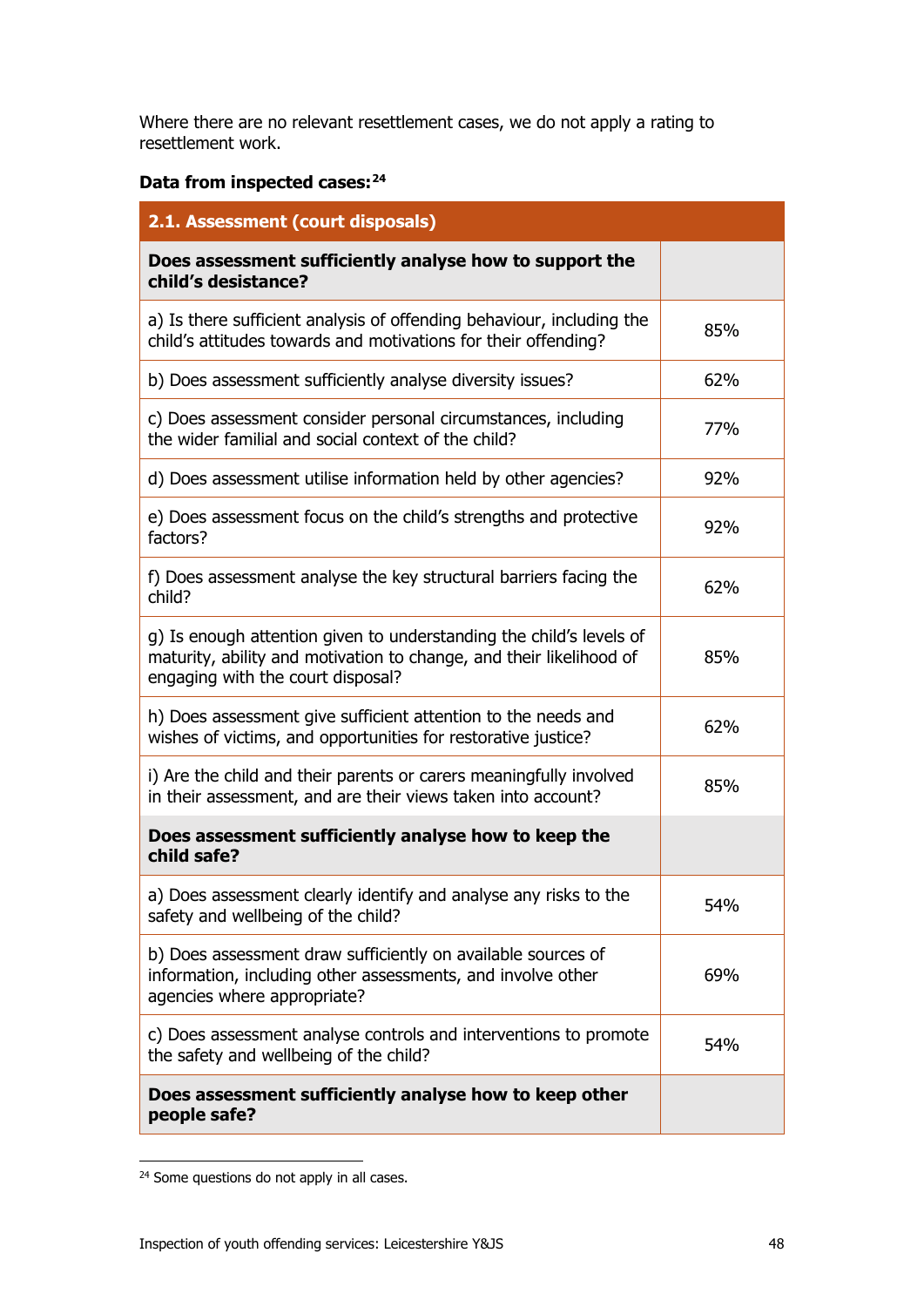| a) Does assessment clearly identify and analyse any risk of harm<br>to others posed by the child, including identifying who is at risk<br>and the nature of that risk?  | <b>38%</b> |
|-------------------------------------------------------------------------------------------------------------------------------------------------------------------------|------------|
| b) Does assessment draw sufficiently on available sources of<br>information, including past behaviour and convictions, and involve<br>other agencies where appropriate? | 62%        |
| c) Does assessment analyse controls and interventions to manage<br>and minimise the risk of harm presented by the child?                                                | 54%        |

| 2.2. Planning (court disposals)                                                                                                                                                 |      |
|---------------------------------------------------------------------------------------------------------------------------------------------------------------------------------|------|
| Does planning focus sufficiently on supporting the child's<br>desistance?                                                                                                       |      |
| a) Does planning set out the services most likely to support<br>desistance, paying sufficient attention to the available timescales<br>and the need for sequencing?             | 85%  |
| b) Does planning sufficiently address diversity issues?                                                                                                                         | 62%  |
| c) Does planning take sufficient account of the child's personal<br>circumstances, including the wider familial and social context of<br>the child?                             | 85%  |
| d) Does planning take sufficient account of the child's strengths<br>and protective factors, and seek to reinforce or develop these as<br>necessary?                            | 92%  |
| e) Does planning take sufficient account of the child's levels of<br>maturity, ability and motivation to change, and seek to develop<br>these as necessary?                     | 100% |
| f) Does planning give sufficient attention to the needs and wishes<br>of victims?                                                                                               | 69%  |
| g) Are the child and their parents or carers meaningfully involved<br>in planning, and are their views taken into account?                                                      | 92%  |
| Does planning focus sufficiently on keeping the child safe?                                                                                                                     |      |
| a) Does planning promote the safety and wellbeing of the child,<br>sufficiently addressing risks?                                                                               | 54%  |
| b) Does planning involve other agencies where appropriate, and is<br>there sufficient alignment with other plans (e.g. child protection or<br>care plans) concerning the child? | 62%  |
| c) Does planning set out the necessary controls and interventions<br>to promote the safety and wellbeing of the child?                                                          | 62%  |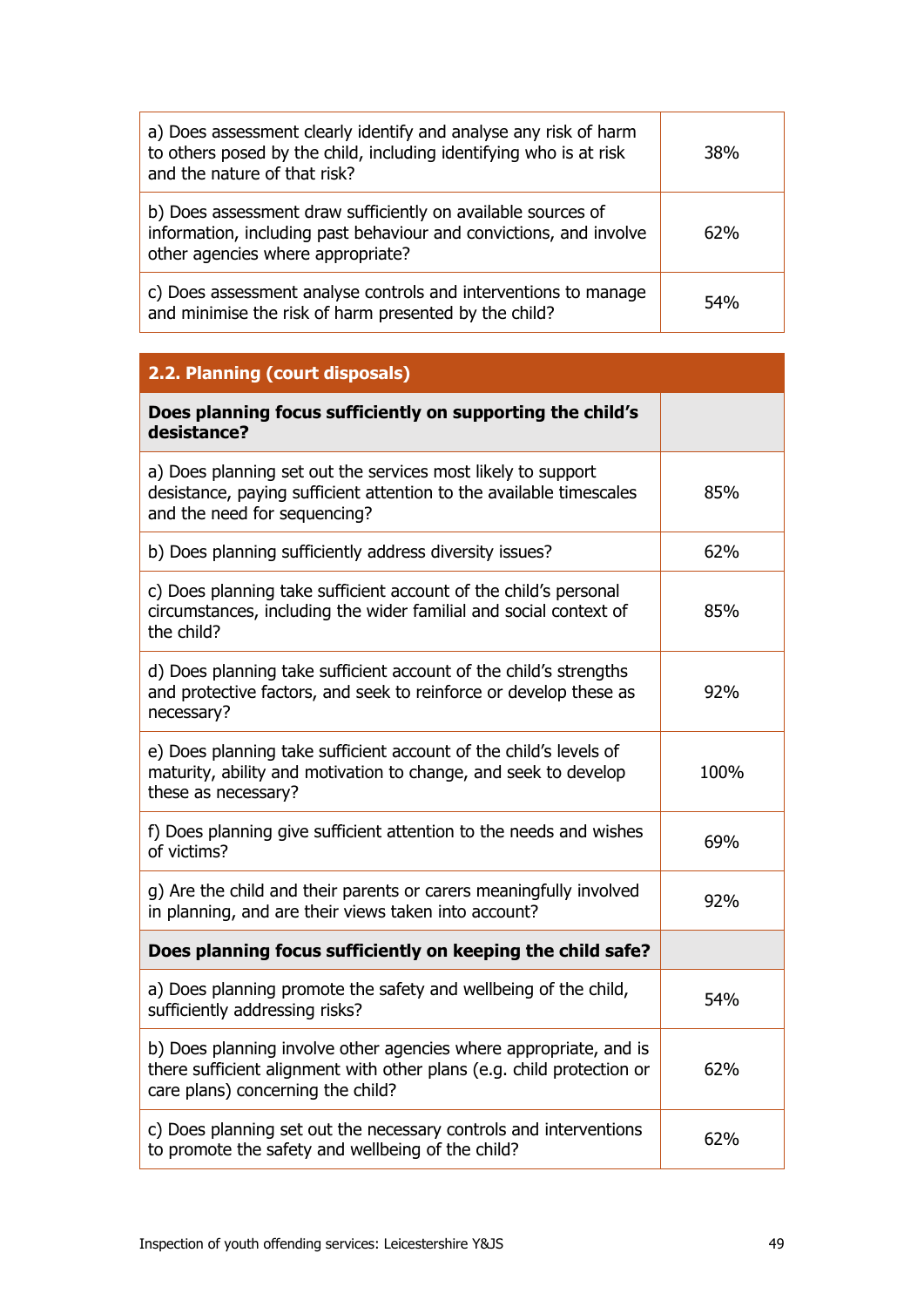| Does planning focus sufficiently on keeping other people<br>safe?<br>a) Does planning promote the safety of other people, sufficiently<br>46%<br>addressing risk of harm factors?<br>46%<br>b) Does planning involve other agencies where appropriate?<br>c) Does planning address any specific concerns and risks related<br>46%<br>to actual and potential victims?<br>d) Does planning set out the necessary controls and interventions<br>38%<br>to promote the safety of other people?<br>e) Does planning set out necessary and effective contingency<br>31%<br>arrangements to manage those risks that have been identified?<br>2.3. Implementation and delivery (court disposals)<br>Does the implementation and delivery of services<br>effectively support the child's desistance?<br>a) Are the delivered services those most likely to support<br>77%<br>desistance, with sufficient attention given to sequencing and the<br>available timescales?<br>b) Does service delivery account for the diversity issues of the<br>85%<br>child?<br>c) Does service delivery reflect the wider familial and social<br>context of the child, involving parents or carers, or significant<br>77%<br>others?<br>d) Does service delivery build upon the child's strengths and<br>85%<br>enhance protective factors?<br>e) Is sufficient focus given to developing and maintaining an<br>effective working relationship with the child and their parents or<br>100%<br>carers?<br>f) Does service delivery promote opportunities for community<br>46%<br>integration, including access to services post-supervision?<br>g) Is sufficient attention given to encouraging and enabling the<br>100%<br>child's compliance with the work of the YOT?<br>h) Are enforcement actions taken when appropriate?<br>100% | d) Does planning set out necessary and effective contingency<br>arrangements to manage those risks that have been identified? | 54% |
|----------------------------------------------------------------------------------------------------------------------------------------------------------------------------------------------------------------------------------------------------------------------------------------------------------------------------------------------------------------------------------------------------------------------------------------------------------------------------------------------------------------------------------------------------------------------------------------------------------------------------------------------------------------------------------------------------------------------------------------------------------------------------------------------------------------------------------------------------------------------------------------------------------------------------------------------------------------------------------------------------------------------------------------------------------------------------------------------------------------------------------------------------------------------------------------------------------------------------------------------------------------------------------------------------------------------------------------------------------------------------------------------------------------------------------------------------------------------------------------------------------------------------------------------------------------------------------------------------------------------------------------------------------------------------------------------------------------------------------------------------------------------------------------------------------------|-------------------------------------------------------------------------------------------------------------------------------|-----|
|                                                                                                                                                                                                                                                                                                                                                                                                                                                                                                                                                                                                                                                                                                                                                                                                                                                                                                                                                                                                                                                                                                                                                                                                                                                                                                                                                                                                                                                                                                                                                                                                                                                                                                                                                                                                                |                                                                                                                               |     |
|                                                                                                                                                                                                                                                                                                                                                                                                                                                                                                                                                                                                                                                                                                                                                                                                                                                                                                                                                                                                                                                                                                                                                                                                                                                                                                                                                                                                                                                                                                                                                                                                                                                                                                                                                                                                                |                                                                                                                               |     |
|                                                                                                                                                                                                                                                                                                                                                                                                                                                                                                                                                                                                                                                                                                                                                                                                                                                                                                                                                                                                                                                                                                                                                                                                                                                                                                                                                                                                                                                                                                                                                                                                                                                                                                                                                                                                                |                                                                                                                               |     |
|                                                                                                                                                                                                                                                                                                                                                                                                                                                                                                                                                                                                                                                                                                                                                                                                                                                                                                                                                                                                                                                                                                                                                                                                                                                                                                                                                                                                                                                                                                                                                                                                                                                                                                                                                                                                                |                                                                                                                               |     |
|                                                                                                                                                                                                                                                                                                                                                                                                                                                                                                                                                                                                                                                                                                                                                                                                                                                                                                                                                                                                                                                                                                                                                                                                                                                                                                                                                                                                                                                                                                                                                                                                                                                                                                                                                                                                                |                                                                                                                               |     |
|                                                                                                                                                                                                                                                                                                                                                                                                                                                                                                                                                                                                                                                                                                                                                                                                                                                                                                                                                                                                                                                                                                                                                                                                                                                                                                                                                                                                                                                                                                                                                                                                                                                                                                                                                                                                                |                                                                                                                               |     |
|                                                                                                                                                                                                                                                                                                                                                                                                                                                                                                                                                                                                                                                                                                                                                                                                                                                                                                                                                                                                                                                                                                                                                                                                                                                                                                                                                                                                                                                                                                                                                                                                                                                                                                                                                                                                                |                                                                                                                               |     |
|                                                                                                                                                                                                                                                                                                                                                                                                                                                                                                                                                                                                                                                                                                                                                                                                                                                                                                                                                                                                                                                                                                                                                                                                                                                                                                                                                                                                                                                                                                                                                                                                                                                                                                                                                                                                                |                                                                                                                               |     |
|                                                                                                                                                                                                                                                                                                                                                                                                                                                                                                                                                                                                                                                                                                                                                                                                                                                                                                                                                                                                                                                                                                                                                                                                                                                                                                                                                                                                                                                                                                                                                                                                                                                                                                                                                                                                                |                                                                                                                               |     |
|                                                                                                                                                                                                                                                                                                                                                                                                                                                                                                                                                                                                                                                                                                                                                                                                                                                                                                                                                                                                                                                                                                                                                                                                                                                                                                                                                                                                                                                                                                                                                                                                                                                                                                                                                                                                                |                                                                                                                               |     |
|                                                                                                                                                                                                                                                                                                                                                                                                                                                                                                                                                                                                                                                                                                                                                                                                                                                                                                                                                                                                                                                                                                                                                                                                                                                                                                                                                                                                                                                                                                                                                                                                                                                                                                                                                                                                                |                                                                                                                               |     |
|                                                                                                                                                                                                                                                                                                                                                                                                                                                                                                                                                                                                                                                                                                                                                                                                                                                                                                                                                                                                                                                                                                                                                                                                                                                                                                                                                                                                                                                                                                                                                                                                                                                                                                                                                                                                                |                                                                                                                               |     |
|                                                                                                                                                                                                                                                                                                                                                                                                                                                                                                                                                                                                                                                                                                                                                                                                                                                                                                                                                                                                                                                                                                                                                                                                                                                                                                                                                                                                                                                                                                                                                                                                                                                                                                                                                                                                                |                                                                                                                               |     |
|                                                                                                                                                                                                                                                                                                                                                                                                                                                                                                                                                                                                                                                                                                                                                                                                                                                                                                                                                                                                                                                                                                                                                                                                                                                                                                                                                                                                                                                                                                                                                                                                                                                                                                                                                                                                                |                                                                                                                               |     |
|                                                                                                                                                                                                                                                                                                                                                                                                                                                                                                                                                                                                                                                                                                                                                                                                                                                                                                                                                                                                                                                                                                                                                                                                                                                                                                                                                                                                                                                                                                                                                                                                                                                                                                                                                                                                                |                                                                                                                               |     |
|                                                                                                                                                                                                                                                                                                                                                                                                                                                                                                                                                                                                                                                                                                                                                                                                                                                                                                                                                                                                                                                                                                                                                                                                                                                                                                                                                                                                                                                                                                                                                                                                                                                                                                                                                                                                                |                                                                                                                               |     |
|                                                                                                                                                                                                                                                                                                                                                                                                                                                                                                                                                                                                                                                                                                                                                                                                                                                                                                                                                                                                                                                                                                                                                                                                                                                                                                                                                                                                                                                                                                                                                                                                                                                                                                                                                                                                                |                                                                                                                               |     |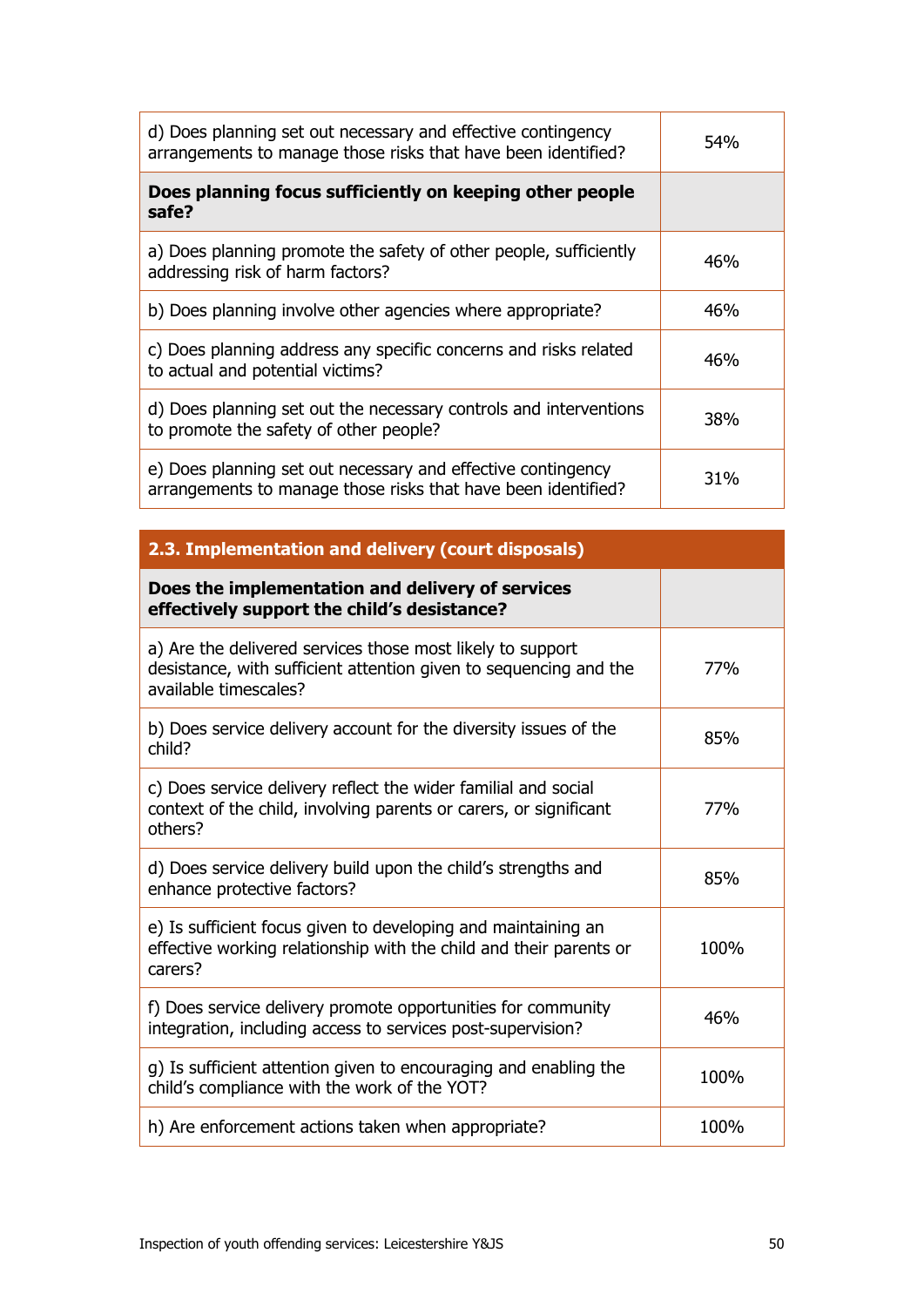| Does the implementation and delivery of services<br>effectively support the safety of the child?         |     |
|----------------------------------------------------------------------------------------------------------|-----|
| a) Does service delivery promote the safety and wellbeing of the<br>child?                               | 62% |
| b) Is the involvement of other organisations in keeping the child<br>safe sufficiently well-coordinated? | 46% |
| Does the implementation and delivery of services<br>effectively support the safety of other people?      |     |
| a) Are the delivered services sufficient to manage and minimise<br>the risk of harm?                     | 54% |
| b) Is sufficient attention given to the protection of actual and<br>potential victims?                   | 62% |
| c) Is the involvement of other agencies in managing the risk of<br>harm sufficiently well-coordinated?   | 46% |

| 2. 4. Reviewing (court disposals)                                                                                                                            |     |
|--------------------------------------------------------------------------------------------------------------------------------------------------------------|-----|
| Does reviewing focus sufficiently on supporting the child's<br>desistance?                                                                                   |     |
| a) Does reviewing identify and respond to changes in factors<br>linked to desistance?                                                                        | 54% |
| b) Does reviewing focus sufficiently on building upon the child's<br>strengths and enhancing protective factors?                                             | 62% |
| c) Does reviewing include analysis of, and respond to, diversity<br>factors?                                                                                 | 54% |
| d) Does reviewing consider the personal circumstances, including<br>the wider familial and social context of the child?                                      | 54% |
| d) Does reviewing consider motivation and engagement levels and<br>any relevant barriers?                                                                    | 38% |
| e) Are the child and their parents or carers meaningfully involved<br>in reviewing their progress and engagement, and are their views<br>taken into account? | 92% |
| f) Does reviewing lead to the necessary adjustments in the<br>ongoing plan of work to support desistance?                                                    | 31% |
| Does reviewing focus sufficiently on keeping the child<br>safe?                                                                                              |     |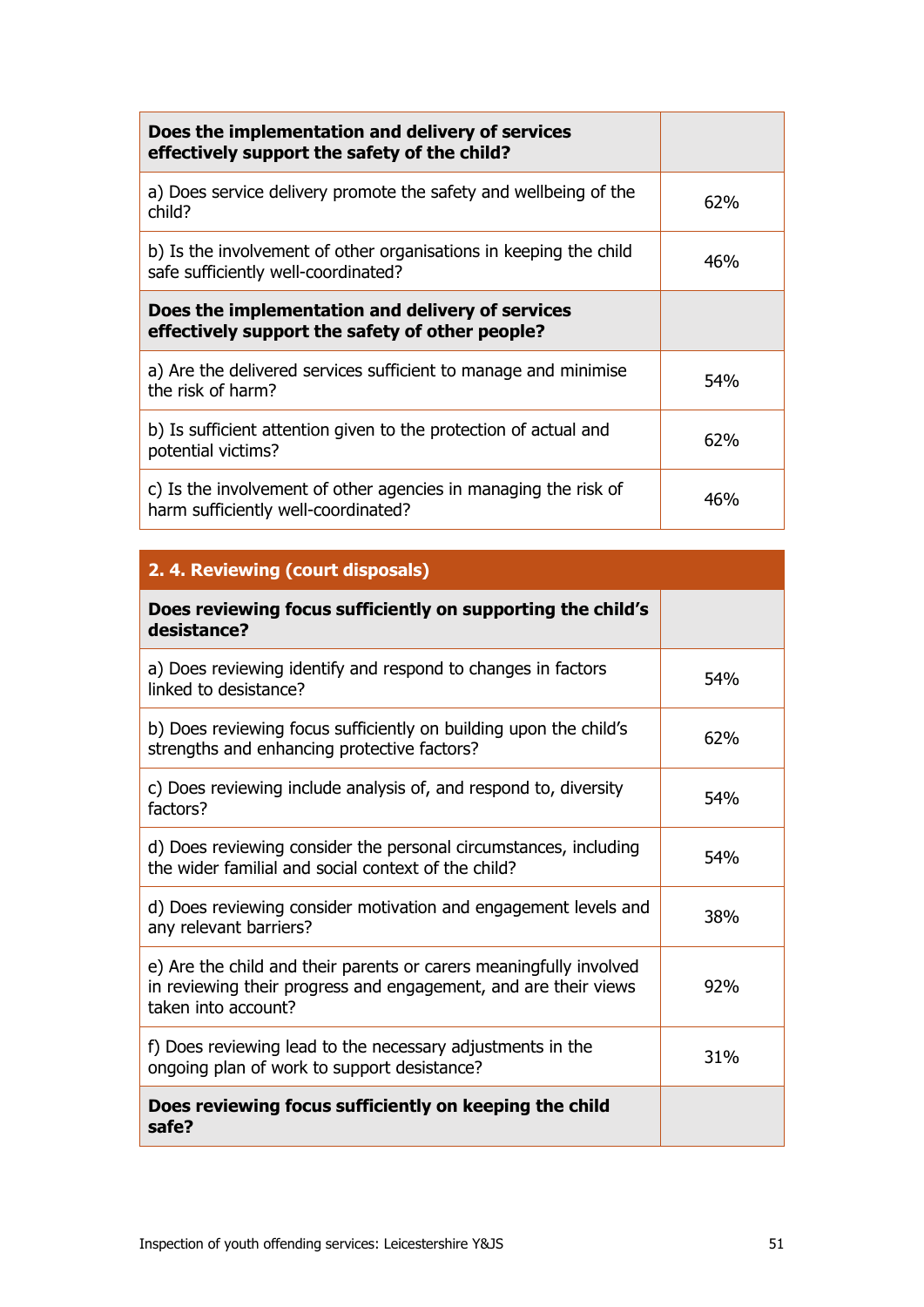| a) Does reviewing identify and respond to changes in factors<br>related to safety and wellbeing?                                        | 54% |
|-----------------------------------------------------------------------------------------------------------------------------------------|-----|
| b) Is reviewing informed by the necessary input from other<br>agencies involved in promoting the safety and wellbeing of the<br>child?  | 46% |
| c) Does reviewing lead to the necessary adjustments in the<br>ongoing plan of work to promote the safety and wellbeing of the<br>child? | 38% |
|                                                                                                                                         |     |
| Does reviewing focus sufficiently on keeping other people<br>safe?                                                                      |     |
| a) Does reviewing identify and respond to changes in factors<br>related to risk of harm?                                                | 38% |
| b) Is reviewing informed by the necessary input from other<br>agencies involved in managing the risk of harm?                           | 46% |

| 3.1. Assessment (out-of-court disposals)                                                                                                                                          |     |
|-----------------------------------------------------------------------------------------------------------------------------------------------------------------------------------|-----|
| Does assessment sufficiently analyse how to support the<br>child's desistance?                                                                                                    |     |
| a) Is there sufficient analysis of offending behaviour, including the<br>child's acknowledgement of responsibility for, attitudes towards<br>and motivations for their offending? | 59% |
| b) Does assessment sufficiently analyse diversity issues?                                                                                                                         | 47% |
| c) Does assessment consider personal circumstances, including<br>the wider familial and social context of the child?                                                              | 53% |
| d) Does assessment utilise information held by other agencies?                                                                                                                    | 35% |
| e) Does assessment focus on the child's strengths and protective<br>factors?                                                                                                      | 59% |
| f) Does assessment analyse the key structural barriers facing the<br>child?                                                                                                       | 24% |
| g) Is sufficient attention given to understanding the child's levels<br>of maturity, ability and motivation to change?                                                            | 47% |
| h) Does assessment give sufficient attention to the needs and<br>wishes of victims, and opportunities for restorative justice?                                                    | 35% |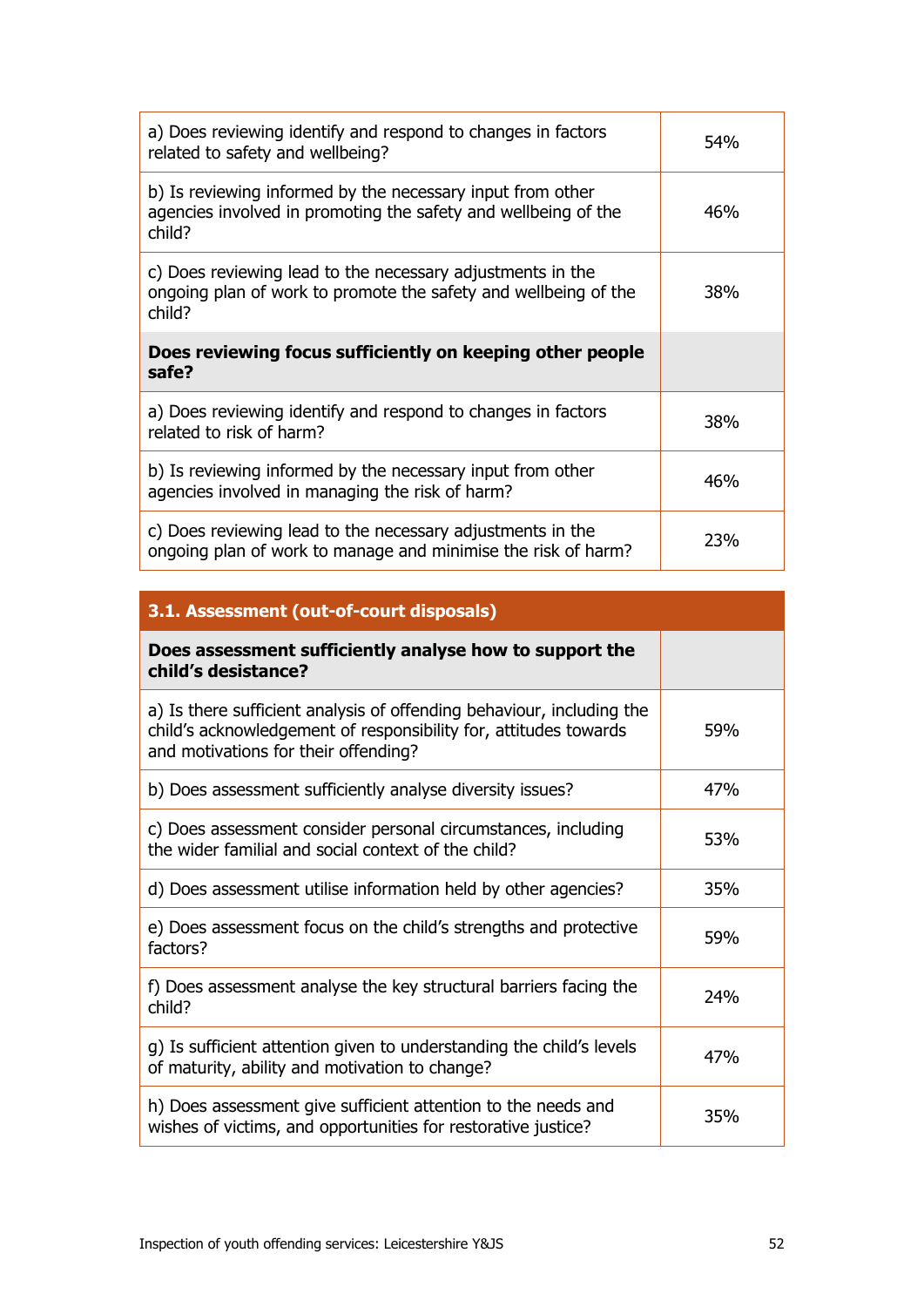| i) Are the child and their parents or carers meaningfully involved<br>in their assessment, and are their views taken into account?                                     | 41%   |
|------------------------------------------------------------------------------------------------------------------------------------------------------------------------|-------|
| Does assessment sufficiently analyse how to keep the<br>child safe?                                                                                                    |       |
| a) Does assessment clearly identify and analyse any risks to the<br>safety and wellbeing of the child?                                                                 | 29%   |
| b) Does assessment draw sufficiently on available sources of<br>information, including other assessments, and involve other                                            | 29%   |
| agencies where appropriate?                                                                                                                                            |       |
| Does assessment sufficiently analyse how to keep other<br>people safe?                                                                                                 |       |
| a) Does assessment clearly identify and analyse any risk of harm<br>to others posed by the child, including identifying who is at risk<br>and the nature of that risk? | $0\%$ |

| 3.2. Planning (out-of-court disposals)                                                                                                                                                 |     |
|----------------------------------------------------------------------------------------------------------------------------------------------------------------------------------------|-----|
| Does planning focus on supporting the child's desistance?                                                                                                                              |     |
| a) Does planning set out the services most likely to support<br>desistance, paying sufficient attention to the available timescales<br>and the need for sequencing?                    | 59% |
| b) Does planning sufficiently address diversity issues?                                                                                                                                | 41% |
| c) Does planning take sufficient account of the child's personal<br>circumstances, including the wider familial and social context of<br>the child?                                    | 47% |
| d) Does planning take sufficient account of the child's strengths<br>and protective factors, and seek to reinforce or develop these as<br>necessary?                                   | 47% |
| e) Does planning take sufficient account of the child's levels of<br>maturity, ability and motivation to change, and seek to develop<br>these as necessary?                            | 47% |
| f) Does planning take sufficient account of opportunities for<br>community integration, including access to mainstream services<br>following completion of out-of-court disposal work? | 35% |
| g) Does planning give sufficient attention to the needs and wishes<br>of the victims?                                                                                                  | 41% |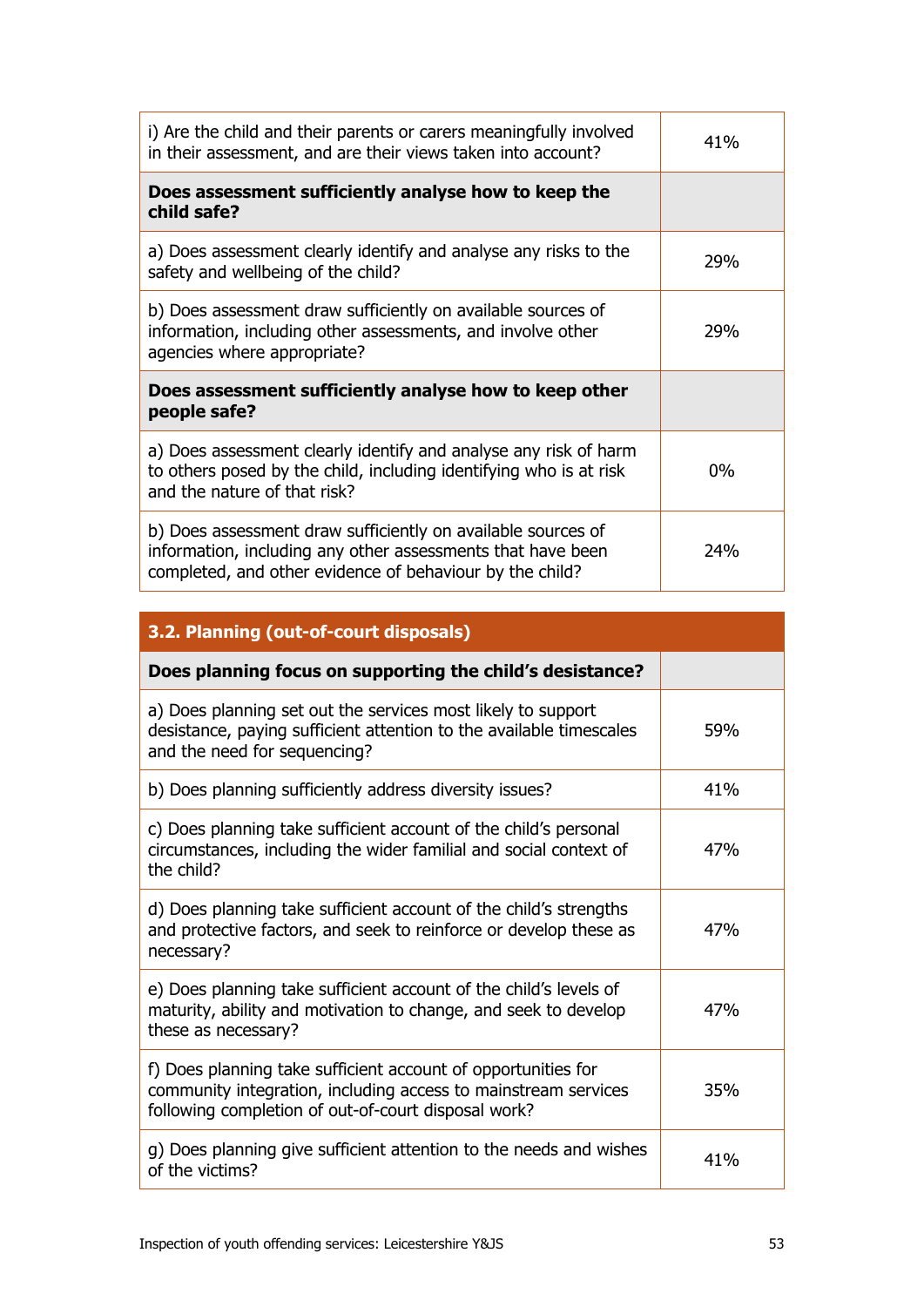| h) Are the child and their parents or carers meaningfully involved<br>in planning, and are their views taken into account?                                                      | 41% |
|---------------------------------------------------------------------------------------------------------------------------------------------------------------------------------|-----|
| Does planning focus sufficiently on keeping the child safe?                                                                                                                     |     |
| a) Does planning promote the safety and wellbeing of the child,<br>sufficiently addressing risks?                                                                               | 29% |
| b) Does planning involve other agencies where appropriate, and is<br>there sufficient alignment with other plans (e.g. child protection or<br>care plans) concerning the child? | 29% |
| c) Does planning include necessary contingency arrangements for<br>those risks that have been identified?                                                                       | 18% |
| Does planning focus sufficiently on keeping other people<br>safe?                                                                                                               |     |
|                                                                                                                                                                                 |     |
| a) Does planning promote the safety of other people, sufficiently<br>addressing risk of harm factors?                                                                           | 18% |
| b) Does planning involve other agencies where appropriate?                                                                                                                      | 18% |
| c) Does planning address any specific concerns and risks related<br>to actual and potential victims?                                                                            | 24% |

| 3.3. Implementation and delivery (out-of-court disposals)                                                                                                |     |
|----------------------------------------------------------------------------------------------------------------------------------------------------------|-----|
| Does service delivery effectively support the child's<br>desistance?                                                                                     |     |
| a) Are the delivered services those most likely to support<br>desistance, with sufficient attention given to sequencing and the<br>available timescales? | 53% |
| b) Does service delivery account for the diversity issues of the<br>child?                                                                               | 53% |
| c) Does service delivery reflect the wider familial and social<br>context of the child, involving parents or carers, or significant<br>others?           | 41% |
| d) Is sufficient focus given to developing and maintaining an<br>effective working relationship with the child and their parents or<br>carers?           | 65% |
| e) Is sufficient attention given to encouraging and enabling the<br>child's compliance with the work of the YOT?                                         | 65% |